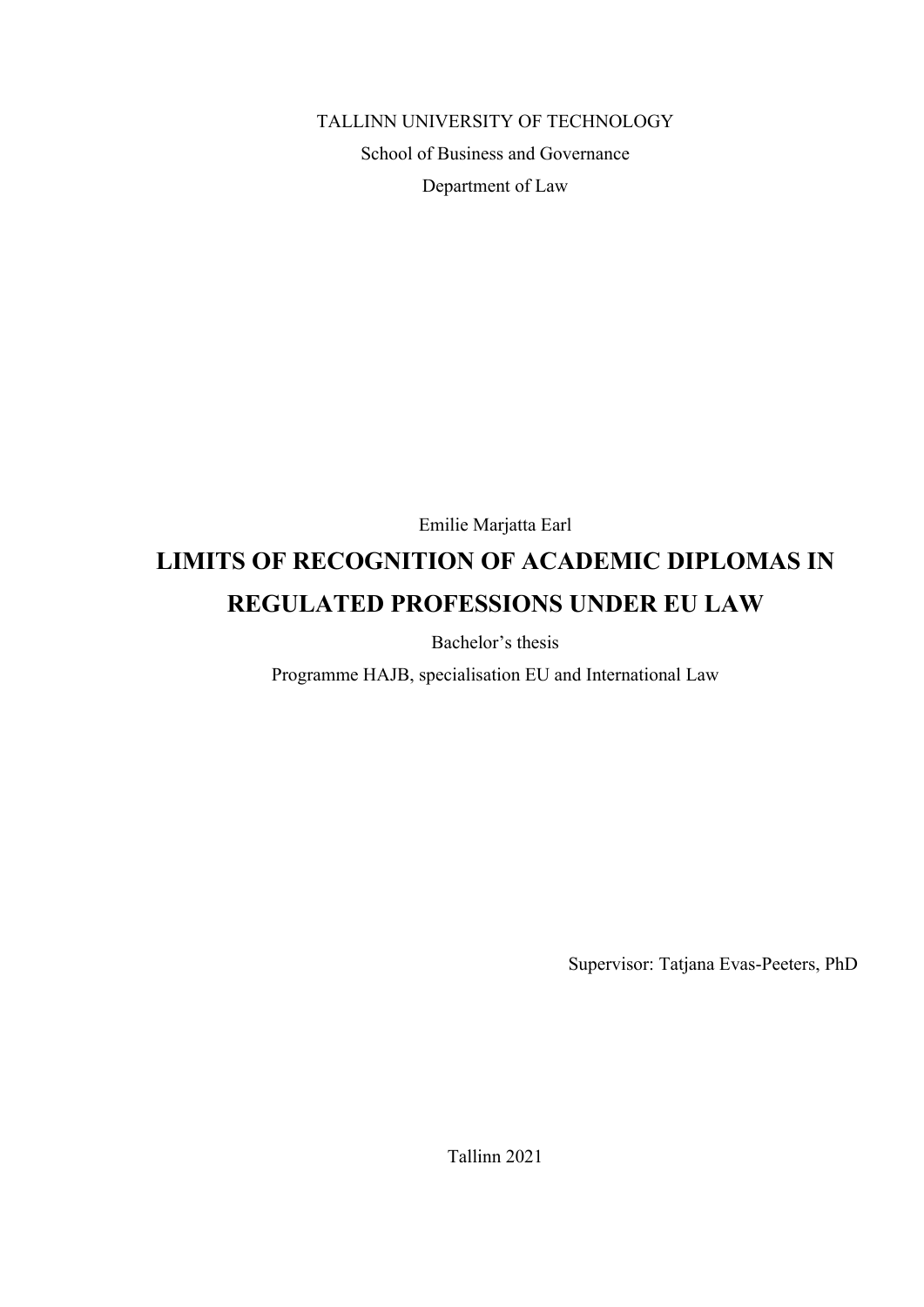I declare that I have compiled the paper independently and all works, important standpoints and data by other authors have been properly referenced and the same paper has not been previously been presented for grading. The document length is ……….. words from the introduction to the end of conclusion.

Emilie Earl ……………………………

 (signature, date) Student code: HAJB 183959 Student e-mail address: emilie@earl.fi

Supervisor: Tatjana Evas-Peeters, PhD: The paper conforms to requirements in force

……………………………………………

(signature, date)

Chairman of the Defence Committee:

Permitted to the defence

…………………………………………

(name, signature, date)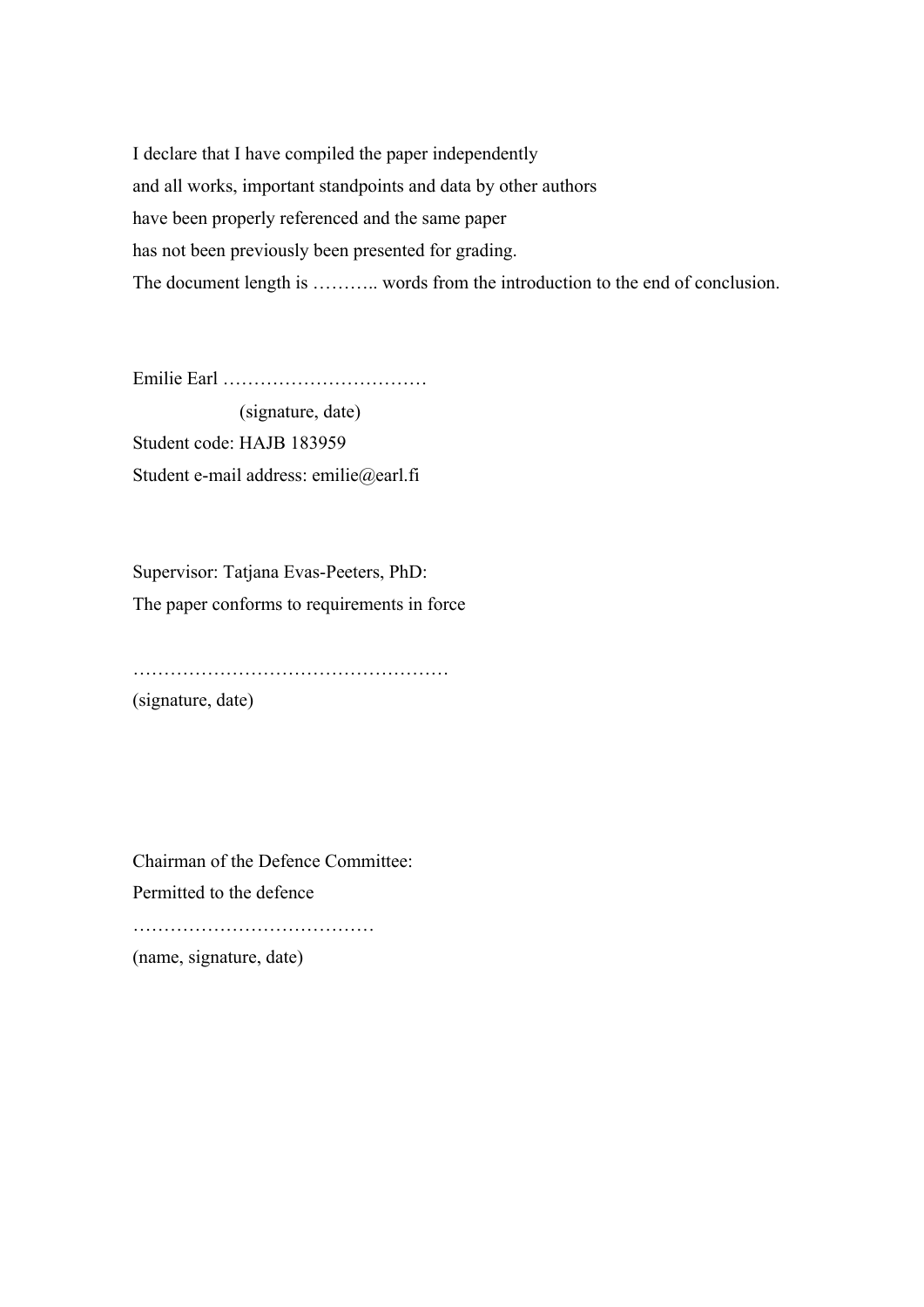# **TABLE OF CONTENTS**

| CHAPTER 1. RECOGNITION OF PROFESSIONAL QUALIFICATIONS UNDER EU LAW 9                                                                                                     |  |
|--------------------------------------------------------------------------------------------------------------------------------------------------------------------------|--|
| 1.1.<br>CONTEXT AND HISTORICAL OVERVIEW OF THE MAIN STAGES IN REGULATION OF<br>EU PRIMARY LAW APPLICABLE TO THE RECOGNITION OF PROFESSIONAL QUALIFICATIONS<br>1.2.<br>12 |  |
|                                                                                                                                                                          |  |
|                                                                                                                                                                          |  |
|                                                                                                                                                                          |  |
| 1.3.                                                                                                                                                                     |  |
| 1.3.1. Directive 2005/36/EC – system for the recognition of professional qualifications . 14                                                                             |  |
|                                                                                                                                                                          |  |
| 1.3.3. Directive 2014/54/EU - Working abroad - ensuring EU employees' rights are                                                                                         |  |
|                                                                                                                                                                          |  |
|                                                                                                                                                                          |  |
|                                                                                                                                                                          |  |
|                                                                                                                                                                          |  |
|                                                                                                                                                                          |  |
|                                                                                                                                                                          |  |
|                                                                                                                                                                          |  |
|                                                                                                                                                                          |  |
|                                                                                                                                                                          |  |
|                                                                                                                                                                          |  |
|                                                                                                                                                                          |  |
|                                                                                                                                                                          |  |
|                                                                                                                                                                          |  |
|                                                                                                                                                                          |  |
|                                                                                                                                                                          |  |
|                                                                                                                                                                          |  |
|                                                                                                                                                                          |  |
|                                                                                                                                                                          |  |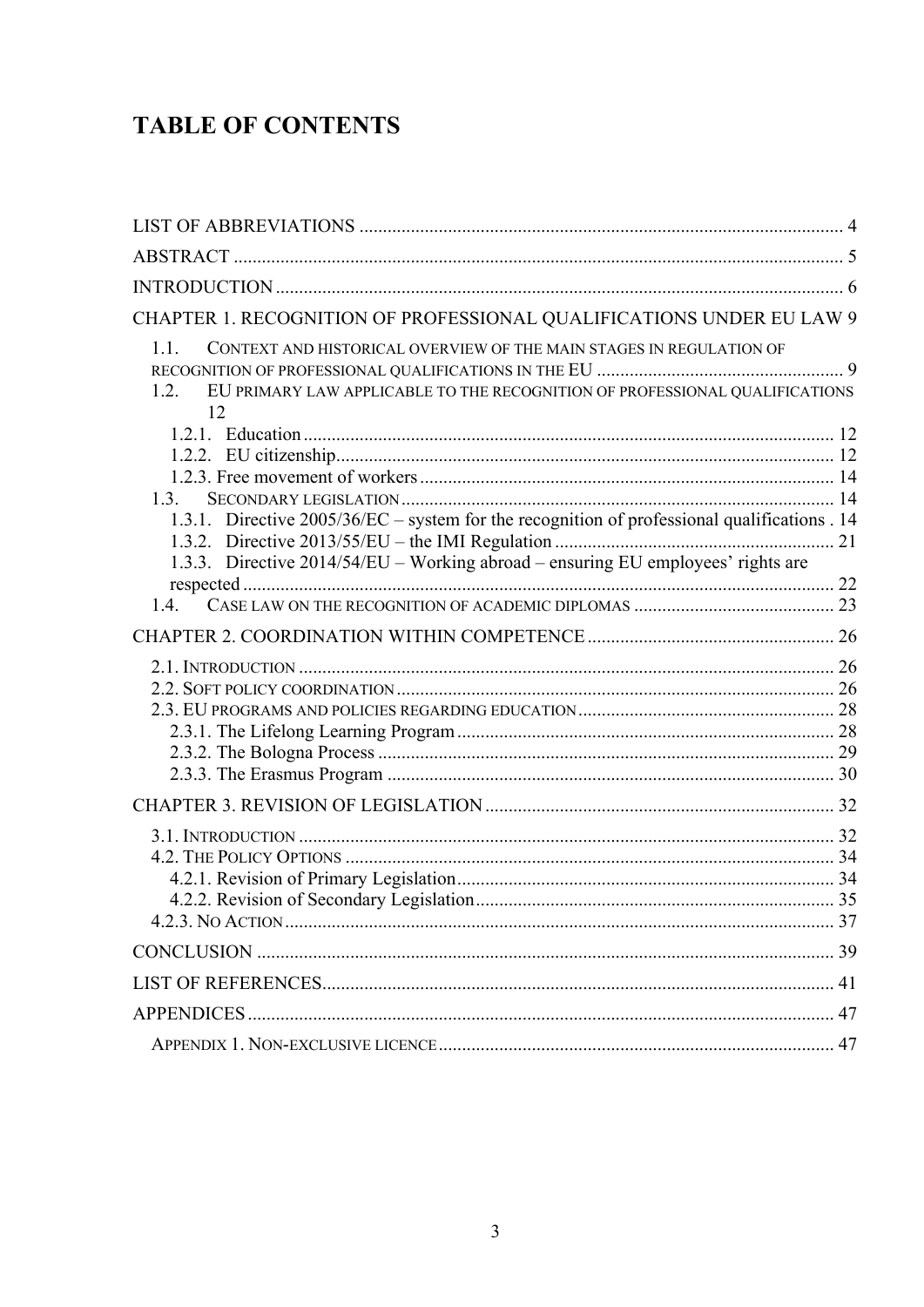## **LIST OF ABBREVIATIONS**

CJEU Court of Justice of the European Union EEA European Education Area EHEA European Higher Education Area EPC European Professional Card EQF European Qualification Framework EU European Union LLL Lifelong Learning Program MS Member State MSs Member States OMC Open Method of Coordination TFEU Treaty on the Functioning of the European Union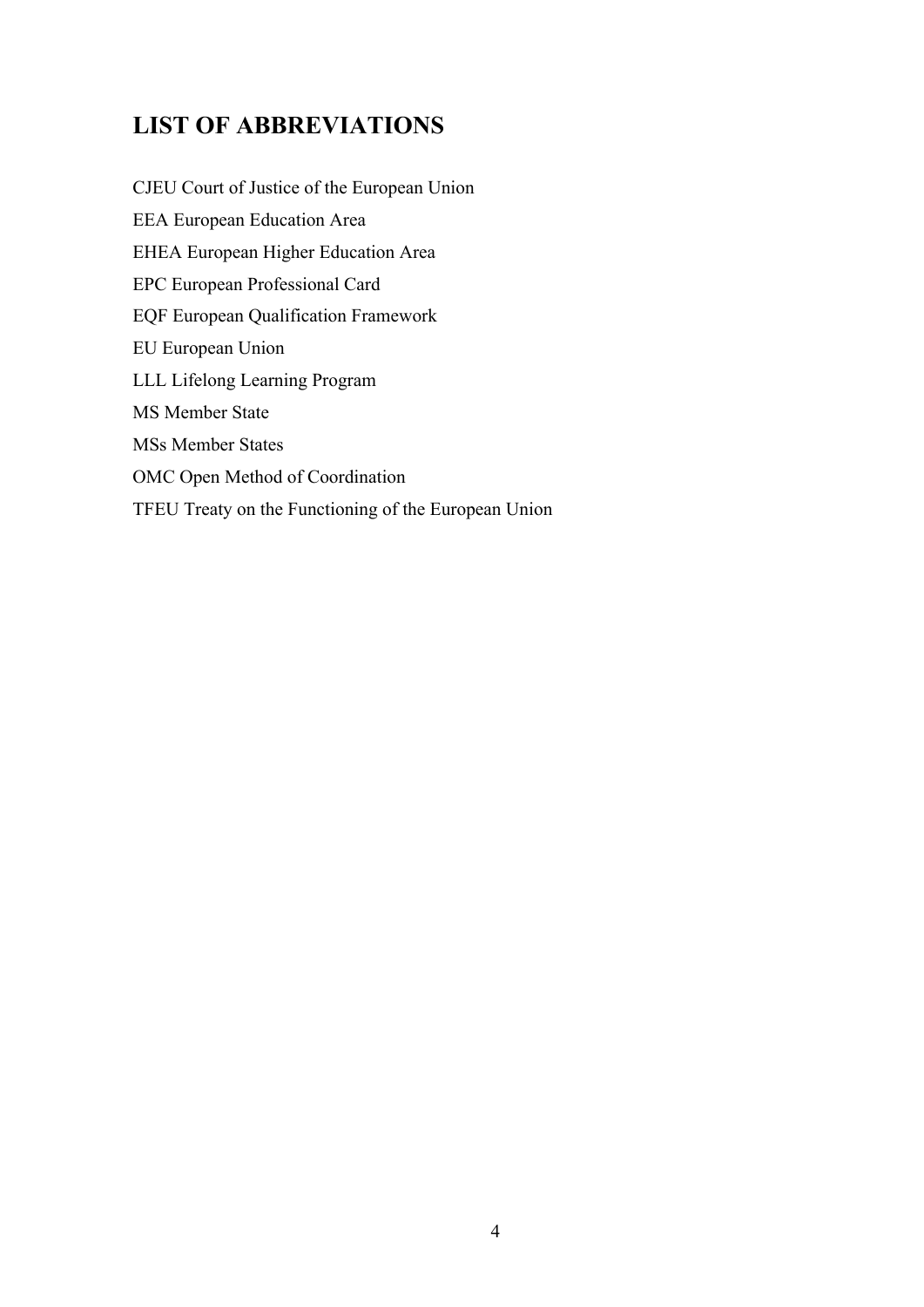## **ABSTRACT**

The recognition of academic diplomas is essential for cross-border movement of people to work or to study abroad. Although EU law has harmonized recognition of certain recognised professions, there is still no automatic recognition of all academic diplomas in regulated professions. This thesis analyses European Union (EU) law governing recognition of academic diplomas in regulated professions in the EU, assesses the compatibility of the current system with EU citizenship rights and calls for the revision of EU secondary law. The main research questions that this thesis focuses on are: Can the current system of recognition of professional qualifications be considered as an obstacle to EU citizen's rights conferred under the Treaty on the Functioning of the European Union? And if yes, can this obstacle be justified under EU law? To answer these research questions the thesis analyses two sets of interlinked developments in EU law. First, increasing harmonisation of EU and national law in the area of education. Second, the concept of Union citizenship, that among other things, aims to remove obstacles to free movement. Based on the analysis of the applicable legislation, the thesis also presents proposals for revision of EU law that could simplify the recognition of professional qualification and thus enhance cross-border free movement rights of EU citizens.

Keywords: Education, EU citizenship, Freedom of Movement, Recognition, Diploma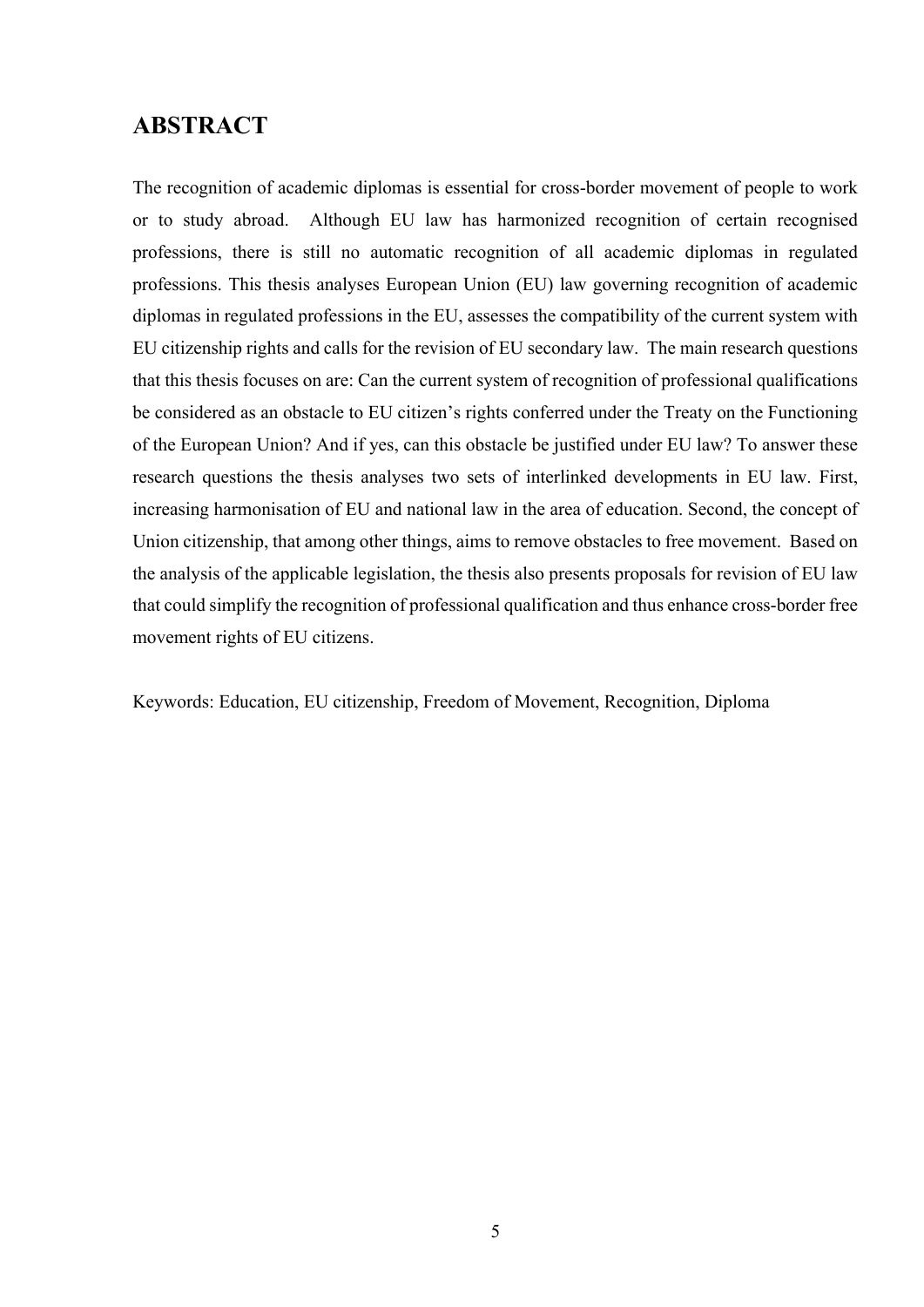## **INTRODUCTION**

The recognition of professional qualifications in the EU affects a considerable number of citizens of EU Member States (MS) who work or study abroad. The statistical data suggests that in 2019, 1.7 ml.<sup>1</sup> students were studying in a country other than their home MS and another almost 20 ml of the EU population work abroad. <sup>2</sup> In order to study or work abroad, it is often necessary that educational diplomas already acquired are recognised by the host state. Despite the integration process in the European Union – there is today no automatic recognition for all academic diplomas in the field of regulated professions.

The main research questions that this thesis analyses are: Can the current EU system for the recognition of academic diplomas in regulated professions be considered as an obstacle to the free movement of EU citizens and EU citizenship rights? And if it is an obstacle, can this obstacle be justified under EU law? Furthermore, the thesis presents possible legal solutions in order to enhance the cross-border free movement rights of EU citizens.

EU primary and secondary law in the area of EU citizenship, education and free movement of workers are particularly relevant to analyse the main research questions.

EU law establishes the status of EU citizens and provides for their citizenship rights. Thus, Article 20 of the Treaty on The Functioning of the European Union (TFEU) establishes citizenship of the Union. This article provides that all nationals of EU Member States (MSs) are also the nationals of the European Union.3 It also states however that EU citizenship does not replace national citizenship. This article together with articles 21 TFEU and 23 TFEU establishes specific rights that each EU citizen has within the EU. Moreover, Article 18 TFEU, within the scope of application of the Treaty, prohibits any discrimination on the ground of nationality. Accordingly, the TFEU does not only establish the rights of the EU citizens, but also sets forth, among other things, the objective to remove other barriers from between MSs in order to "ensure the economic and social progress of the states" as stated in the preamble of the TFEU.

EN.pdf/48c473e8-c2c1-4942-b2a4-5761edacda37, 20 September 2014.

<sup>&</sup>lt;sup>1</sup>Eurostat (2019). 112/2019: People on the Move-Statistics on Mobility in Europe. Eurostat News Release (database) [Online]. Retrieved from: https://ec.europa.eu/eurostat/documents/2995521/9969660/1-09072019-AP-EN.pdf/ed628add-4210-4597-8f2d-696f1b099ff9, 20 September 2014.

<sup>2</sup> Eurostat (2018). 87/2018: EU citizens in other EU Member States 4% of EU citizens of working age live in another EU Member State Tertiary graduates more mobile than the rest of the population. Eurostat News Release (database) [Online]. Retrieved from: https://ec.europa.eu/eurostat/documents/2995521/8926076/3-28052018-AP-

<sup>3</sup> Barnard, C. (2009). *The Substantive Law of the EU: The Four Freedoms* (6th ed., p. 365). Oxford University Press.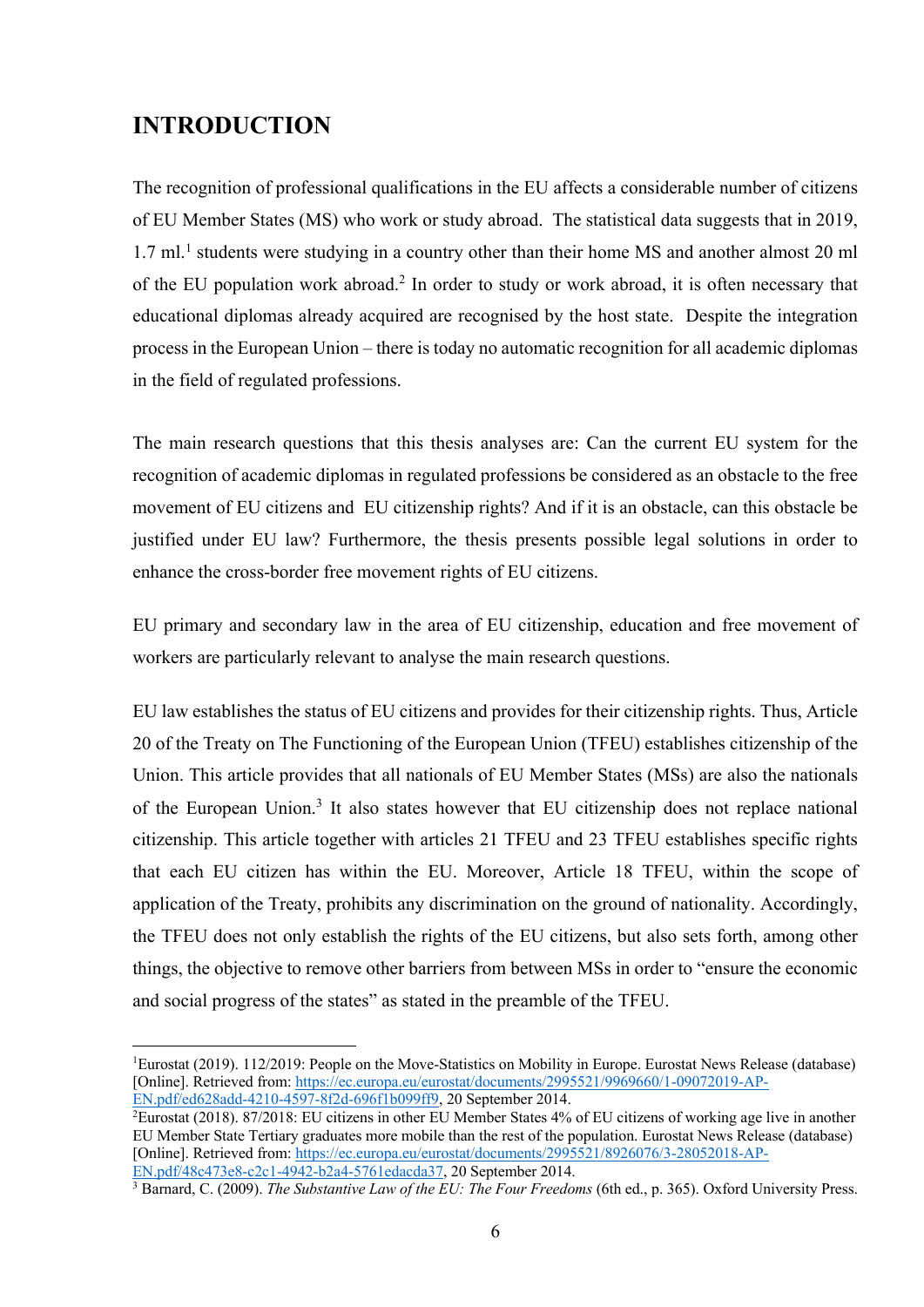The EU integration and constitutional process has significantly strengthened the rights of noneconomically active citizens. <sup>4</sup> However, the EU is still missing a recognition process, which would allow all regulated professions to have EU-wide recognition for their academic diplomas. Therefore, this thesis considers whether the current system of recognition creates an obstacle on EU citizens to exercise their rights.

The EU law also covers education. However, education falls primarily in the competence of MSs. According to Article 6 TFEU, in the area of education the Union can only "have competence to carry out actions to support, coordinate or supplement the actions of the Member State". Specifically, Article 165 (2) Paragraph 2 TFEU establishes the aims of the Union regarding education, and states, among other things, that the Union action should be aimed at "encouraging mobility of students and teachers, by encouraging inter alia, the academic recognition of diplomas and periods of study and in promoting cooperation between educational establishments". Therefore, the competences of the Union are limited, and the EU cannot directly take action in the MS's educational matters, thus the EU cannot on its own set EU-wide educational requirements or a mechanism for automatic recognition. This means that EU citizens seeking to work or study in another MS need to go through a recognition process for their diplomas in the host state, where the diploma will in most cases be compared to the equivalent host state diploma. In the area of education, considering the limits of its competencies, EU actions have mostly focused on the adoption of soft law instruments and programmes in order to facilitate cooperation and mutual recognition of educational diplomas to simplify the free movement rights of the EU citizen.

Furthermore, in addition to primary legislation and the actions in the area of education, the EU has also promoted mutual recognition of certain professions by adopting secondary legislation on the basis of the treaty provisions on the free movement of workers. As an example, the EU has adopted Directive 2005/36/EC, which provides automatic recognition for regulated professions with harmonised training conditions (i.e., midwifes, nurses, doctors, pharmacists, dental practitioners, veterinary surgeons, and architects).<sup>5</sup> While this specific secondary legislation covers some of the professions, those which do not fall under the scope of automatic recognition must rely on the general system of recognition, which is also provided for by the Directive. This system does not

<sup>4</sup> Olsen, T. V. (2011). The Political Constitution of the EU Citizen Rights Regime. *Journal of European Public Policy*, *18*(1), 35–52. https://doi.org/10.1080/13501763.2011.520875

<sup>5</sup> Directive 2005/36/EC of the European Parliament and of the Council, 07 September 2005 on the recognition of professional qualifications (Text with EEA relevance) (OJ L 255, 30.9.2005).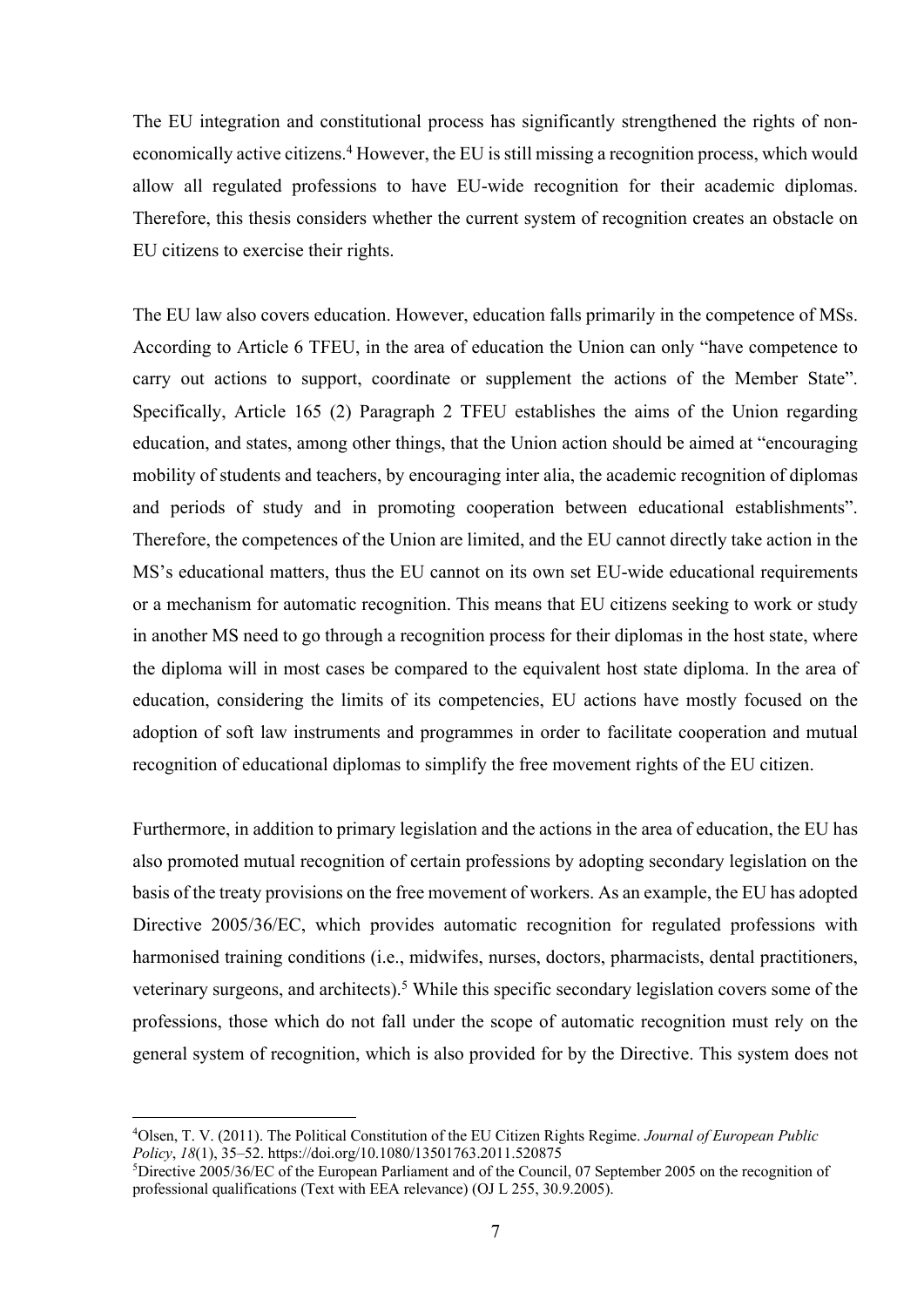guarantee automatic recognition as under the general system the minimum level of qualification required is defined by the host state.

These three areas of legislative action including EU citizenship, education and free movement of workers, currently regulate mutual recognition of academic diplomas. This thesis focuses on the interplay and the limitation of this current system. The thesis argues that although the EU integration and constitutional process has significantly strengthened the rights of noneconomically active citizens,<sup>6</sup> the EU is still lacking a mutual recognition process, which would allow for the EU-wide automatic and easy recognition for academic diplomas in regulated professions.

In order to develop this argument, the thesis is based on qualitative analysis of EU legislation, both primary and secondary law, case law, EU policies and relevant academic literature. Furthermore, qualitative analysis is complimented by statistical data.

To answer the main research question, the thesis is structured as following. The first section of the thesis analyses the development of primary law and the applicable EU law to establish the division of competences in the area of education. After establishing the competence, the thesis analyses other primary legislation, which bring education further into the scope of EU law. Following an assessment of primary legislation, the thesis analyses secondary legislation on the recognition of academic diplomas. The thesis particularly considers the limits of EU competencies in the area of education, considers the effects of soft law, programs and policy initiatives, in the harmonization and recognition of academic diplomas. Lastly, based on the analysis of the existing framework for mutual recognition of diplomas the thesis proposes legal options that the EU could take in order to better align existing legislation, improve the current system of mutual recognition of professional diplomas and thus facilitate free movement of people and EU citizenship rights as guaranteed by EU law.

<sup>6</sup> Olsen (2011), *supra nota.*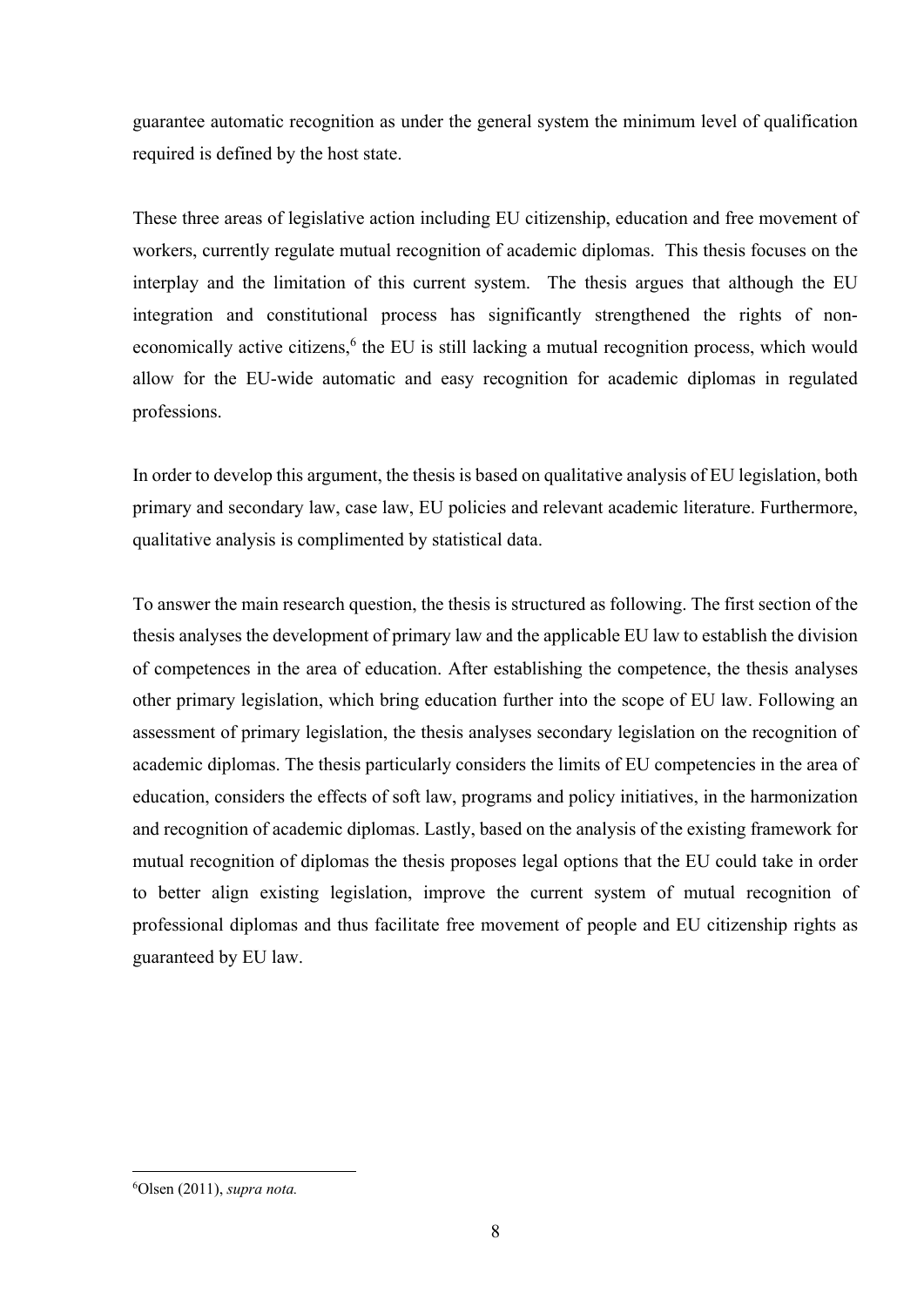## **CHAPTER 1. RECOGNITION OF PROFESSIONAL QUALIFICATIONS UNDER EU LAW**

This chapter reviews EU law applicable to the recognition of academic diplomas. The aim of this analysis is to assess the scope and the limits of EU law in matters relating to education through EU law provisions on EU citizenship and the freedom of movement of workers. The first section of this chapter gives a short overview of the historical development of harmonisation in education, and education becoming part of the scope of EU law. It also provides understanding of how the EU's approach towards education has changed during the  $21<sup>st</sup>$  century. The chapter will then establish the competence the EU has in education through the TFEU. After establishing the competence, the thesis evaluates how this competence is connected to the concept and rights of EU citizenship and the freedom of movement of workers. Following primary legislation, the chapter considers secondary legislation, and the effects secondary legislation has on the recognition of academic diplomas in regulated professions. Lastly the chapter analyses the methods the Court of Justice of the European Union (CJEU) uses in resolving cases where a citizen's diploma has not been recognized by the host state.

## **1.1. Context and historical overview of the main stages in regulation of recognition of professional qualifications in the EU**

The EU policy actions on the recognition of academic diplomas began already in the mid-60s, when sectoral Directives, based on the free movement of workers provisions, were adopted for a number of regulated professions.<sup>7</sup> The aim of those early sectoral Directives were to create automatic recognition between regulated professions which already had a level of harmonised training conditions, in order to provide EU citizen's with the possibility to exercise their right to establish themselves in another MS.8

However, the convergence of education and EU educational policies began more formally with the Single European Act of 1986, when the Internal Market was established within the EU.<sup>9</sup> This

<sup>7</sup> West, A., & Barham, E. (2009). Student Mobility, Qualifications and Academic Recognition in the EU. *Assessment in Education: Principles, Policy & Practice*, *16*(1), 25–37. https://doi.org/10.1080/09695940802704062

<sup>8</sup> d'Artillac Brill, L. (2009). Experience of Diploma Recognition Under EEC General System Directives in the Netherlands. *Assessment in Education: Principles, Policy & Practice*, *16*(1), 13–23. https://doi.org/10.1080/09695940802704047

<sup>9</sup> Cankaya, S., Kutlu, Ö., & Cebeci, E. (2015). The Educational Policy of European Union. *Procedia - Social and Behavioral Sciences*, *174*, 886–893. https://doi.org/10.1016/j.sbspro.2015.01.706ya.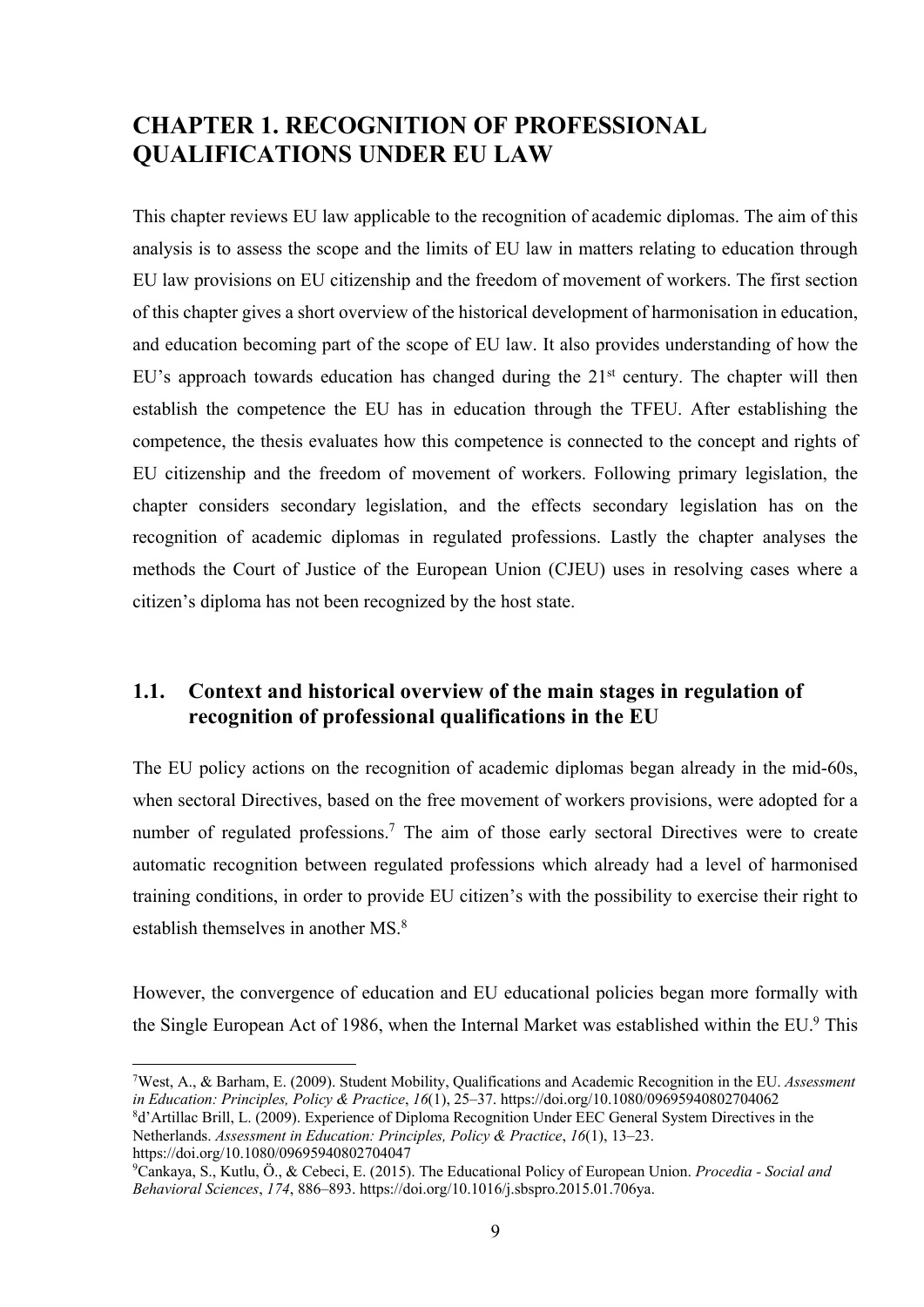provided the EU citizen with the enhanced rights of freedom of movement (beyond narrowly defined economically active citizens), among other rights, which brought attention to the importance of education and the recognition of academic qualifications in order for the internal market to function.

Following the Single European Act, the Maastricht treaty established in 1992 officially made education part of the EU's competence. This gave the EU's educational policy a new legal dimension,  $10$  which meant that education was now not only in the competence of the MS but also fell to certain but albeit limited degree, within the scope of EU law. As the educational policy began to shift from a wholly internal policy matter of MSs to a policy action covered by EU law, EU actions towards education also began to change. In the beginning of the  $21<sup>st</sup>$  century education was viewed as a key factor in aligning Europe, by providing citizens with the right to education and by establishing the connection between education, employment and economy.<sup>11</sup> However after the first decade or so of the  $21<sup>st</sup>$  century attitudes towards education changed, as it began to be evident that in order to maintain competition in higher education not only in the EU, but also outside of the EU, education needed to become a focus point while setting goals for the EU.<sup>12</sup>

From the idea that higher education was also a competing factor in the EU market, the Bologna process was established between 1998-1999, following the Council of Europe/UNESCO Recognition Convention which provided the legal framework for recognition in the EU.<sup>13</sup> According to this Convention there are five elements which make a qualification: Level, workload, quality, profile and learning outcomes, and all of these should be taken into consideration, when granting recognition.14 The Bologna process focused on harmonising higher education and to facilitate movement of students by establishing, together with the recognition convention, the European Higher Education Area (EHEA).<sup>15</sup> The Bologna process did not only focus on students

<sup>10</sup>West. Barham. (2009), *supra nota.*

<sup>11</sup>Antunes, F. (2016). Economising Education: From the Silent Revolution to Rethinking Education. A New Moment of Europeanisation of Education? *European Educational Research Journal*, *15*(4), 410–427. https://doi.org/10.1177/1474904116641696

 $^{12}$ *Ibid.* 

<sup>13</sup>Bergan, S. (2009). Academic Recognition: Status and Challenges. *Assessment in Education: Principles, Policy & Practice*, *16*(1), 39–53. https://doi.org/10.1080/09695940802704070

<sup>14</sup>Rauhvargers, A. (2009). Recognition and qualifications frameworks. *Assessment in Education: Principles, Policy & Practice*, *16*(1), 111–125. https://doi.org/10.1080/09695940802704161

<sup>&</sup>lt;sup>15</sup>Fredriksson, U. (2003). Changes of Education Policies within the European Union in the Light of

Globalisation. *European Educational Research Journal*, *2*(4), 522–546. https://doi.org/10.2304/eerj.2003.2.4.3*.*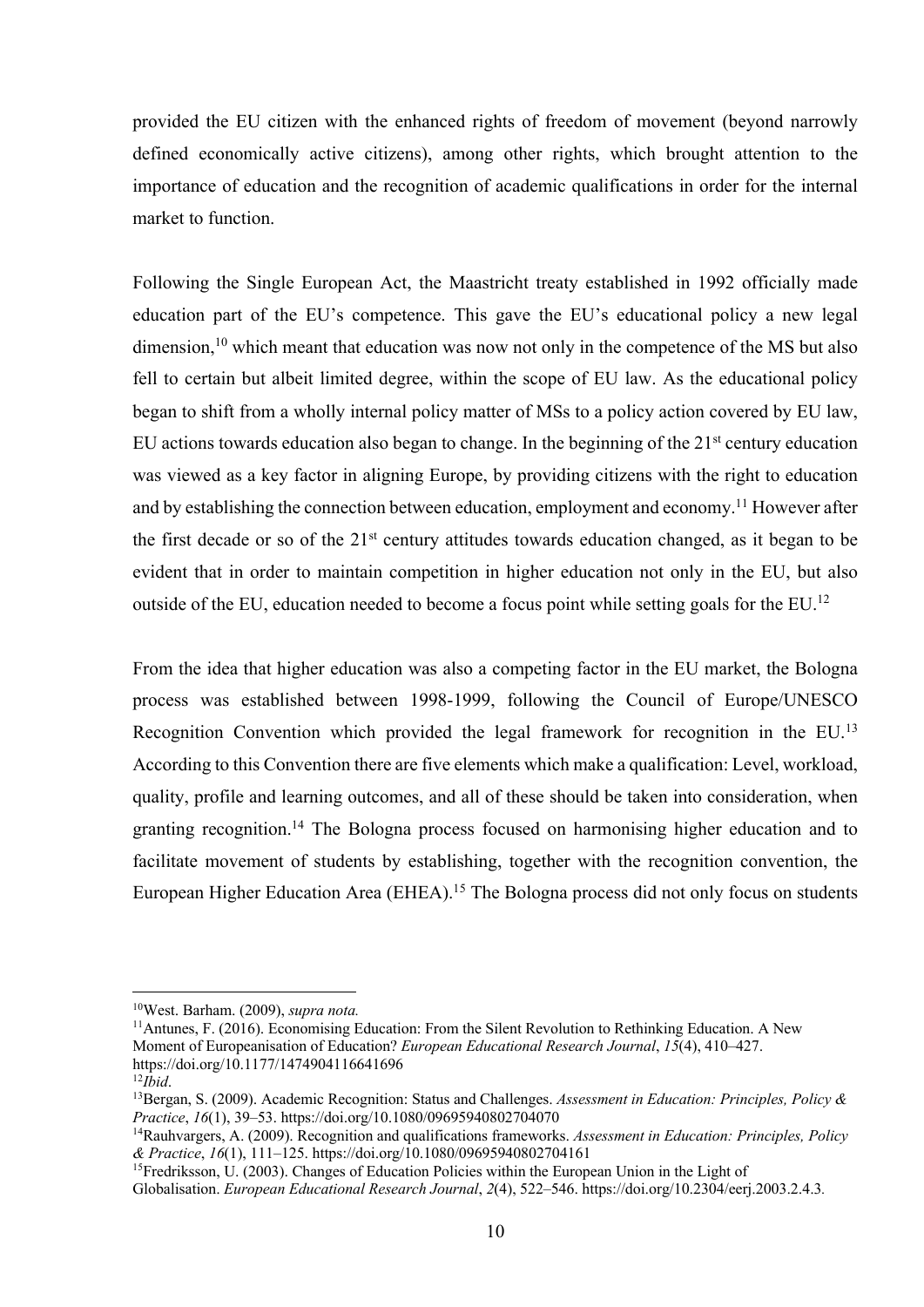and their mobility, but also connected education to the need for improvements in the field of employability in the EU.16

Finally, today's goals set towards education are shaped around the freedom of movement of workers. This is because the Lisbon strategy, which came to be in the year 2000, set the goal for the EU to become "the most knowledge-based economy in the world".17 This meant that education needed to become a key discussion point in politics as it was considered that in order to maintain economic growth the EU needed to focus on producing high quality workers, which could only be achieved through education and encouraging Lifelong Learning, which also became a policy together with the Lisbon strategy.18

In summary, the historical development of education policy in the EU law had three main stages. During the first stage, the main aim of the EU was to create a European identity by facilitating the movement of students, which brought attention to the importance of having harmonisation in educational systems in order for EU citizens to be able to exercise their rights. Therefore, at first the focus was on the citizen. During the second stage, education became a focus point in order to co-ordinate educational policies and harmonise educational systems even further in order to, not only support students, but also to contribute towards the labour market. In the third stage of development, which is currently ongoing, the EU education policy has moved to become seen, in the policy debates, as one of the key opportunities to enhance the economy. This means that the policy of the EU shifted its focus from mainly harmonising education for the benefit of the citizen, to rather focusing on the policy measures to benefit economically active citizens, in order to create more competition in the labour market, by attempting to produce the most qualified workforce and to fill in gaps in the labour market, by facilitating the movement of workers.

Building on this analysis of the overall context and development of the EU law and policy related to the recognition of professional qualifications in the EU the next sections analyse the links between the EU education policy and other rights provided by the TFEU.

<sup>16</sup>Allan, M. (2002). European Higher Education and the Harmonization of Quality and Standards. *Industry and Higher Education*, *16*(5), 283–288. https://doi.org/10.5367/000000002101296423

<sup>17</sup>Panitsides, E. A., & Anastasiadou, S. (2015). Lifelong Learning Policy Agenda in the European Union: A Bi-Level Analysis. *Open Review of Educational Research*, *2*(1), 128–142. https://doi.org/10.1080/23265507.2015.1043936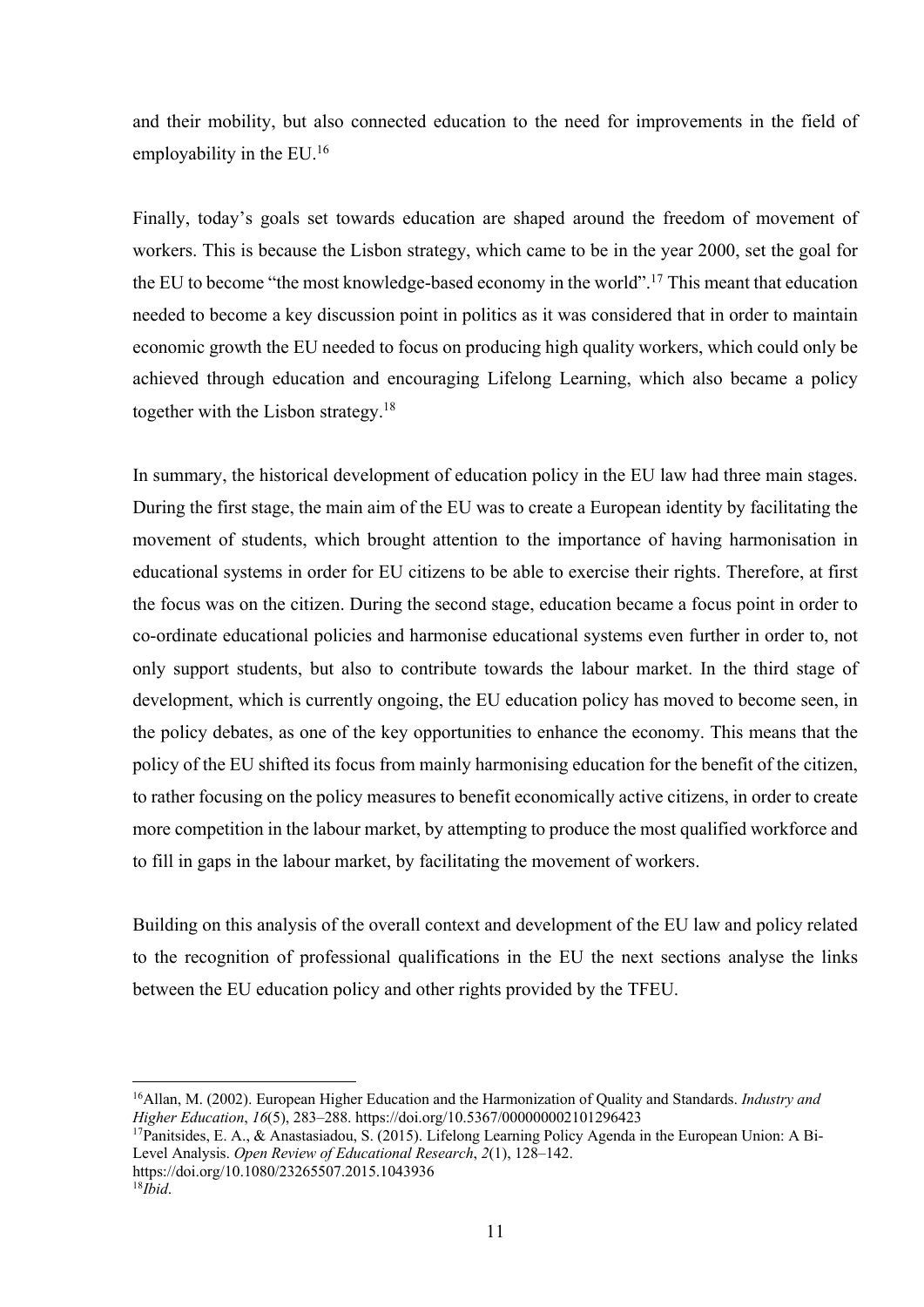## **1.2. EU primary law applicable to the recognition of professional qualifications**

The TFEU is one of the founding Treaties of the European Union and aims to bring the people of the Union closer and to remove any boundaries that may exist between the MSs. It also establishes the competences the EU has with the internal matters of the MS. Specifically, in relation to the recognition of professional qualification three sets of provisions, analysed in this section, are the most relevant: provisions related to education, EU citizenship and free movement of people.

### **1.2.1. Education**

According to article 6 TFEU the EU has competence towards the education of a MS only in regard to "carrying out actions to support, coordinate or supplement the actions of the Member State" This means that the EU's competence towards education is limited. States are therefore often left responsible for deciding whether an EU citizen's academic diploma received in another MS is compatible with the host states requirements.

Although the EU has limited competence towards education in a MS, education is still one of the areas of EU law and therefore MSs must adhere to the aims of the treaty they have ratified in order to comply with the rule of law. Specifically, article 165 (2) outlines competences of the Union on education mainly "encouraging mobility of students and teachers, by encouraging inter alia, the academic recognition of diplomas and periods of study, promoting cooperation between educational establishments". Even with restricted competence the EU sets standards and goals for MSs which they must follow.

### **1.2.2. EU citizenship**

In addition to specific articles related to education, EU primary law also includes provisions on EU citizenship. For example, Article 21 TFEU provides that "Every citizen of the Union shall have the right to move and reside freely within the territory of the Member States", therefore as 1.7ml<sup>19</sup> students study abroad and 4% of EU citizens work abroad the rights of EU citizens are intertwined with those of education.<sup>20</sup> Furthermore, citizenship of the Union is a fundamental

<sup>19</sup>Eurostat (2019). 112/2019: People on the Move-Statistics on Mobility in Europe. Eurostat News Release (database) [Online]. Retrieved from: https://ec.europa.eu/eurostat/documents/2995521/9969660/1-09072019-AP-EN.pdf/ed628add-4210-4597-8f2d-696f1b099ff9, 20 September 2014.

 $20$ Eurostat (2018). 87/2018: EU citizens in other EU Member States 4% of EU citizens of working age live in another EU Member State Tertiary graduates more mobile than the rest of the population. Eurostat News Release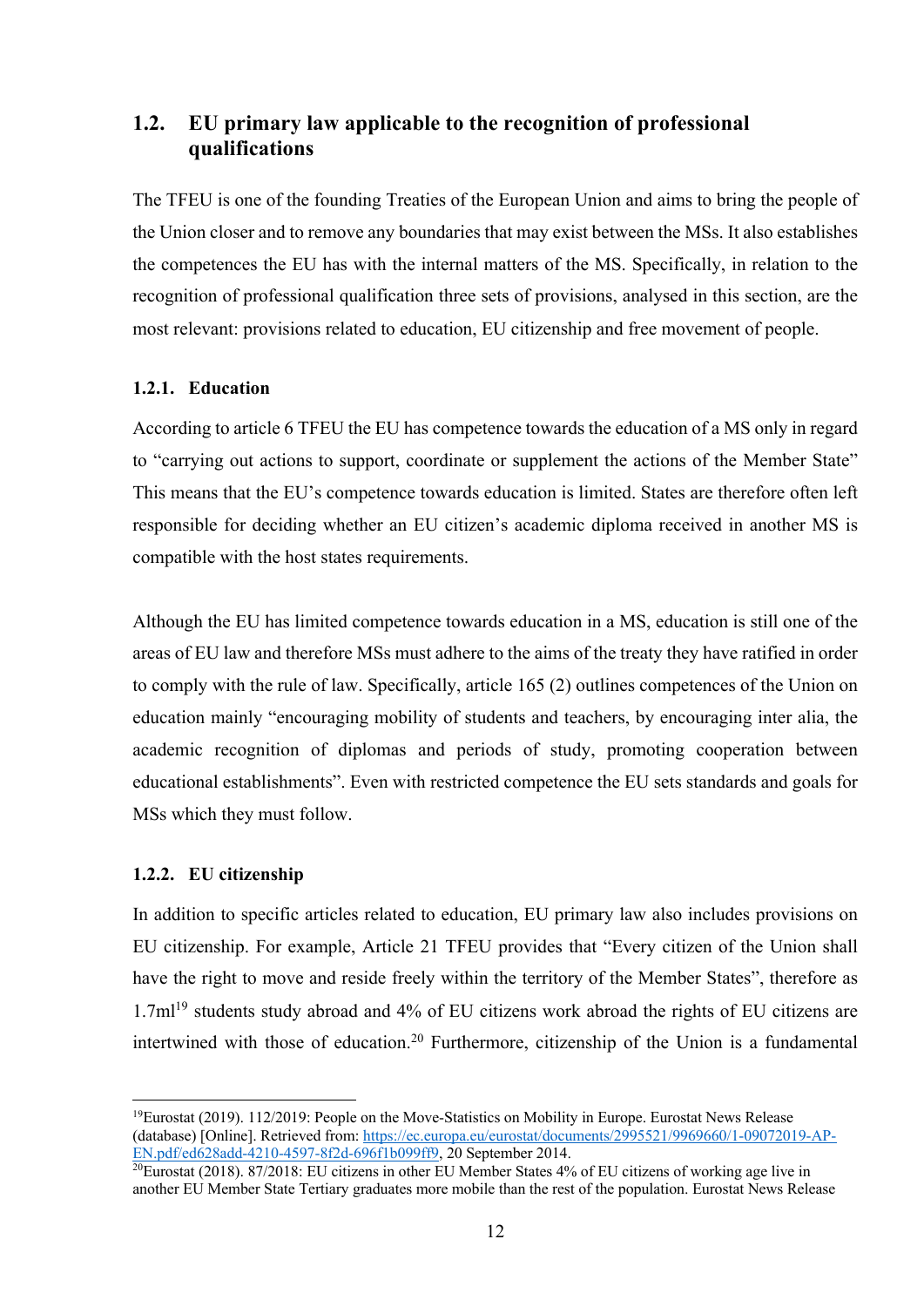status granted to every national of a MS, it does not require for the citizen to be active within the EU, since it is an addition to national citizenship, which has been established by the CJEU in the interpretation of article 20 TFEU.<sup>21</sup>

In case C-34/09 Gerardo Ruiz Zambrano v Office national de l'emploi (ONEm) it was established that EU citizenship is a fundamental status for all MS nationals.<sup>22</sup> The case concerned the auxiliary status of third-party nationals, through their children, as the children concerned were EU nationals by birth.<sup>23</sup> During the court procedures it was established by Advocate General Sharpston that EU citizenship is not something which a citizen earns by practicing what it entails.<sup>24</sup> For example, even though article 20 TFEU states "move and reside freely within a Member State" this does not mean that in order for a person to hold the citizenship he or she must move or reside in another MS, but it is a status given to a person when they are nationals of one of the MSs and they may exercise that right within the state they are born.<sup>25</sup>It was therefore considered by the court that it would significantly affect the citizenship rights of the children if their parent would not be granted citizenship.26

This case was one of the examples on how the CJEU has established through the interpretation of article 20 TFEU, that the citizenship of the union should be understood as a fundamental status, which requires no action from the citizen's part and one which should not be disadvantaged. Although this case does not specifically concern education, as it concerns the auxiliary status of citizenship through children,<sup>27</sup> the same principles surrounding this case, by analogy could be applied towards the recognition of academic diplomas in regulated professions. As there is no automatic recognition under the general system of Directive 2005/36/EC, it affects the rights of EU citizens to move and reside freely, if the host state decides to apply compensation measures, as the host state has the power to set the minimum training requirements for the diploma.

<sup>(</sup>database) [Online]. Retrieved from: https://ec.europa.eu/eurostat/documents/2995521/8926076/3-28052018-AP-EN.pdf/48c473e8-c2c1-4942-b2a4-5761edacda37, 20 September 2014.

<sup>21</sup>Ligeti, K. (2016). EU Citizenship and Justice. *New Journal of European Criminal Law*, *7*(2), 138–139. https://doi.org/10.1177/203228441600700202

<sup>&</sup>lt;sup>22</sup> Judgement of the Court,  $08.03.2011$ , Ruiz Zambrano, Case C-34/09, ECLI:EU:C:2011:124, point 41. <sup>23</sup>*Ibid.*

<sup>24</sup>*Ibid.*

<sup>25</sup>*Ibid*.

<sup>26</sup>*Ibid.*

<sup>&</sup>lt;sup>27</sup>Directive 2004/38/EC of the European Parliament and of the Council, 29 April 2004 on the right of citizens of the Union and their family members to move and reside freely within the territory of the Member States amending Regulation (EEC) No 1612/68 and repealing Directives 64/221/EEC, 68/360/EEC, 72/194/EEC, 73/148/EEC, 75/34/EEC, 75/35/EEC, 90/364/EEC, 90/365/EEC and 93/96/EEC (Text with EEA relevance) (OJ L 158, 30.4.2004)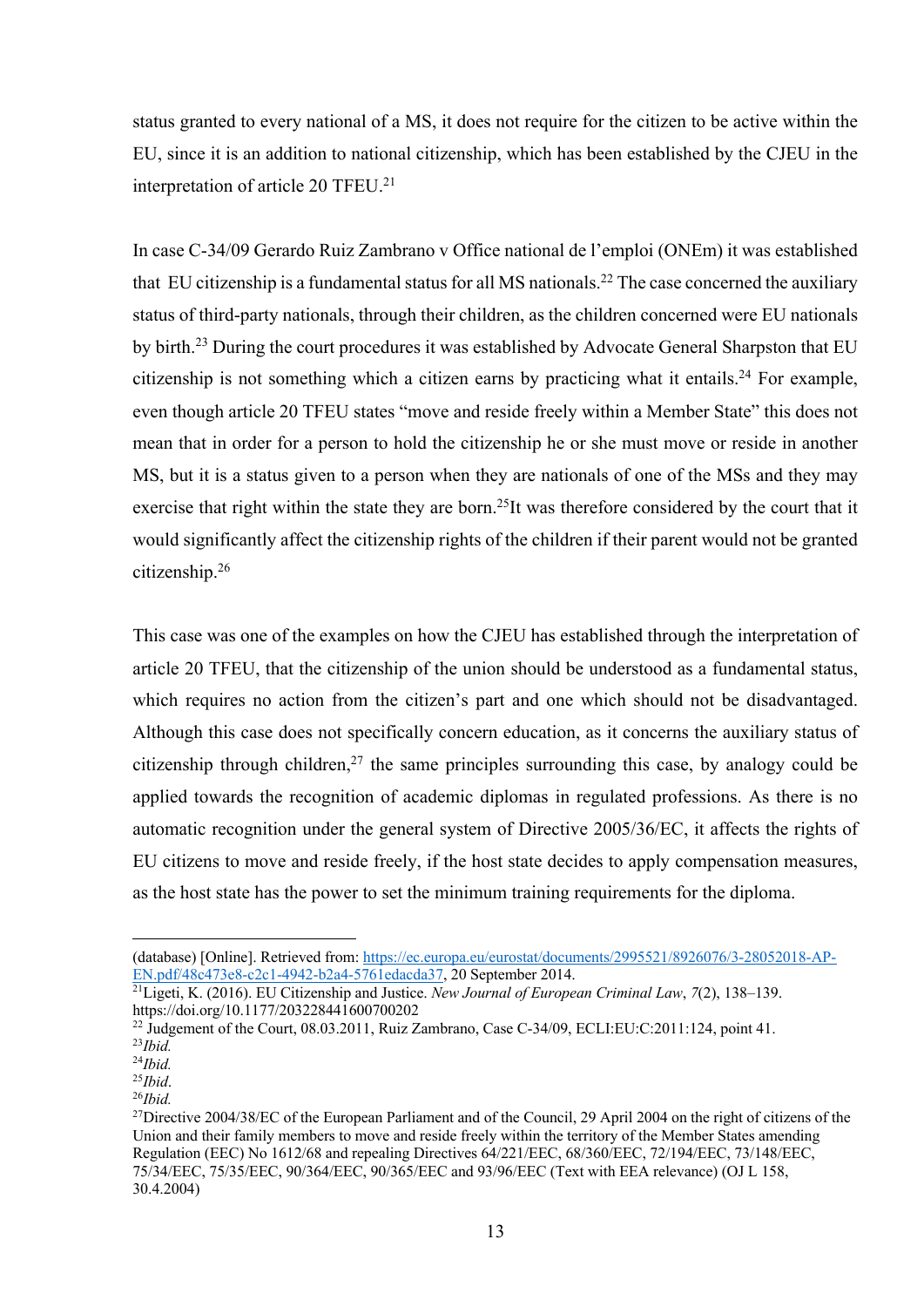#### **1.2.3. Free movement of workers**

One of the three pillars of the internal market is the freedom of movement of people, this means that the freedom of movement of workers, which is established in article 45 TFEU, effects the internal market of the European Union. The possibility of workers being able to work in other MSs enhances competition between MSs for workers and also benefits the citizen.

As article 45 TFEU provides that EU citizens may accept job offers from other EU MSs, the fact that there is no automatic recognition for academic diplomas, which fall under the general system of recognition, sets an obstacle for the objectives conferred within article 45 TFEU. Therefore, the EU is left with only the possibility to try and co-ordinate policies of the MSs, so that they would promote the freedom movement of workers.

In regard to enforcing the freedom of movement of workers and the self-employed the EU has implemented article 53 TFEU, which makes it possible for the European Parliament and Council to issue "Directives for the mutual recognition of diplomas, certificates and other evidence of formal qualifications". This article however does not supersede national legislation, therefore MSs still hold the majority competence in the recognition of academic diplomas.

## **1.3. Secondary legislation**

Based on the primary law analysed in Section 1.2, the EU has also adopted a number of secondary legislation acts, that apply to the recognition of professional qualifications. This section assesses secondary legislation, focused mainly on the recognition of academic diplomas and Directives, which have supported the system of recognition and the goals of the Lisbon strategy regarding regulated professions.

## **1.3.1. Directive 2005/36/EC – system for the recognition of professional qualifications**

Directive 2005/36/EC became a discussion point after the Lisbon strategy, as the new goals set by the EU to become a "knowledge-based society" pushed the EU to take action in the recognition of professional qualifications.28 The Directive covers de jure recognition, which is the recognition of

 $^{28}$ Opinion of the European Economic and Social Committee (2003) on the proposal of Directive 2015/36/EC. (Official Journal C 061, 14/03/2003). Point (1.1) Accessible in: https://eur-lex.europa.eu/legalcontent/EN/TXT/?uri=celex%3A52002AE1020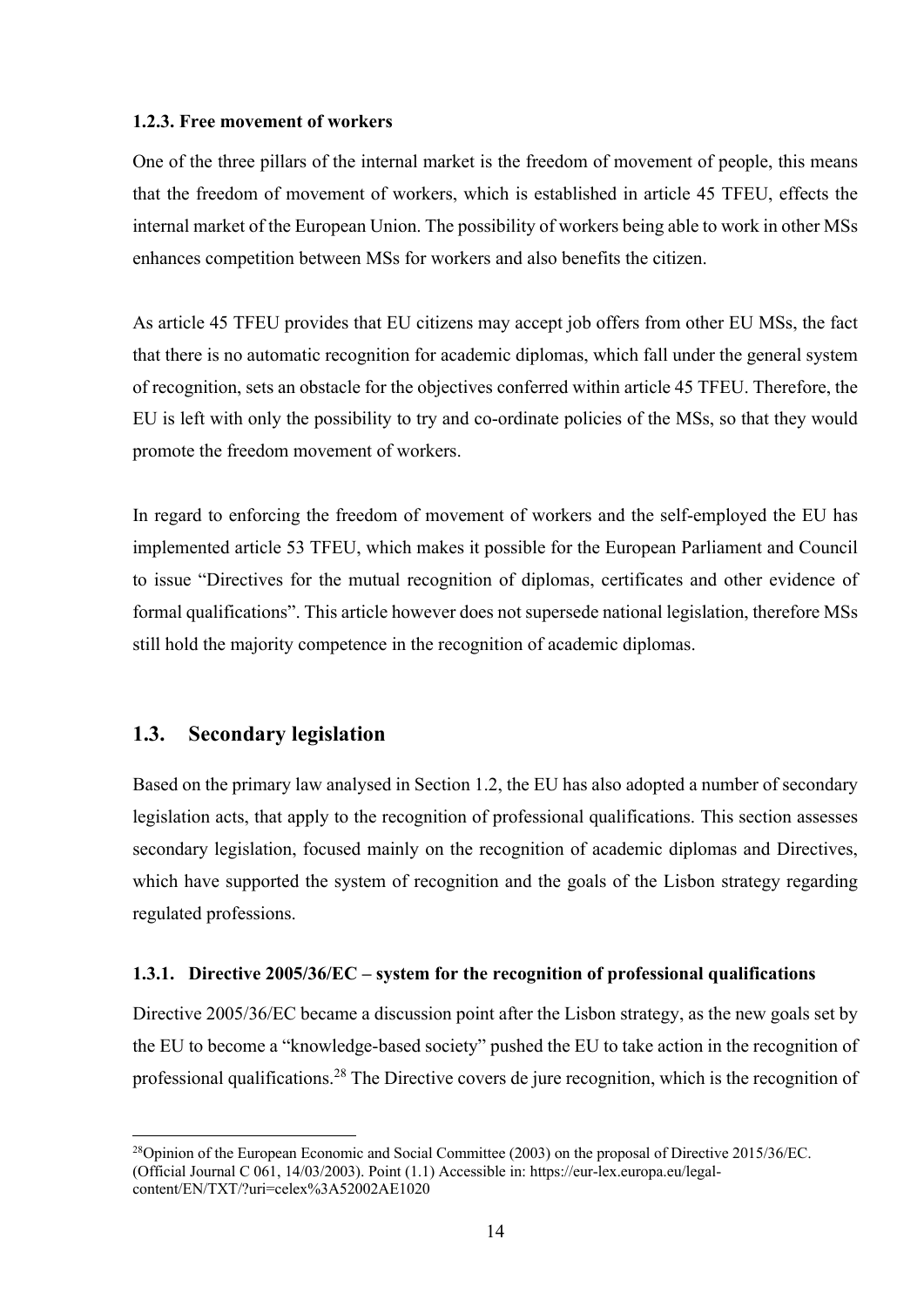professional qualifications in the area of regulated professions.<sup>29</sup> The general definition of a regulated professions is that they are conducted through a regulated program and usually fall under the following sectors: "health care, teaching, shipping and financial/legal professions".<sup>30</sup>

Before the Directive, some profession mainly "doctors, nurses responsible for general care, dental practitioners, veterinary surgeons, midwives, pharmacists and architects<sup>331</sup> were covered by sectoral Directives, which means that each profession was regulated separately, however granting them all with automatic recognition. Therefore, the first task of the Directive was to merge these Directives to make the recognition process simple and more transparent.<sup>32</sup> The Commission then turned its focus towards the general system of recognition. The general system is built on the principal of mutual recognition, this means that if a qualification is granted in another MS, then it should be granted recognition by the host state, unless a substantial difference can be presented.<sup>33</sup> The substantial difference principal was adopted from the method of recognition between educational establishments and does not have a legal definition, however in professional recognition, a substantial difference is considered when a person would not be able to achieve the same objectives with their qualification as a citizen with a qualification granted from the host state, so the qualification would not reach the minimum standards of the host state.<sup>34</sup>Therefore, under the general system it is up to the host state to decide if a qualification granted in another MS corresponds to the one granted by the host state. If the qualification does not reach the minimum standard the citizen would have to result to a compensation measure, which allows the citizen to prove their capability in the profession by other means, by for example an aptitude test. The third method of recognition is based on professional experience, which combines the principles from automatic recognition and the general system.

As the analysis above suggests the adopted Directive did not establish automatic recognition of professional qualification, but provided recognition measures only for some, limited number of regulated professions. The next section analyses why the co-legislators have decided to provide automatic recognition for only a part of the labour market.

<sup>29</sup>Bergan (2009), *supra nota.*

<sup>30</sup>Brill (2009), *supra nota.*

<sup>31</sup> OJ L 255, 30.9.2005, point 19.

<sup>&</sup>lt;sup>32</sup> Proposal for Directive 2015/36/EC (2002) of the European Parliament and of the Council, (Official Journal 181 E, 30/07/2002). Accessible in: https://eur-lex.europa.eu/legal-content/EN/TXT/?uri=celex%3A52002PC0119 <sup>33</sup> Bergan (2009), *supra nota.*

<sup>34</sup>Rauhvargers (2009), *supra nota.*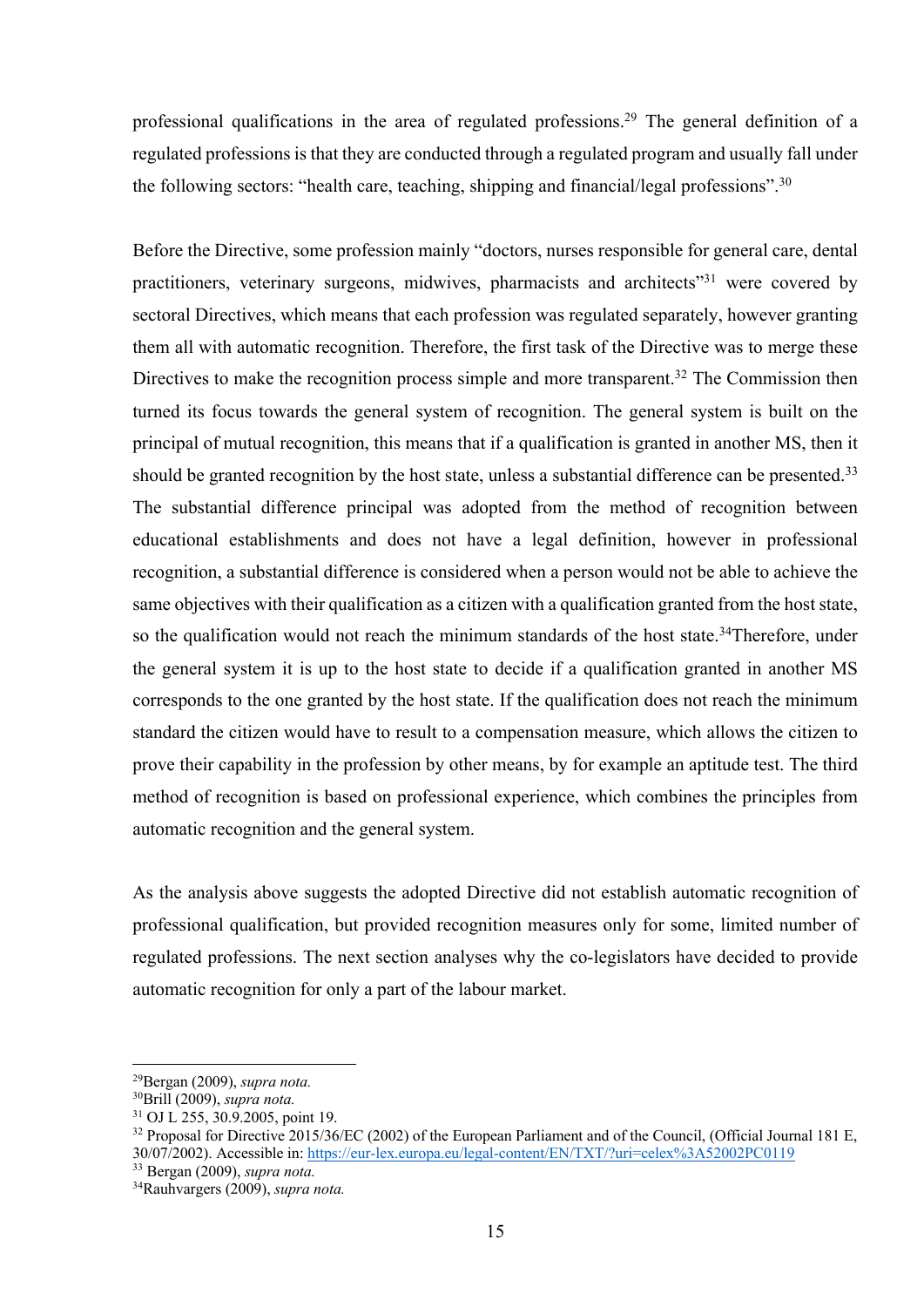## *1.3.1.1. Commission's proposal*

In its proposal the Commission explained that there was a need for a Directive, which would combine former Directives, mainly the sectoral Directives previously mentioned and the general system Directive, in order to create a more flexible labour market. If the recognition process could be made more simple and more transparent, this would in return facilitate the movement of workers between MSs. the Commission did not however see it as necessary to widen the scope for other regulated professions to have automatic recognition as a public consultation held in 2001 did not comment on the matter strongly enough to make it necessary.<sup>35</sup> Therefore, there remains three methods of recognition for regulated professions, automatic recognition, the general system and recognition based on experience.<sup>36</sup> The Commission also pointed out that as statistics had shown the general system had for most parts functioned without causing the citizen any extra burden as much development had been made in providing the citizens with adequate platforms towards the means and methods on the recognition of academic qualifications.<sup>37</sup>

It should however be considered, that the Commission's proposal for the Directive was drafted in 2002, therefore a new study should be conducted in order to analyse the current system of recognition and its effect on the current Labour market, as from 2009-2019 the amount of highly skilled workers moving between MSs had grown by  $6.1\%$ <sup>38</sup> This indicates that the mobility of the skilled workforce is constantly growing and the need for a more automatic system of recognition could have a positive impact on growing the number of mobile skilled workers.

## *1.3.1.2. Legal basis*

The legal basis upon which the Directive is based is Article 46 TFEU (40 TEC) establishing "the measures required to bring about freedom of movement of workers", Article 294 (251 TEC) setting the "legislative procedure for the adoption of an act" and Article 53 (47 TEC) concerning the taking up and pursuit of activities as self-employed persons".<sup>39</sup> Of these Articles the most

<sup>&</sup>lt;sup>35</sup>Proposal for Directive 2015/36/EC (2002) of the European Parliament and of the Council, (Official Journal 181 E, 30/07/2002). Point (17) Accessible in: https://eur-lex.europa.eu/legalcontent/EN/TXT/?uri=celex%3A52002PC0119

<sup>36</sup>*Ibid*.

<sup>37</sup>*Ibid*., point 2.3

<sup>38</sup>Eurostat (2020). EU citizens living in another Member State – Statistical overview. Eurostat Statistics explained (database) [Online] Retrieved from: hhttps://ec.europa.eu/eurostat/statistics-

explained/index.php?title=EU citizens\_living\_in\_another\_Member\_State\_-\_statistical\_overview -\_statistical\_overview , 06 December 2020

 $39$ Proposal for Directive 2015/36/EC (2002) of the European Parliament and of the Council, (Official Journal 181 E, 30/07/2002). Point (3) Accessible in: https://eur-lex.europa.eu/legal-content/EN/TXT/?uri=celex%3A52002PC0119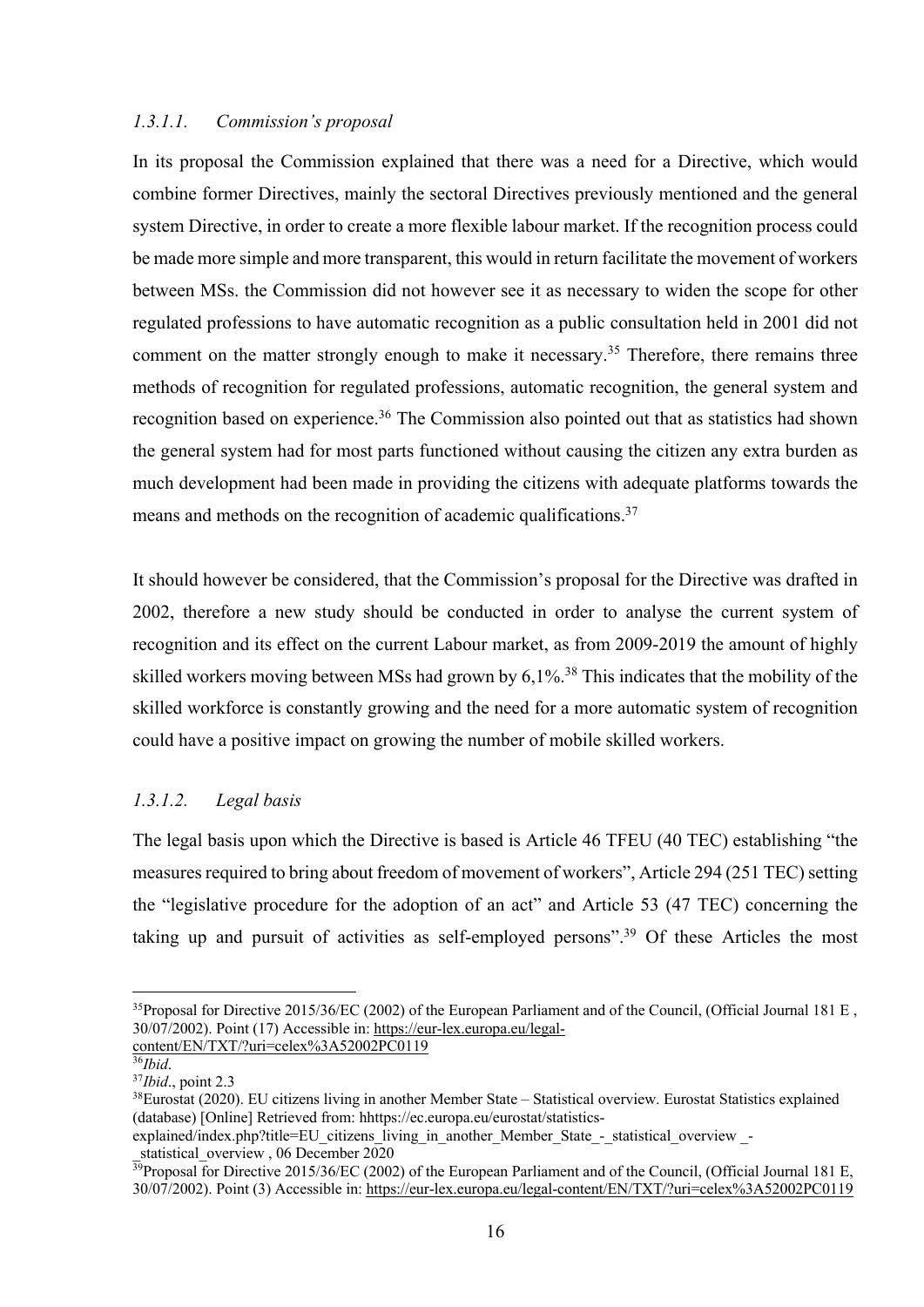important for the legal argumentation for the adoption of the Directive could be considered as Article 46 TFEU (40 TEC) and Article 53 TFEU (47 TEC). Article 46 TFEU (40 TEC) establishes in section (d) that the freedom of movement of workers should correspond to the demand of the labour market in order to "avoid serious threats to the standard of living and level of employment in the various regions and industries". The Commission explained in its proposal that the Directive is an important tool in order to fill vacancies within the EU, therefore section (d) of Article 46 TFEU (40 TEC) was important for the legal argumentation of the Directive and also may have affected the opinion of the Commission to not apply automatic recognition to other regulated professions, depending on the current status of the labour market. In addition, according to sections (a) (b) of the article, the European Parliament and Council should work in such a way as to remove any obstacles on the free movement of workers where the citizen could be seen as eligible for employment. As the EU has done significant work in harmonising educational policies, it should be considered whether more professions should be granted automatic recognition under the Directive. As the labour market is constantly changing there should also be a re-evaluation of which professions are currently at a shortage level within the EU. Article 53 TFEU (47 TEC) established that the Parliament and Council should adopt Directives on recognition, which create the possibilities for the self-employed in the EU.

From the legislation used in the adoption of the Directive, it is clear that the Directive is built to support the freedom of movement of workers and services. However, the Directive had not taken into account legislation regarding the competence of MSs in education, nor has it established how education falls into the scope of EU law. If the Commission had considered more aspects from education for example how in educational matters recognition is granted without infringing the competence of the MS, then there would have been better grounds upon which to grant guaranteed automatic recognition for other academic diplomas as well.

### *1.3.1.3. Opinion of the EESC*

The EESC welcomed the proposal as it considered this to be a part of achieving the goals of the Lisbon strategy to create a "knowledge-based society".40 The EESC did not see it as an issue that

<sup>40</sup>Opinion of the European Economic and Social Committee (2003) on the proposal of Directive 2015/36/EC. (Official Journal C 061, 14/03/2003). Point (1.1) Accessible in: https://eur-lex.europa.eu/legalcontent/EN/TXT/?uri=celex%3A52002AE1020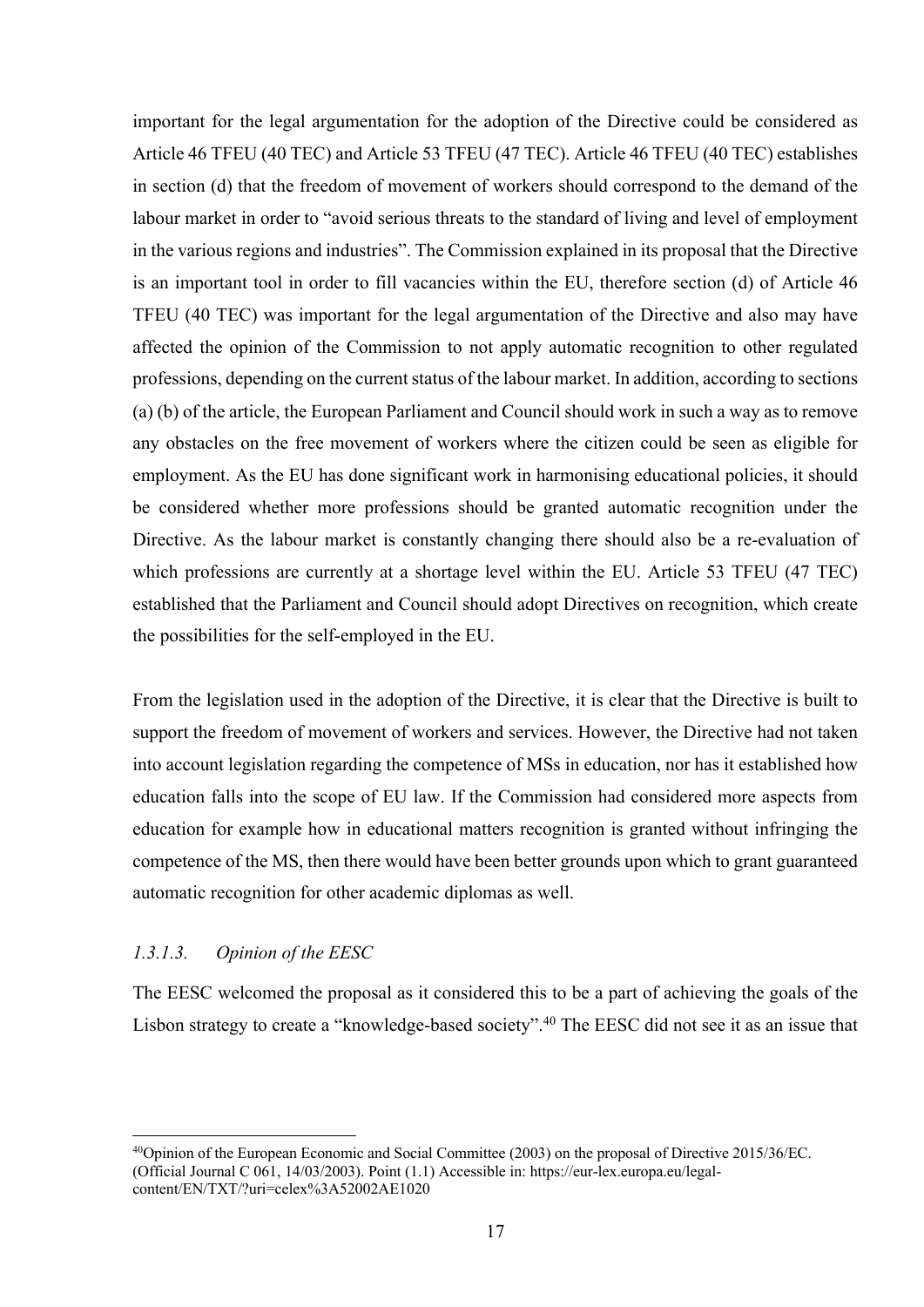the Directive only covered regulated professions, as the Directive would have a positive affect also on non-regulated professions.41

Concerning the labour market, the EESC noted that there has been a significant change in the movement of workers, with skilled employees dominating the internal labour market, therefore the implementation of this Directive would have a huge impact on employment and competitiveness in the EU.<sup>42</sup> The EESC also pointed out that the Directive could be made somewhat more flexible as it is evident that the labour market and educational systems may change with time, therefore the implementation of policy coherence should be considered in education, the labour market and the internal market.<sup>43</sup>

Consumer protection was one of the main concerns of the EESC, as it is important for the EU citizen to be able to rely on services provided in a MS. <sup>44</sup> Therefore, the recognition procedures should remain similar for all regulated professions, so that the consumer does not have to consider if the service reaches a specific standard.45The EESC also expressed a strong opinion that the Directive should promote and simplify mobility and not affect the internal matters of the MS.<sup>46</sup>

In addition, the EESC mentioned that the Directive's "levels of qualifications do not correspond with general EU education policies and the trend in the so-called Bologna process for higher education".47

Concluding its opinion, the EESC noted that the Directive was only a step forward in "the whole field of recognition" and that in the future it should be considered to employ a European platform for not only regulated professions, but also for non-regulated professions, which would give guidelines for the coordination of the recognition process in order to work as an incentive for movement within the Union.48

- <sup>42</sup>*Ibid*. <sup>43</sup>*Ibid*.
- <sup>44</sup>*Ibid*.
- <sup>45</sup>*Ibid*.
- 

<sup>41</sup>*Ibid*., point 1.3

<sup>&</sup>lt;sup>46</sup>*Ibid.* point 4.3.2.2.

<sup>47</sup>*Ibid*., point 4.3.2.2. 48*Ibid*., point 9.1.8.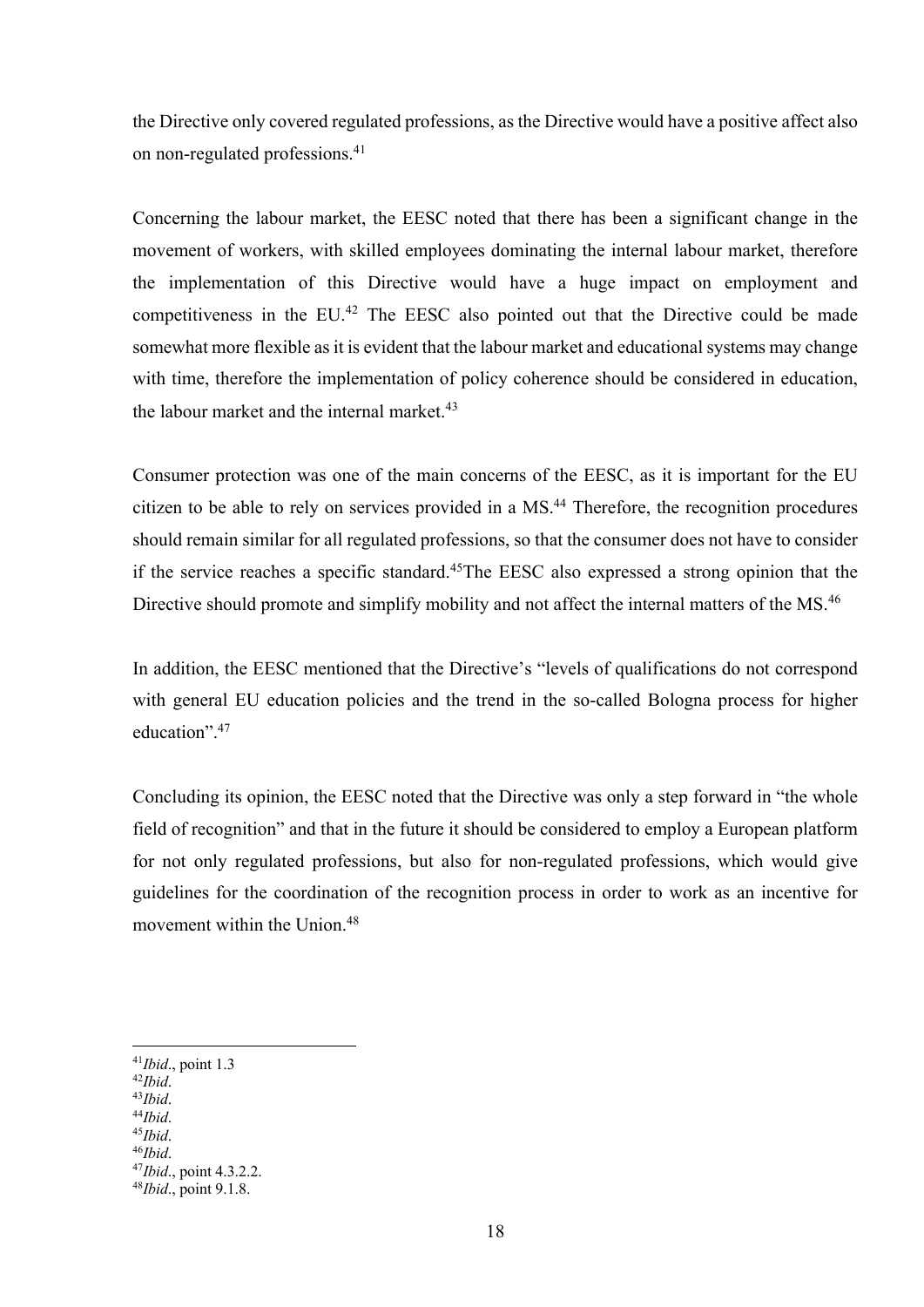#### *1.3.1.4. Amendments to Directive 2005/36/EC*

The European Parliament approved the Commission's proposal in the first reading and agreed that the Directive was important in making the recognition process simple and more transparent. <sup>49</sup> The Parliament did however present 125 amendments following the report from the European Economic and Social committee. The amendments were in most cases only in support of the Commissions aims, however the Commission accepted only 55 amendments to the Directive.<sup>50</sup>

The amendments presented focused mainly on the recognition of qualifications for service providers and on regulated professions listed, with harmonised training conditions, in order to protect consumers and the health of EU citizens.<sup>51</sup> There were only a few amendments which focused directly on the recognition of educational qualifications and these where accepted by the Commission in spirit rather than in practice.<sup>52</sup> However, while the Parliament attempted to create a wider scope for the Directive the Commission declined this.<sup>53</sup> For example, the Commission declined the Parliaments proposal to encourage efforts to bring national legislation on education and training closer together and to apply automatic recognition to other regulated professions.<sup>54</sup> the Commission explained that these amendments were, first of all, "not related to the text of the Directive" and that the Directive could not be broadened, even though it still remained in the Commissions right of initiative.<sup>55</sup> The Commission also declined the Parliament's encouragement to use already established programs, such as the Bologna process to create a "community framework for the recognition of qualifications" for all professions, regulated and unregulated.<sup>56</sup>

Regardless of the Commission's refusal to accept the broadening of the scope of the Directive, it still maintained a strict line for the recognition of qualifications that fell into the scope of automatic recognition. 57

50Amended Proposal for Directive 2015/36/EC (2004) of the European Parliament and of the Council, (COM/2004/0317 final - COD 2002/0061). Point (3.1.) Accessible in: https://eur-lex.europa.eu/legalcontent/EN/TXT/?uri=celex%3A52004PC0317

<sup>49</sup>European Commission. (n.d.). *Professional qualifications: European Parliament's Approval of Proposed Directive Brings Simpler System Nearer.* European Commission - European Commission. Retrieved May 3, 2021, from https://ec.europa.eu/commission/presscorner/detail/en/IP\_04\_197

<sup>51</sup>*Ibid*.

<sup>52</sup>*Ibid*.

<sup>&</sup>lt;sup>53</sup>*Ibid*<br><sup>54</sup>*Ibid.*, point 3.2.1

<sup>54</sup>*Ibid*., point 3.2.1 55*Ibid*., point 3.2.1 and 3.2.8 56*Ibid*., point 3.2.7 57*Ibid*.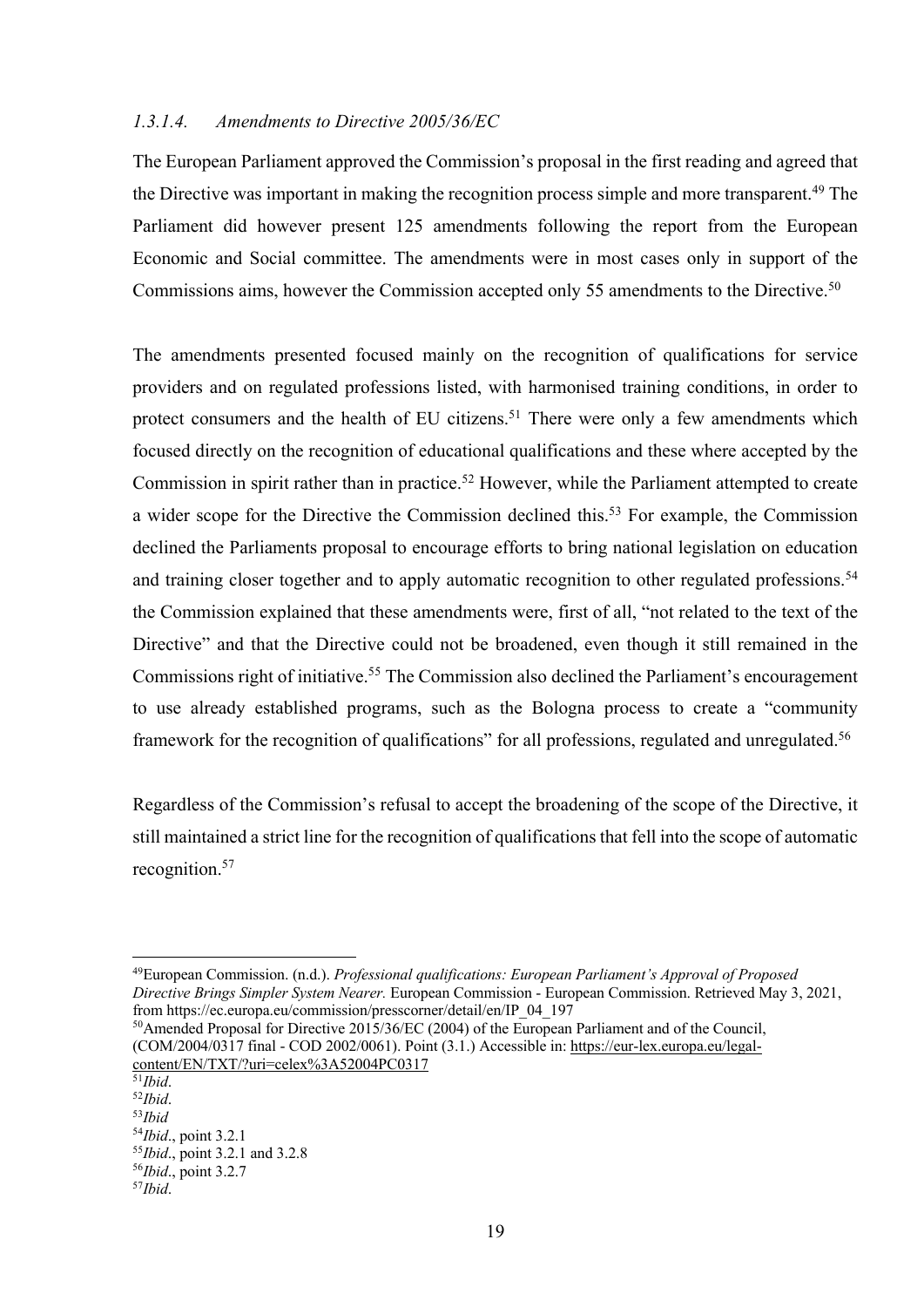### *1.3.1.5. Considerations*

As discussed above, the Directive was adopted in order to fulfil the demands of the current labour market. Therefore, the legislative ground upon which the Directive was adopted is built to support the freedom of movement of workers.

Furthermore, the Commission's aim was to make the recognition proses easier for regulated professions, so it didn't widen the scope of automatic recognition in order to make the process simple and transparent. In addition, the Commission didn't see the need to widen the scope of automatic recognition, as the general system had provided sufficient recognition without providing the citizen with an extra burden.

However, it is not fully explained by the Commission why all regulated professions cannot be provided with guaranteed automatic recognition, while the EESC advocated for a platform for all qualifications. Therefore, the approach of the Commission could be criticised as the EU should be dedicated towards implementing legislation which provides EU citizens with the possibilities to exercise their rights equally.

In regard to qualification frameworks it would have been beneficial for the EU to use for example, the qualifications framework of the European Higher Education Area (EHEA), which establishes that recognition should be based on the learning outcomes of the three cycles (Bachelor's degree, Master's degree, Doctoral degree).<sup>58</sup> It is well established through the EHEA qualifications framework how long these cycles last and how many credit points should be achieved and what should be the learning outcomes, which makes recognition easier between educational establishments.<sup>59</sup> However the Directive on the recognition of professional qualifications does not take advantage of the already existing qualifications framework but creates yet another framework. Currently there exists three overlapping systems of qualification frameworks the first being the European Qualifications Framework by the Council of Europe, the second being the EHEA Qualifications Framework by the Bologna process and the third one being the Qualifications Framework for workers established by the Directive.<sup>60</sup>

<sup>58</sup>Rauhvargers (2009), *supra nota.*

<sup>59</sup>*Ibid.*

 $^{60}$ Katsirea, I., & Ruff, A. (2005). Free Movement of Law Students and Lawyers in the EU: a Comparison of English, German and Greek Legislation. *International Journal of the Legal Profession*, *12*(3), 367–406. https://doi.org/10.1080/09695950500480741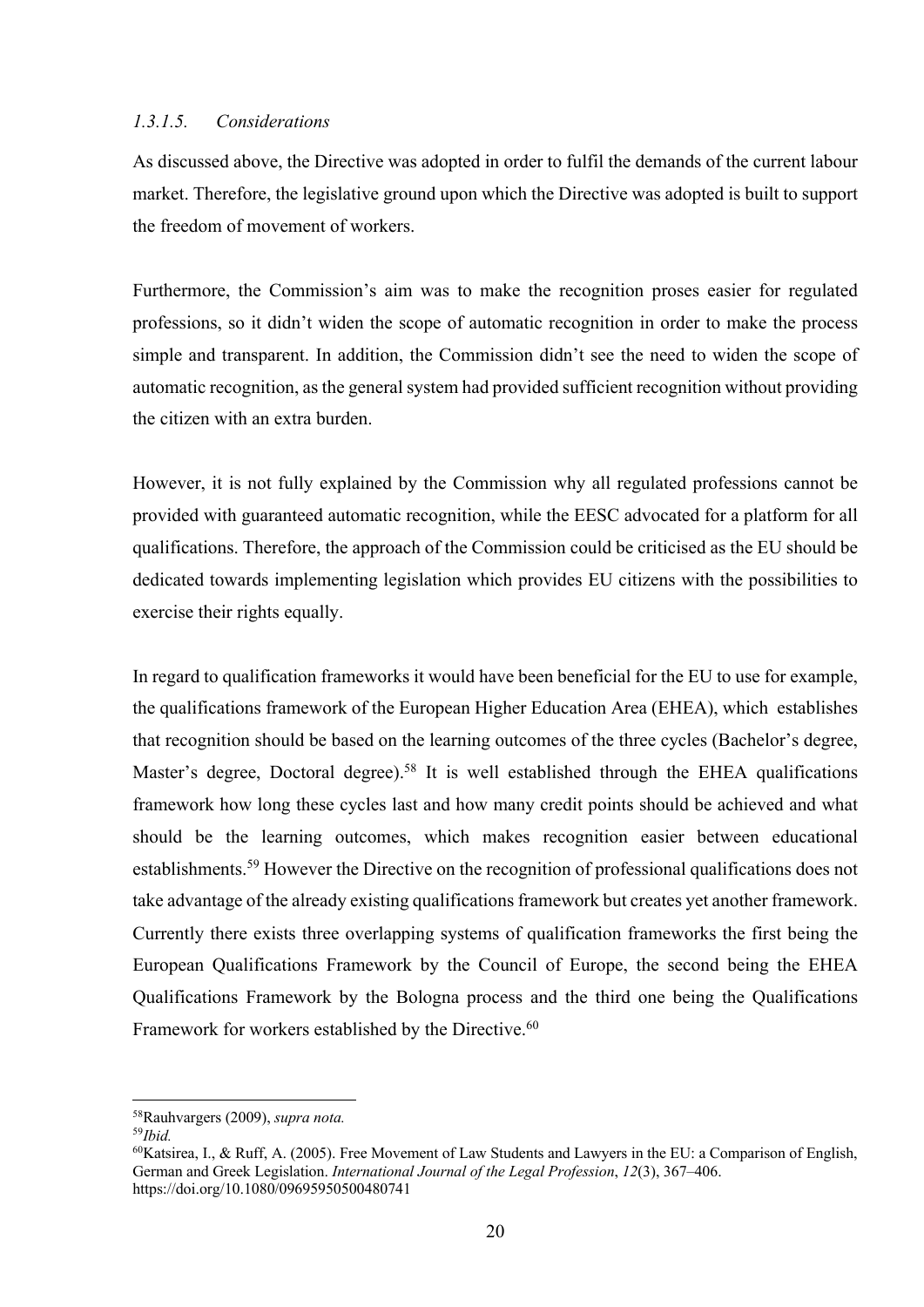In conclusion, the analysis of the legislative history on the adoption of the Directive 2005/36/EC suggests that there were competing opinions as to the scope of the Directive. The Commission focused on creating a more simple and transparent system for the recognition of professional qualifications based on former legislation while the European Parliament and particularly the Economic and Social Committee asked to broaden the scope to include other professions also and to utilize already existing tools for example the Bologna process to achieve broader recognition. This indicates that the questions on the scope are open, and in the future considering the increasing harmonisation of education in the EU and development of the internal market, this legal question could and perhaps should be revisited by the EU legislators.

### **1.3.2. Directive 2013/55/EU – the IMI Regulation**

Directive 2013/55/EC was established in order to amend Directive 2005/36/EC and EU Regulation No 1024/2012 on administrative cooperation through the Internal Market Information System (IMI regulation) in order to create a more transparent and accessible recognition process for academic qualifications.61

The main objective of Directive 2013/55/EU was to "facilitate temporary mobility and recognition under the automatic recognition system, as well as to promote a simplified recognition process under the general system".<sup>62</sup> This objective would in return contribute towards the facilitation of the movement of workers, to create growth in the single market and to remove obstacles currently affecting EU citizen's rights.<sup>63</sup> However the Directive does not widen the scope of automatic recognition to apply to all regulated professions, which means that the MSs are still responsible for setting the required minimum level of qualifications for regulated professions under the general system.

In order to fulfil its objective Directive 2013/55/EC implemented the European Professional Card (EPC) into Directive 2005/36/EC, which provides an electronic method of recognition for certain regulated professions and promotes a simplified method of recognition for professions under the general system.<sup>64</sup> The EPC also provided the EU with a more efficient method of recognition.<sup>65</sup> In

 $61$ Directive 2013/55/EU of the European Parliament and Council of 20 November 2013 amending Directive 2005/36/EC on the recognition of professional qualifications and Regulation (EU) No 1024/2012 on cooperation through the Internal Market Information System ('the IMI Regulation') (OJ L 354, 28.12.2013, p.132–170). <sup>62</sup>*Ibid*., point 4

<sup>63</sup>*Ibid*., point 37

<sup>64</sup>*Ibid.,* point 4.

<sup>65</sup>*Ibid.,* point 4.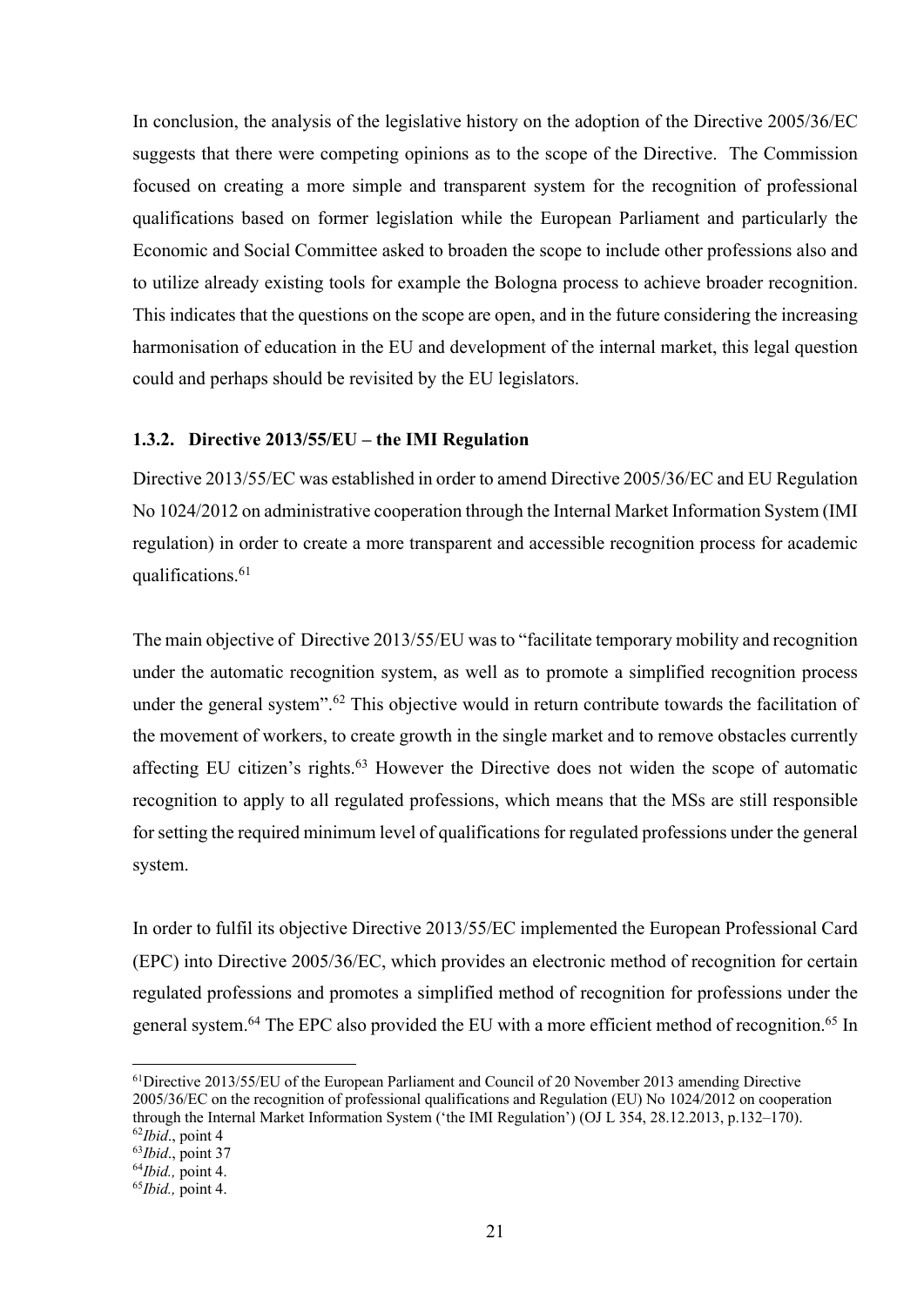addition to the EPC, Directive 2005/36/EC also amended some articles in order to cooperate with the IMI regulation, however these changes should not be considered as significant in light of the general system of recognition. Even though the Directive 2013/55/EC aimed at promoting easier recognition processes for professions under the general system, it still does not provide automatic recognition for them.

## **1.3.3. Directive 2014/54/EU – Working abroad – ensuring EU employees' rights are respected**

Directive 2014/54/EU on the measures facilitating the exercise of rights conferred on workers in the context of freedom of movement of workers establishes that MSs should work together in order to remove restrictions and obstacles from workers, in order to further cultivate co-operation between MSs in the labour market.<sup>66</sup> In addition, it is established in the Directive that the issues surrounding the recognition of qualifications is an obstacle on the free movement of workers and that this is an example of an obstacle which should be resolved as EU law guarantees the freedom of movement of workers.67

MSs are given minimum requirements through the Directive, which provide the MS with the possibility to choose its approach in order to achieve the uniform application of article 45 TFEU.<sup>68</sup> However the MS is required to select its approach so that it complies with article 21 TFEU and Directive 2004/38/EC, which establishes the rights of the EU citizen to have their family with them when moving to another MS to work. Furthermore, it is encouraged that MS maintain cooperation with organisations which aim to promote the free movement of workers.<sup>69</sup>

The Directive does not however provide automatic recognition for all regulated professions, but sets the Commission with a timeframe for the application of the Directive in which actions and amendments should be made in order to achieve the uniform application of article 45 TFEU.<sup>70</sup>

The analysis of secondary legislation suggests that the existing EU secondary legislation covers and facilitates automatic recognition of professional qualifications only partially. Directive

<sup>66</sup>Directive 2014/54/EU of the European Parliament and Council, 16 April 2014 on measures facilitating the exercise of rights conferred on workers in the context of freedom of movement for workers (Text with EEA relevance) (OJ L 128, 30.4.2014, point 2).

<sup>67</sup>*Ibid*., point 5

<sup>68</sup>*Ibid*., point 13

<sup>69</sup>*Ibid*., point 19, 20, 22

<sup>70</sup>*Ibid*., point 28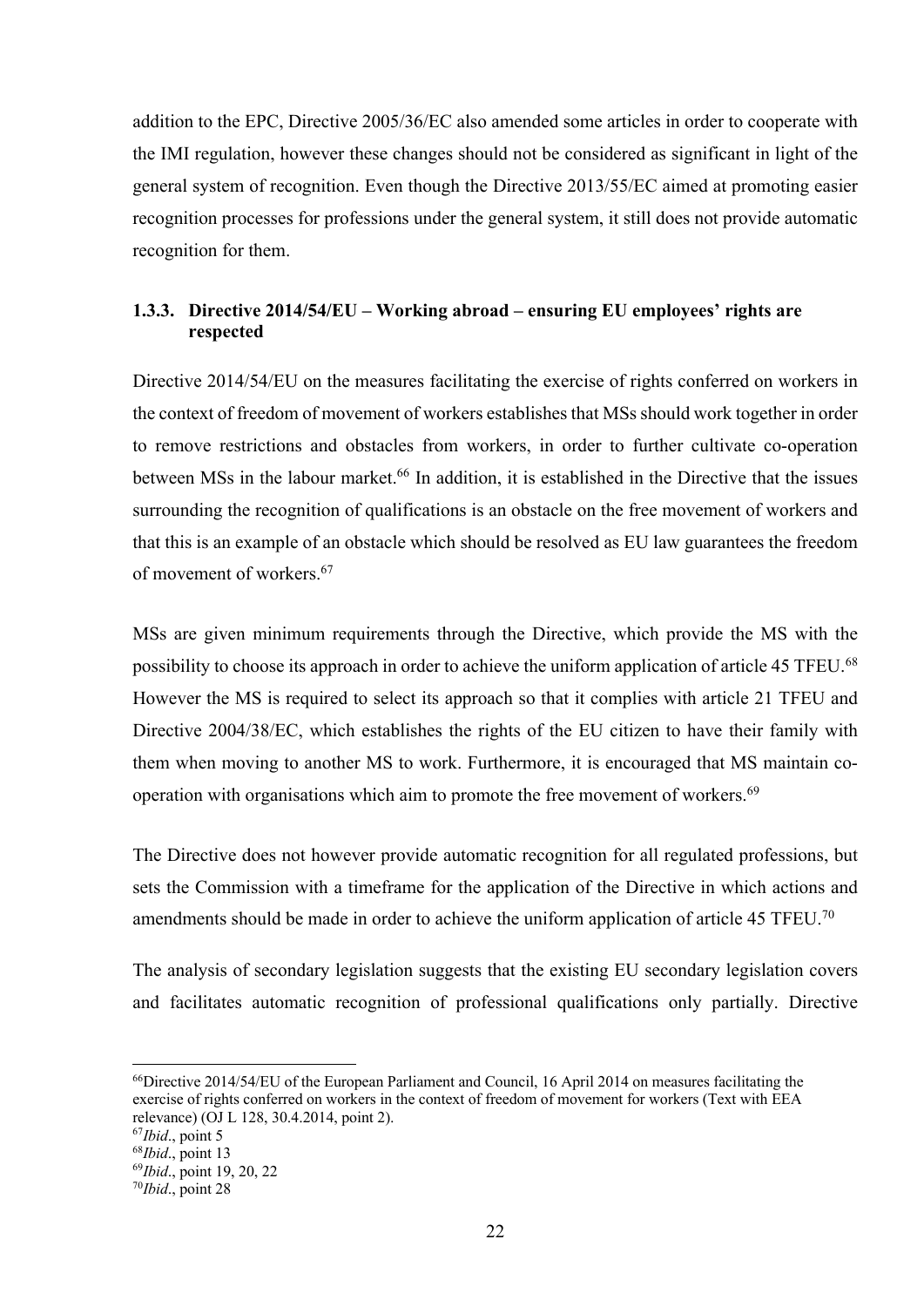2005/36/EC covers the recognition of professional qualifications in regulated professions, guaranteeing automatic recognition only for a number of professions. Directive 2013/55/EU and Directive 2014/54/EU on the other hand only supports Directive 2005/36/EC by implementing the EPC and by encouraging the adoption of measures to remove obstacles from the right of freedom of movement of workers. However, neither of the two Directives affect the structure of the current recognition system.

## **1.4. Case law on the recognition of academic diplomas**

This section analyses how the Court of Justice of the European Union (CJEU) resolves cases where a citizens' diplomas have not been recognised by the host state. The CJEU has a number of cases related to the recognition of citizens diplomas in the host state. The key cases on this topic are case C-575/11 Nasiopoulos<sup>71</sup> and case C-675/17 Priendl.<sup>72</sup>

In evaluating the question whether the host state restricted the rights of a citizen to have their academic diplomas recognised the CJEU usually applies two central tests/principles: the principal of mutual recognition and the proportionality test.

In addition, when interpreting legislation, the CJEU must consider the characteristics of the legislation in question, mainly the letter and the spirit of the law. Furthermore, the court needs to consider how to interpret the legislation in a way which does not go beyond what is necessary in case of restriction of an EU citizen's rights.

When interpreting legislation regarding education, the Court evaluates, among other things, the impact of its decision to the MSs public policy. As education is under the competence of MSs, the CJEU must ensure that EU action respects the competence of the MS in education while at the same time ensuring EU citizens' rights, protected under EU law, are also respected. Therefore, the Court applies principle of mutual recognition and the proportionality test in order to measure the issue with the possible outcome.

<sup>71</sup> Judgement of the court, 27.06.2013, Nasiopoulos, Case C-575/11, ECLI:EU:C:2013:430

<sup>72</sup> Judgement of the Court, 06.12.2018, Preindl, Case C-675/17, ECLI:EU:C:2018:990.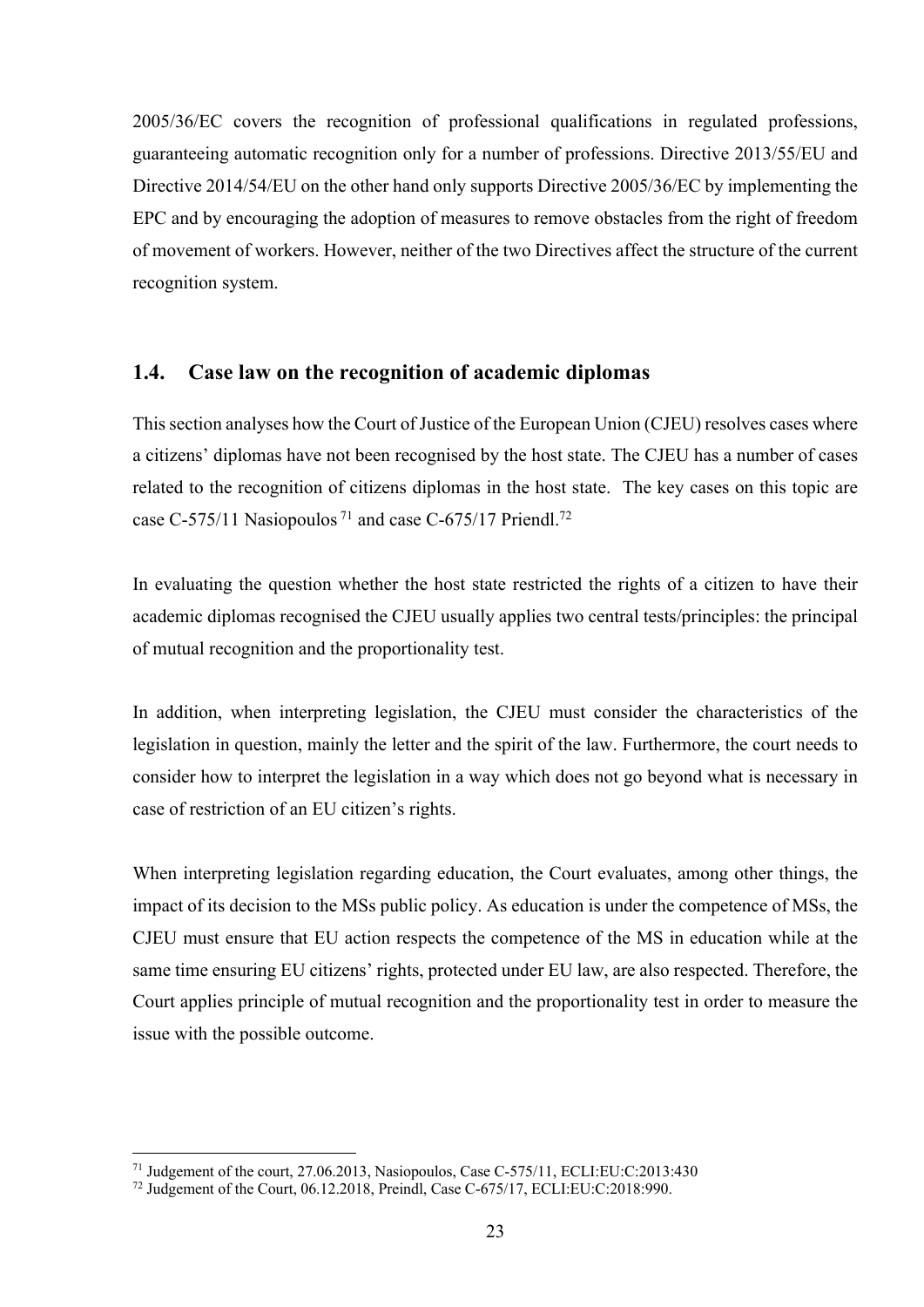The proportionality test allows the court to evaluate the correct means of action without endangering the constitutional integrity of a MS.<sup>73</sup> The proportionality test has three dimensions: suitability, necessity, and proportionality.<sup>74</sup>

In case C-575/11 Eleftherios-Themistoklis Nasiopoulos v. Ipourgos Igias kai Pronoias, for example, the Court applied the proportionality test in evaluating whether a certificate of a masseurhydrotherapist granted in Germany could grant partial access to the profession of physiotherapist in Greece.75 The court applied a proportionality test by considering how partial access to a profession of a physiotherapist would affect the public interest and health of Greek citizens.<sup>76</sup> The court considered that the profession of a physiotherapist falls under the scope of the paramedical sector.<sup>77</sup> It is a common practice that a doctor refers a patient to a physiotherapist, which means that the physiotherapist is not working on their own initiative. <sup>78</sup> This means that the public interest and health of Greek citizens are protected and that these factors should be considered when granting recognition.

The principle of mutual recognition is the idea that if something is considered as being within the standards of one MS it should also be so in another MS. While the CJEU considers the principle of mutual recognition, it must establish whether a MS is restricting EU Citizen's rights beyond a justifiable reason within the meaning of EU law. In case C-675/17 Ministero della Salute v Hannes Prendi for example, it was established that it is not in the host states discretion to decide if a qualification granted by another state is adequate, if it meets the minimum standard established in the existing legislation.79 Therefore, the CJEU underlined, that also in the area of education, a principle of mutual recognition is central and MS cannot without justification refuse to acknowledge a qualification granted by another MS.

The case law of the CJEU suggests that by the use of mutual recognition, courts are able to determine whether or not a citizen's diploma could be considered as meeting the minimum standards of the host State. If the diploma is considered as meeting the minimum standards, then

https://www.sipotra.it/wp-content/uploads/2019/03/Proportionality-and-the-Balancing-of-Rights-in-the-Case-lawof-European-Courts.pdf

<sup>73</sup>Scaccia, di G. (2019). *Proportionality and the Balancing of Rights in the Case-law of European Courts*.

<sup>74</sup>*Ibid*., p. 6

<sup>75</sup>Judgement of the court, 27.06.2013, Nasiopoulos, Case C-575/11, ECLI:EU:C:2013:430

<sup>76</sup> *Ibid.*

<sup>77</sup> *Ibid.*

<sup>78</sup> *Ibid.*

<sup>79</sup>Judgement of the Court, 06.12.2018, Preindl, Case C-675/17, ECLI:EU:C:2018:990.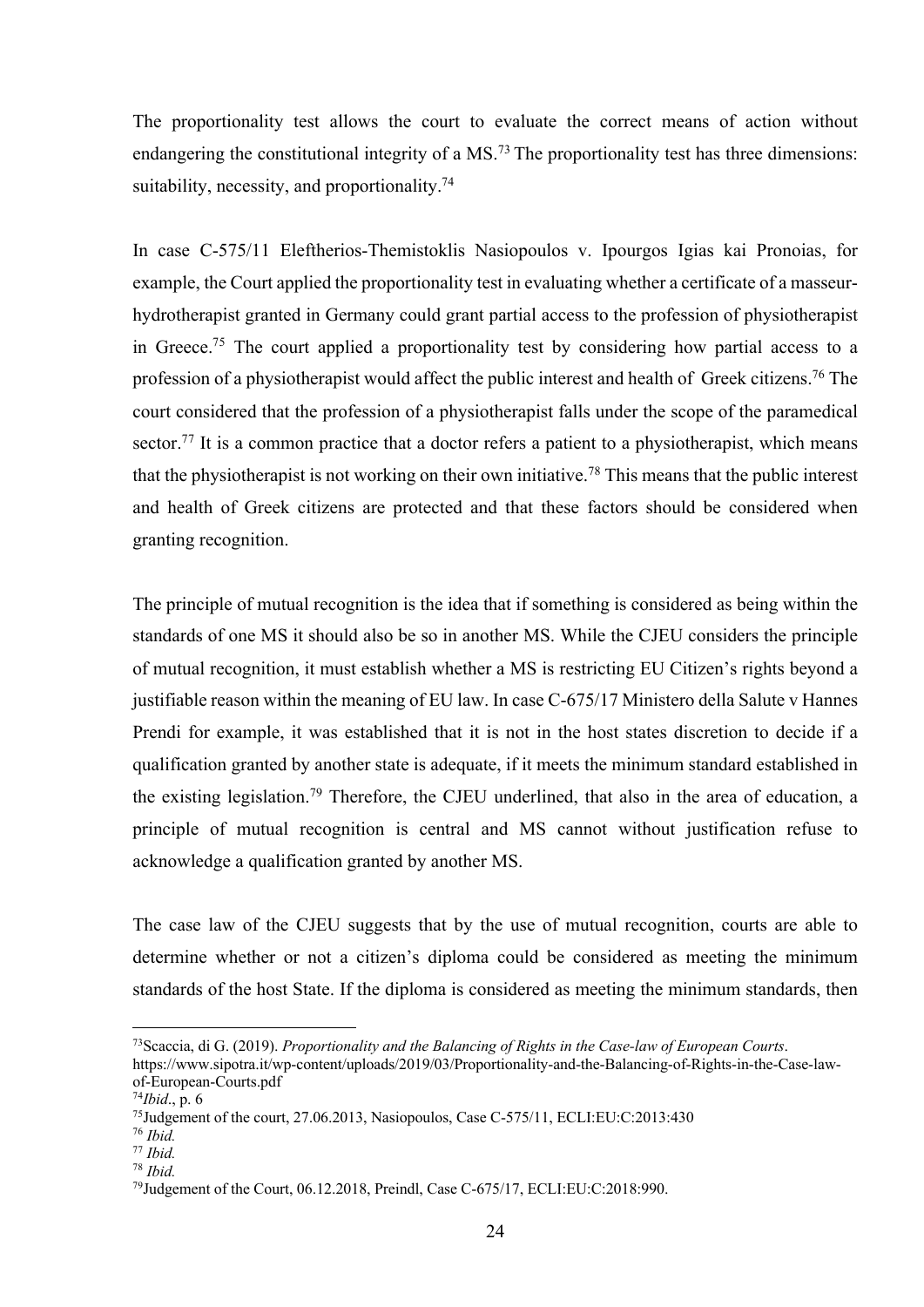the proportionality test would indicate that a citizen's right to freedom of movement should not be limited by the host state by not recognising the diploma, as otherwise it would constitute a restriction of the citizen's rights beyond reason.

In conclusion, the CJEU has developed a well-established system of interpretation of application of EU free movement legislation in the national systems, including national provisions and competences related to the education. The case law of the CJEU provides two central principles – principle of proportionality and principle of mutual recognition to ensure that EU citizen can fully exercise their EU rights provided under EU law. However as seen in case C-575/11 when the profession does not fall under automatic recognition the CJEU cannot take direct action as it is for the host state to evaluate if there is a substantial difference between qualifications. The Court's reasoning strongly points towards the position that Mr. Nasiopoulo should be given a partial access to the profession of a physiotherapist, based on the proportionality test, however the final decision falls into the scope of the general system and therefore the decision must be made on national level.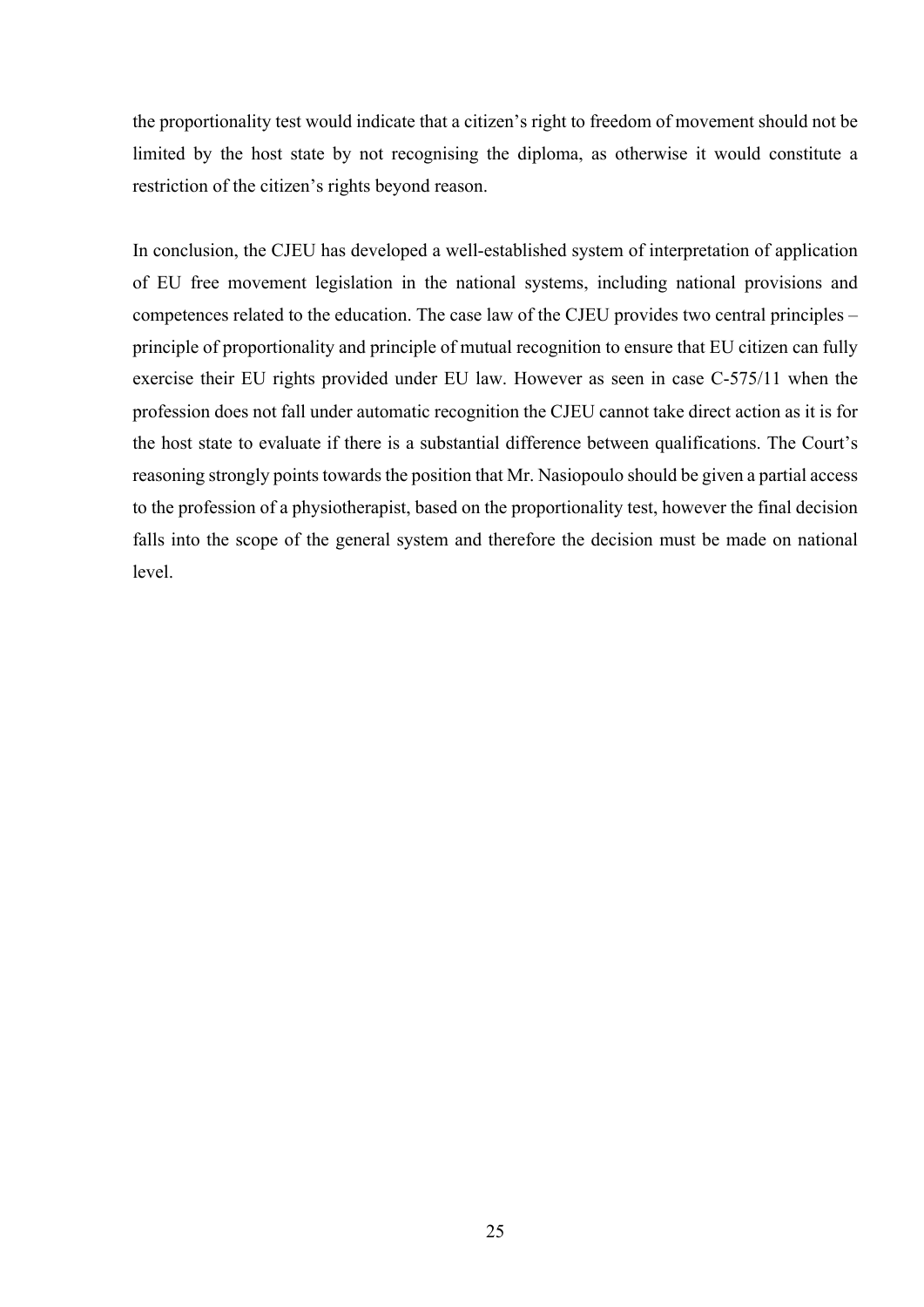## **CHAPTER 2. COORDINATION WITHIN COMPETENCE**

## **2.1. Introduction**

The analysis of Chapter 1 suggests that through the gradual development of EU primary law, education is now within the scope of EU law. However, this does not mean that the EU can directly affect educational matters, as the main competence still lies within the MS. In addition to this, the previous section also discussed secondary legislation in relation to the automatic recognition of professional qualifications. The key conclusion of Chapter 1 is that the current existing system of recognition for professional qualifications under EU law is built on legislation adopted on the legal basis related to the freedom of movement of workers, and not on provisions of education.

As the EU may only support and encourage co-operation and the development of educational policies within the MS it is important to look at soft policy coordination in order to understand how the EU is able to create harmonisation in order to adopt legislation which provides, for example, automatic recognition, without going beyond its competence.

This section assesses the possibilities and tools the EU has towards harmonising education systems in order to remove obstacles from exercising rights provided by EU citizenship and to enhance the objectives and rights of EU citizens, without infringing the MSs competence in education.

## **2.2. Soft policy coordination**

The EU has only limited competences in educational matters. This means that in the area of education, the EU must rely on methods which allow it to act within its competence, this is known as 'soft law'.<sup>80</sup> One of the instruments of "soft law" methods, that the EU has implemented in the area of education is the Open Method of Coordination (OMC). The OMC allows the EU to create policies in Education, without affecting the MSs competences, by for or example using standards.<sup>81</sup> Standards and the structure of the OMC are not mandatory for EU MSs to follow and

<sup>80</sup>Hartlapp, M., & Hofmann, A. (2020). The Use of EU Soft Law by National Courts and Bureaucrats: How Relation to Hard Law and Policy Maturity Matter. *West European Politics*, *44*(1), 134–154. https://doi.org/10.1080/01402382.2020.1738095

<sup>81</sup>Elken, M. (2017). Standardization of (Higher) Education in Europe-Policy Coordination 2.0? *Policy and Society*, *36*(1), 127–142. Taylor & Francis Online.

https://www.tandfonline.com/doi/full/10.1080/14494035.2017.1278873?scroll=top&needAccess=true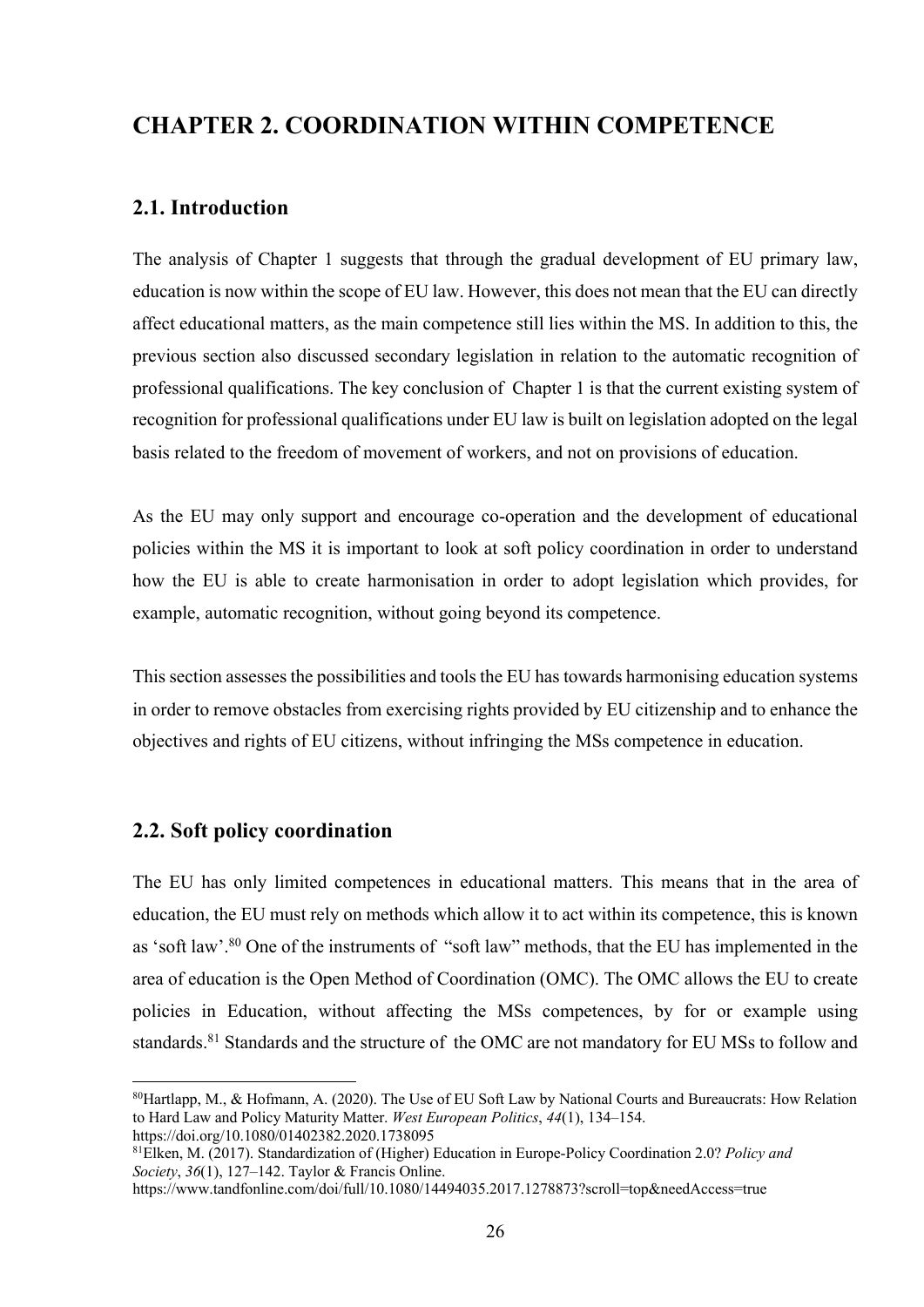are therefore voluntary in their nature. By setting standards in education the Commission is able to encourage harmonisation of educational systems by increasing public responsibility, which forces the MS to take action in order to align with the given standards.<sup>82</sup> By knowing what the standards are in the EU, MSs are able to identify gaps in their educational systems, additionally the EU publishes different kinds of surveys to measure for example the level of education in a MS and whether this complies with the given standards. The results of these surveys may then become a topical discussion point in, for example, political debates and put pressure on a MS to better align its educational system with EU standards.<sup>83</sup>

The OMC also provided the EU with the possibility to implement qualification frameworks in order to create an understanding between MSs on what grounds each MS grants a qualification.<sup>84</sup> The aim of the frameworks was to create transparency and also provide better communication between MSs in regard to qualifications.<sup>85</sup> In 2008 the EU formally adopted the European Qualification Framework (EQF), which was aimed towards supporting the Lifelong Learning program (LLL).<sup>86</sup> This framework was directed to all levels of qualifications.<sup>87</sup> Before the formal adoption of the EQF there already existed a qualifications framework, which was implemented through the Bologna process, but this was directed towards only higher education, meaning Bachelor's, Master's and Doctoral degrees.<sup>88</sup> Furthermore through the adoption of Directive 2005/36/EC a new framework was adopted, which was built on the principals of freedom of movement. Therefore, today there remains three types of Qualification Frameworks. However, all three of the frameworks are categorised as recommendations which means that they are not binding between MSs and therefore the EU may only support coordination between MSs in this area.<sup>89</sup>

<sup>82</sup>European Commission. (2019). *The annual Union Work Programme for European Standardisation for 2020*. Retrieved August 12, 2020, from Europa.eu website: https://eur-lex.europa.eu/legalcontent/EN/TXT/?uri=CELEX%3A52019DC0486

<sup>83</sup>Volante, L., & Ritzen, J. (2016). The European Union, Education Governance and International Education Surveys. *Policy Futures in Education*, *14*(7), 988–1004. https://doi.org/10.1177/1478210316652009.

<sup>84</sup>Elken, M. (2015). Developing Policy Instruments for Education in the EU: the European Qualifications Framework for Lifelong Learning. *International Journal of Lifelong Education*, *34*(6), 710–726. https://doi.org/10.1080/02601370.2015.1103795

<sup>85</sup>Isopahkala-Bouret, U., Rantanen, T., Raij, K., & Järveläinen, E. (2011). European Qualifications Framework and the Comparison of Academically-Oriented and Professionally-Oriented Master's Degrees. *European Journal of Higher Education*, *1*(1), 22–38. https://doi.org/10.1080/21568235.2011.577180

<sup>86</sup>Lester, S. (2015). The European Qualifications Framework: a technical critique. *Research in Post-Compulsory Education*, *20*(2), 159–172. https://doi.org/10.1080/13596748.2015.1030251

<sup>87</sup>Rauhvargers (2009), *supra nota.*

<sup>88</sup>*Ibid*.

<sup>89</sup>Elken (2015), *supra nota.*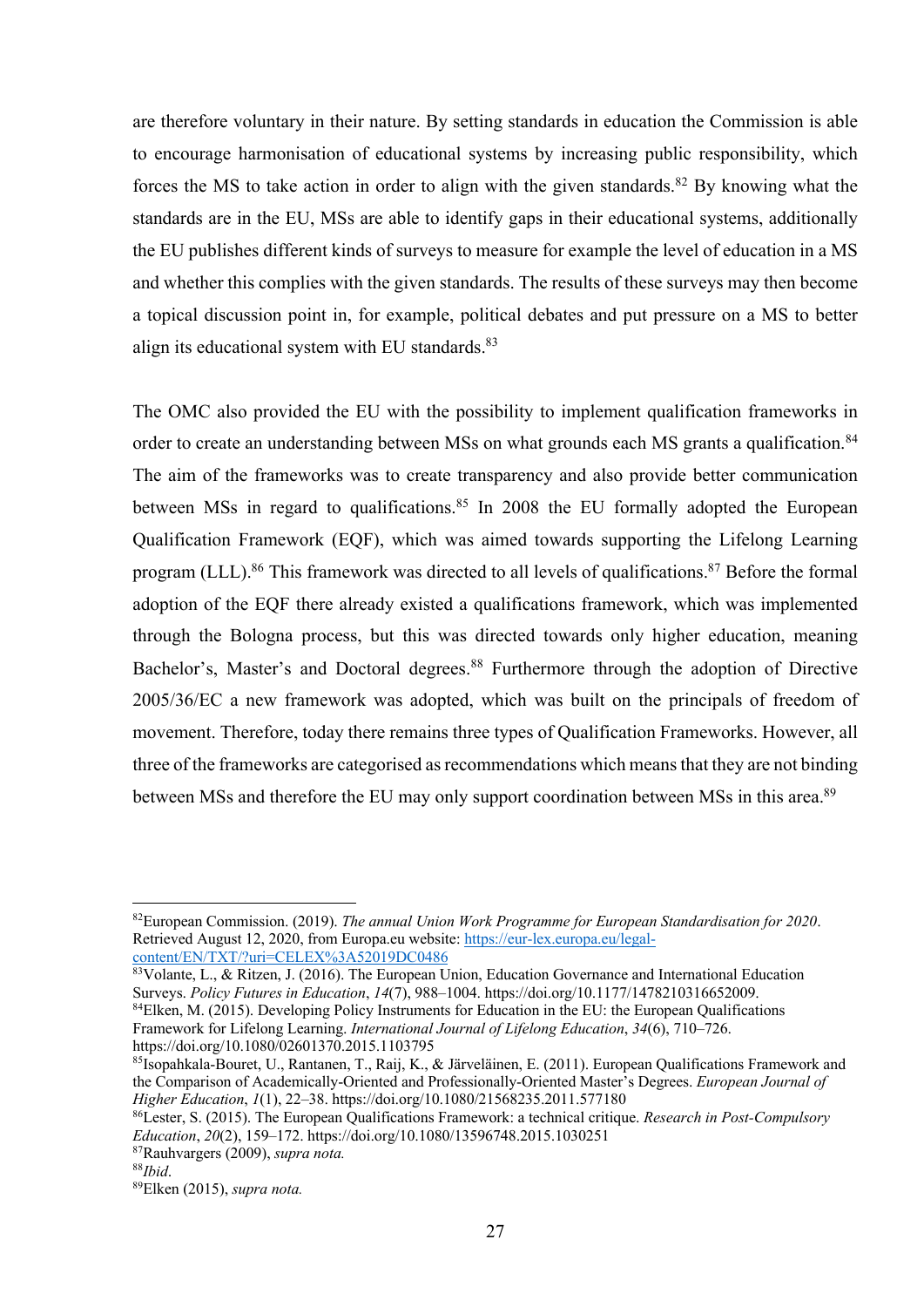Using soft policy-co-ordination and qualification frameworks are together an effective tool of the Commission, however it could be argued that even though MSs attempt to comply with given standards and recommendations they are not bound by them, therefore the EU is relying on the voluntary commitment of each MS. If a MS decides at any point that they will no longer apply these standards or recommendations towards their educational system this may trigger a reaction from other MSs, therefore it could be considered that relying primarily on soft law and the voluntary nature of each MS, is not sufficient to maintain a harmonised educational system.

## **2.3. EU programs and policies regarding education**

Educational programs of the EU aim to create a European identity by focusing on mobility and the quality of education throughout the Union. Such programs are for example the Lifelong Learning Program (LLL), The Bologna Process and the Erasmus Program. The following section discusses the main details and effects of these programs and policies in order to understand their area of action and impact in the EU.

#### **2.3.1. The Lifelong Learning Program**

The LLL was established together with the Lisbon strategy, which emphasised the concept of a "knowledge society",<sup>90</sup> the aim being for the EU "To become the most dynamic and competitive knowledge-based economy in the world".<sup>91</sup> This statement created a brand-new understanding in the EU regarding education and the EU economy and how through education the EU could build its economy to compete better in the world market. By focusing on education, the EU would produce career motivated people to induce the EU labour market.

To support EU education policies the LLL was established to facilitate the goal that leaning can and should be conducted throughout life. The program also established that the MSs should be more open in sharing information on their educational systems<sup>92</sup> in order to be able to open up and encourage students to be more involved in educational matters.<sup>93</sup> By opening up their education

<sup>90</sup>European Parliament. (2010). *The Lisbon Strategy 2000-2010: An analysis and evaluation of the methods used and results achieved*. Retrieved from:

https://www.europarl.europa.eu/document/activities/cont/201107/20110718ATT24270/20110718ATT24270EN.pdf, 01.12.2020, p.11.

<sup>91</sup>*Ibid*.

<sup>92</sup>Volante. Ritzen (2016), *supra nota.*

<sup>93</sup>Fredriksson (2003), *supra nota*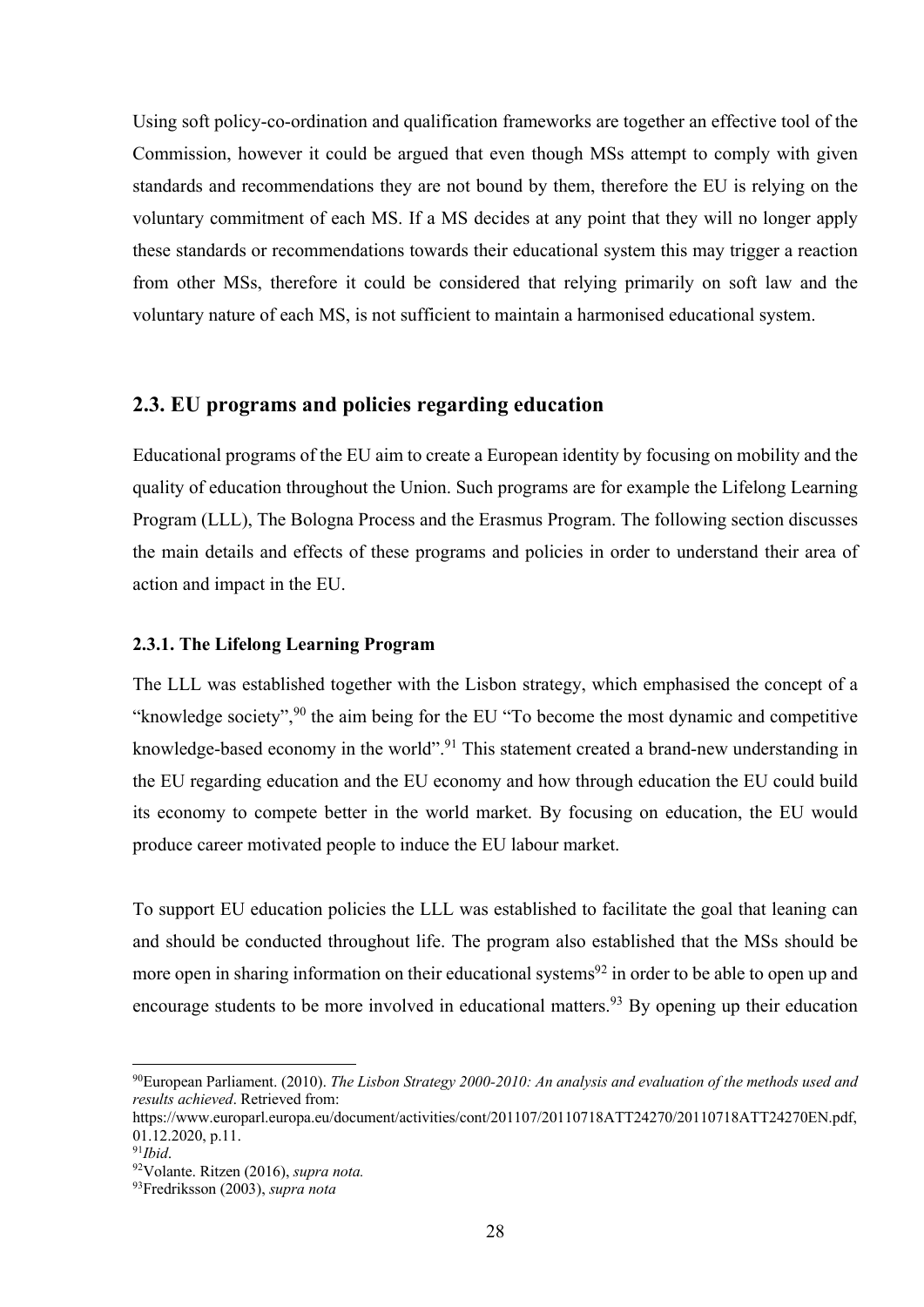systems issues could be identified and fixed, and also enforce co-operation between universities within, but also outside of the EU could be encouraged.<sup>94</sup> By opening up opportunities for citizens of the Union within other MSs competition would grow as, for example companies would begin to look for "the best" employees across the EU, which would in return motivate citizens to strive in education and become more career motivated.

Furthermore, The LLL is seen as one of the cornerstones, in regard to the European Education Area (EEA), which gives the citizens of the EU accessibility towards education across borders. The LLL has, in addition, had a huge impact on MSs, making them see the effect education has on economy. In order to achieve its' goals, the LLL does not only focus on education, but also on workplace learning to establish the current needs on the labour market, which can then be implemented in educational systems, in order to fill in the current gaps.<sup>95</sup>

### **2.3.2. The Bologna Process**

Following the goals set by the Lisbon strategy in order to create a "knowledge society",<sup>96</sup> the Bologna process was established, focusing strictly on higher education and the movement of persons in the EU. The Bologna process, as other EU programs, is based on the Open Method of Conduct  $(OMC)<sup>97</sup>$  this means that even though the EU does not hold full competence in the area covered by the Bologna process, it is still able to govern and manage it.<sup>98</sup> This provides the MSs with flexibility when implementing the process, which makes them more likely to cooperate. The Bologna process is also dedicated towards creating a level of mutual trust between MSs, which has been achieved by adopting the process on already existing conventions.<sup>99</sup>

Cooperation is an important aspect of the Bologna process since the aim is to better education in all MSs and to bring citizenship of the EU into a wider role. The Bologna process has through time widened its role by initially working on removing barriers and moving on to the importance of the

<sup>94</sup>*Ibid*.

<sup>95</sup>Leader, G. (2003). Life Long Learning Policy and Practice in Further Education. *Education + Training*, *45*(7), 361–370. https://www.emerald.com/insight/content/doi/10.1108/00400910310499938/full/pdf?title=lifelonglearning-policy-and-practice-in-further-education

<sup>96</sup>European Parliament. (2010). *The Lisbon Strategy 2000-2010: An analysis and evaluation of the methods used and results achieved*. Retrieved from:

https://www.europarl.europa.eu/document/activities/cont/201107/20110718ATT24270/20110718ATT24270EN.pdf, 01.12.2020, p.11.

<sup>97</sup>Zahavi, H., & Friedman, Y. (2019). The Bologna Process: an International Higher Education Regime. *European Journal of Higher Education*, *9*(1), 23–39. https://doi.org/10.1080/21568235.2018.1561314 <sup>98</sup>*Ibid*.

<sup>99</sup>*Ibid*.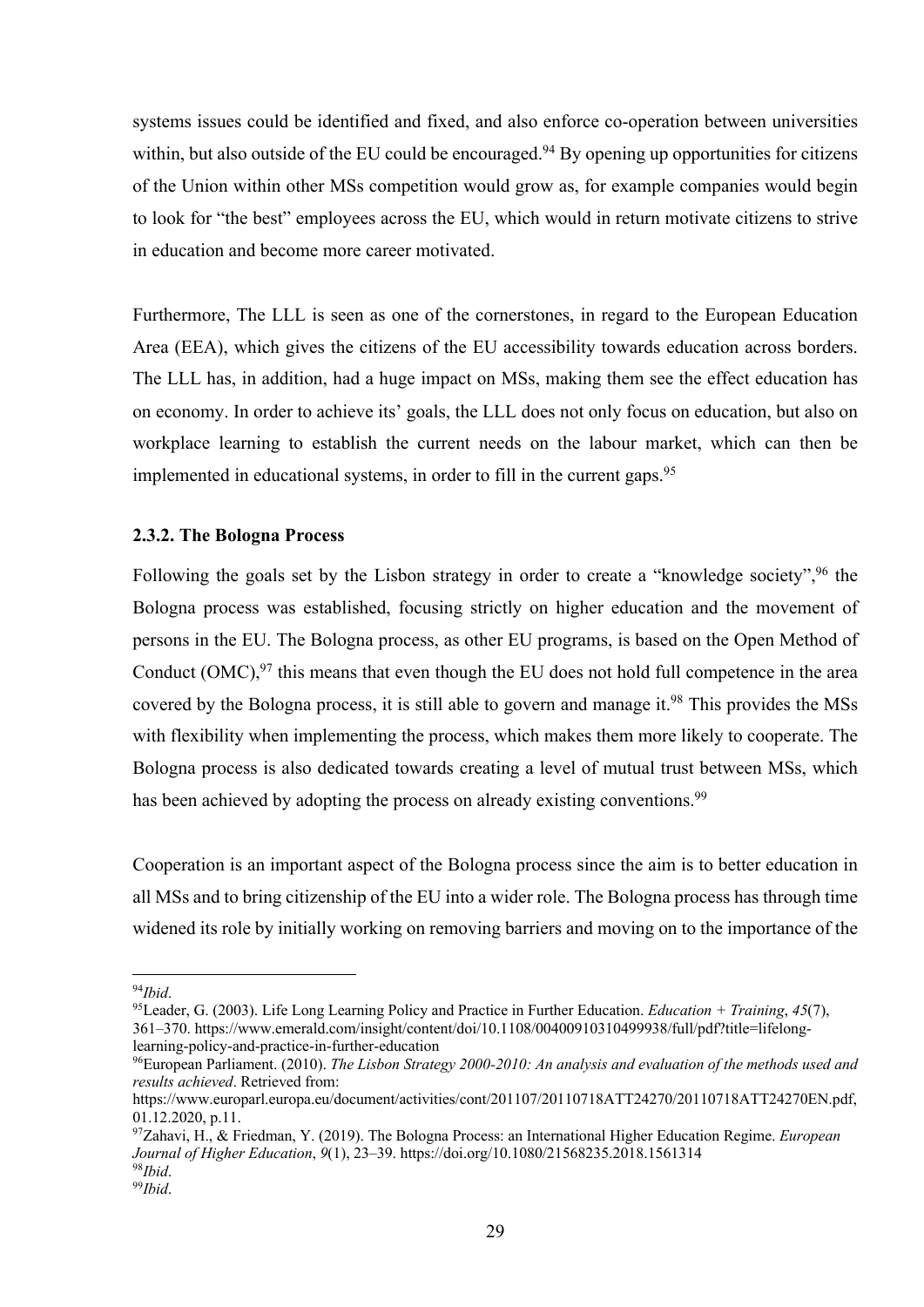knowledge-based economy in order to keep the EU as a global competitor,  $100$  It is important for the EU to be able to produce citizens able to fill in gaps in the current labour market and to keep the EU as competitive as possible, so that economic growth is not stalled.

#### **2.3.3. The Erasmus Program**

The Erasmus program has had a huge impact in encouraging the mobility of students and in facilitating co-operation between different schools and universities, providing students with the opportunity to exercise exchange opportunities in not only EU countries, but also outside the EU. 101

In addition to providing students with the possibility of exchange and in facilitating movement between MSs, the Erasmus program also plays a role in the structural reforms in order to establish harmonisation between higher education establishments.<sup>102</sup> Each University choosing to join the program must sign a European charter which guarantees that the University will fulfil certain conditions regarding the exchange.<sup>103</sup> For example, if a student goes on exchange from one university to another, then on returning to the original university the study credits achieved in the host university must be accepted by the original university.<sup>104</sup> This not only encourages mobility but could also be seen as encouraging automatic recognition.

There has, however, been some issues regarding the Erasmus program, where students have not been able to have their credits recognised, which significantly affects the will of students to exercise exchange opportunities.<sup>105</sup> This means that the idea behind recognition actually works better in theory, than in practice,<sup>106</sup> which may be caused by the fact that harmonisation has not fully been established between educational establishments.

Regardless of its challenges, the Erasmus program has provided students with the opportunity to exercise their rights as EU citizens, providing them with the possibilities to study in other MSs. In addition, the co-ordination which has happened between education establishments has had a

<sup>100</sup>*Ibid*.

<sup>101</sup>Souto-Otero, M., Huisman, J., Beerkens, M., de Wit, H., & VujiĆ, S. (2013). Barriers to International Student Mobility. *Educational Researcher*, *42*(2), 70–77. https://doi.org/10.3102/0013189x12466696 <sup>102</sup>*Ibid*.

<sup>103</sup>*Ibid*., p.70

<sup>104</sup>*Ibid*., p.70

<sup>105</sup>*Ibid*., p.71

<sup>106</sup>*Ibid*.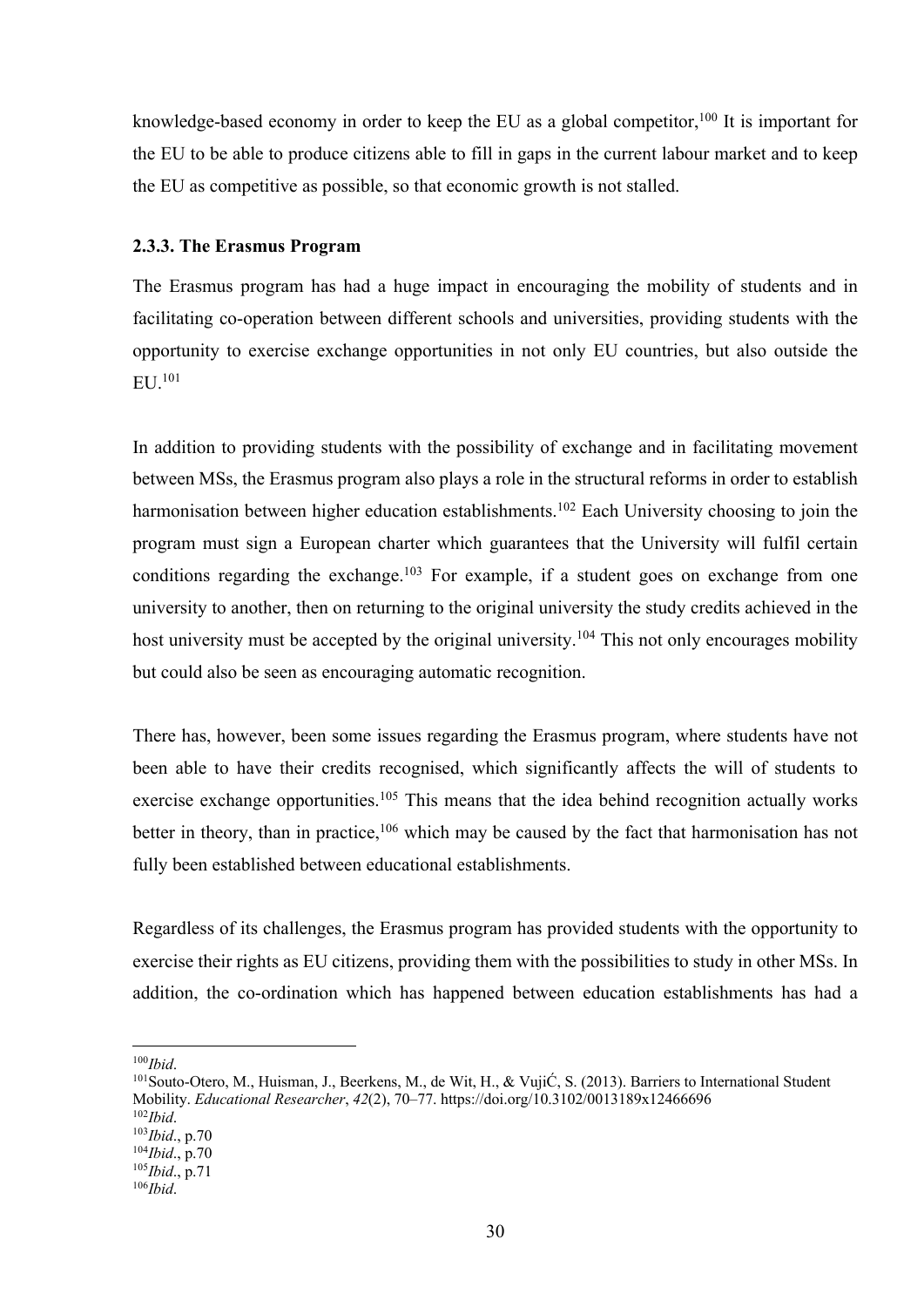positive effect on recognition between MSs and contributed towards the possibility of automatic recognition of academic diplomas.

The analysis of Chapter 2 suggests that the EU has mostly adopted policies in education through soft law. The EU has used instruments such as various programs and encouraged the implementation of qualification frameworks. These instruments have helped the EU in achieving harmonization in education in order to achieve the objectives set by the EU and in removing obstacles from exercising EU citizenship rights. However soft law has its limits, which means that MSs are still in primary control in making decisions about educational matters. This is problematic as the EU cannot set concrete goals for education as competence lies within the MS and the EU can only encourage the MSs to participate in its attempt to harmonise education and adopt legislation in the area of recognition of academic diplomas. In addition, MS are constantly developing and changing their educational systems, which means that they may choose to separate themselves from the EU's educational policies. If this situation was to occur the EU would have issues in enforcing non-compliance as education is in the primary competence of the MS. Based on the above, the EU education policy still heavily relies on the voluntary participation and harmonisation actions by MS.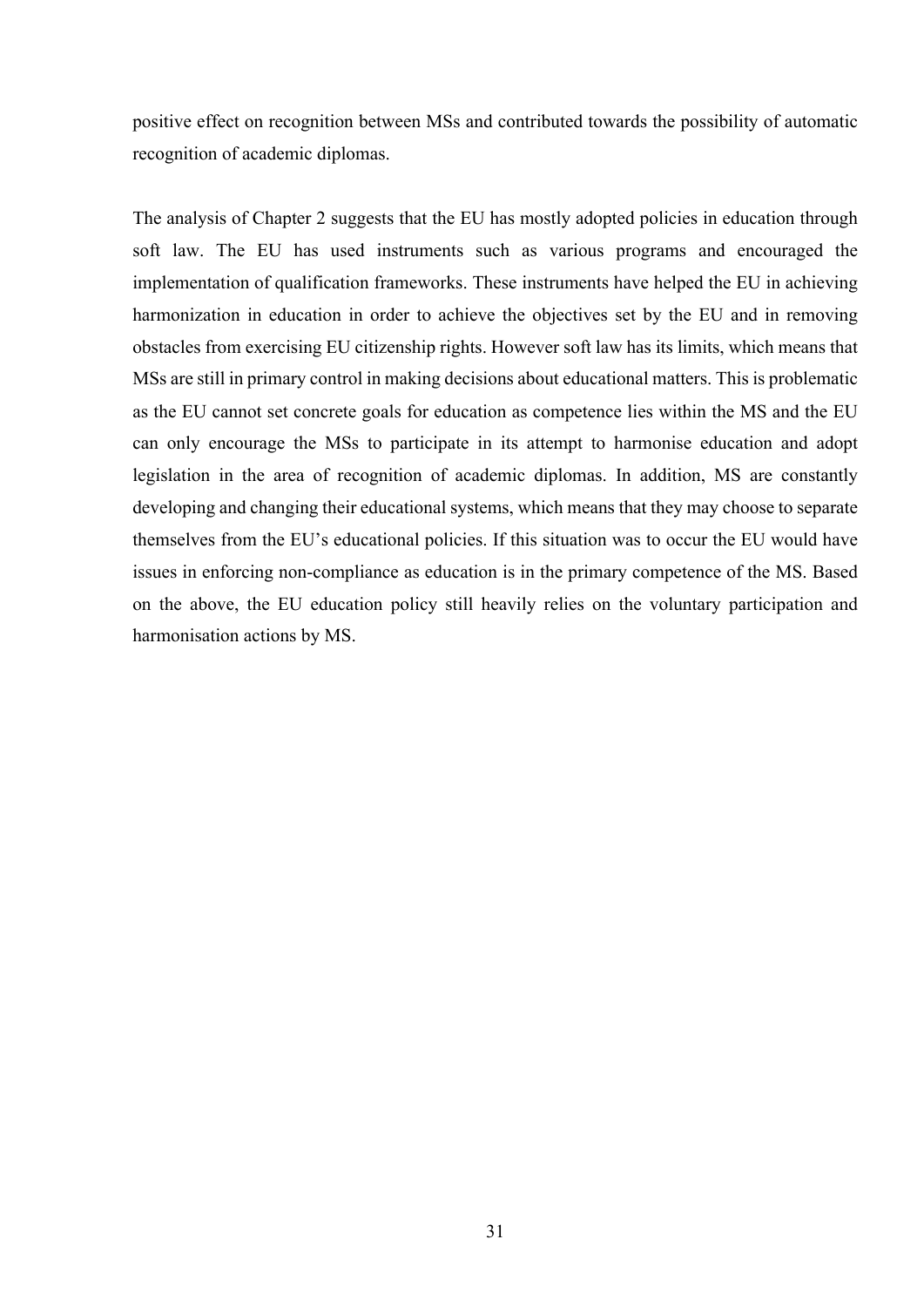## **CHAPTER 3. REVISION OF LEGISLATION**

## **3.1. Introduction**

In Chapters 1 and 2, the thesis has analysed the convergence and harmonisation of education and established the influence education has over the current goals set by the EU, in order to become "the most knowledge-based economy in the world".107 In addition to this, attention has been brought towards the fact that the recognition of academic diplomas has largely been built on the freedom of movement of workers, rather than on the recognition principals of education.

The current EU law does not guarantee automatic recognition for regulated professions under the general system of Directive 2005/36/EC. As it was analysed in detail in Chapter 2, during the negotiation process of adoption of the Directive the Commission has argued, that there was no need to implement guaranteed automatic recognition for qualifications under the general systems, as citizens did not usually need to use any compensation methods in order to have their qualifications recognised. However, at the same time, other EU bodies, mainly the EESC, argued that the labour market is constantly changing, and that wider automatic recognition should be applied to other regulated professions, currently under the general system. Thus, clearly, the situation is not settled and even within EU institutions and bodies there are divergent opinions on the necessity to extend the general automatic recognition of qualification beyond the limited number of regulated professions.

If it is considered that the current system of recognition of diplomas does not create an obstacle, it should be argued that it may cause indirect discrimination for the EU citizen who falls under the general system, as EU nationals should be treated equally in every EU MS. Indirect discrimination appears when for example a requirement applies to all MS citizens equally, however putting some citizens at a disadvantage, which was the case in case Case C-20/12 Giersch and Others. The case concerned students, who were children of frontier workers of Luxembourg applying for financial aid for their studies based on their parents residence, but who were denied the aid as their own residence was not in Luxembourg.<sup>108</sup> The rejection of not granting the aid was based on the students not having a strong enough social link towards Luxembourg, even though one of their

<sup>107</sup>Panitsides (2015), *supra nota*

<sup>108</sup>Judgement of the court, 20.06.2013, Giersch and Others, C-20/12, ECLI:EU:C:2013:411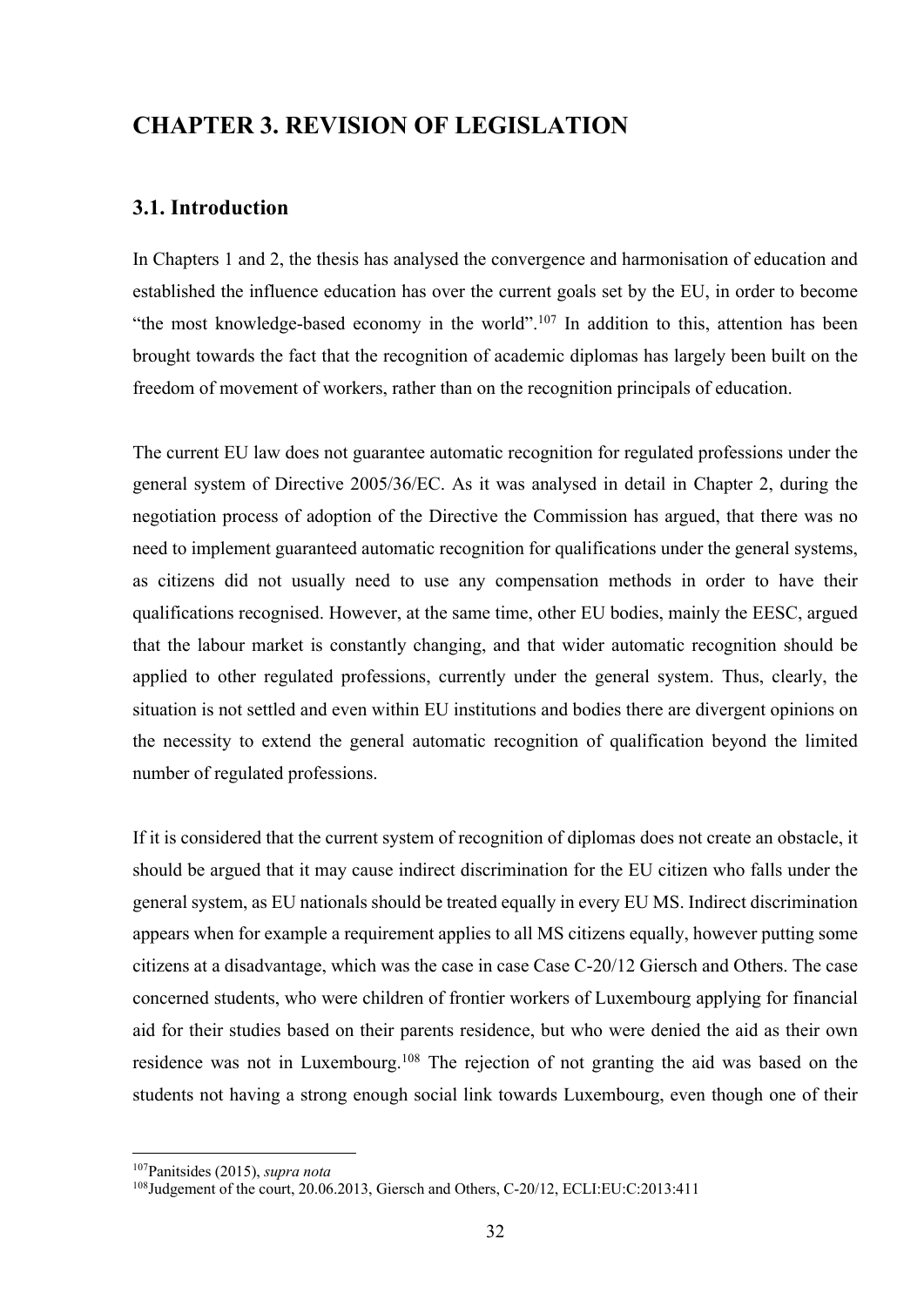parents worked there.<sup>109</sup> It was argued that the aim of granting financial aid was to promote students to attain a higher degree in order to boost the economy of Luxembourg, therefore the requirement of residence was implemented, as it was believed that residents were more likely to return to Luxembourg to work.<sup>110</sup> The court found that the objective was not of discriminatory nature, however the fact that it excluded frontier workers and their children based on the social link, constituted indirect discrimination. The court explained that frontier workers have a strong enough social link and should therefore be treated equally to MS nationals, therefore the students should have been granted the aid based on their migrant parents.<sup>111</sup> From this case it can be concluded that residents of Luxembourg were put at an advantage, by implementing the requirement of residence for children of frontier workers, therefore constituting indirect discrimination.<sup>112</sup>

The definition of an obstacle was established in joint case C-407/19 and C-471/19 Katoen Natie Bulk Terminals and General Services Antwerp, where new requirements were set for dock workers by Belgium.113 The court considered in this case, that national legislation should not "impede or render less attractive the exercise by nationals of the European Union of the freedom of establishment and the freedom to provide services guaranteed by those provisions of the Treaty" as otherwise the national legislation would become an obstacle on the fundamental rights provided for under the TFEU. 114

The fact that some regulated professions have guaranteed automatic recognition and some need to rely on the principal of mutual recognition in order to have their diplomas recognized by the host state creates a division between not only professions, but also citizens and causes indirect discrimination when a citizen needs to result to compensation measures.

As regulated professions are those, that can have a strong negative effect on society if they are not practised properly, it is in the best interest of the MS itself to produce qualified professionals.<sup>115</sup> This means that the MS has a strong motive to implement EU standards in education and to adopt

<sup>109</sup>*Ibid.*

<sup>110</sup> *Ibid.*

<sup>111</sup> *Ibid.*

<sup>112</sup> *Ibid*., point 46.

<sup>113</sup> Judgement of the court, 11.02.2021, Katoen Natie Bulk Terminals and General Services Antwerp, Cases C-407/19, ECLI:EU:C:2021:107

<sup>114</sup>*Ibid*., point 58.

<sup>115</sup>Bergan (2009), *supra nota*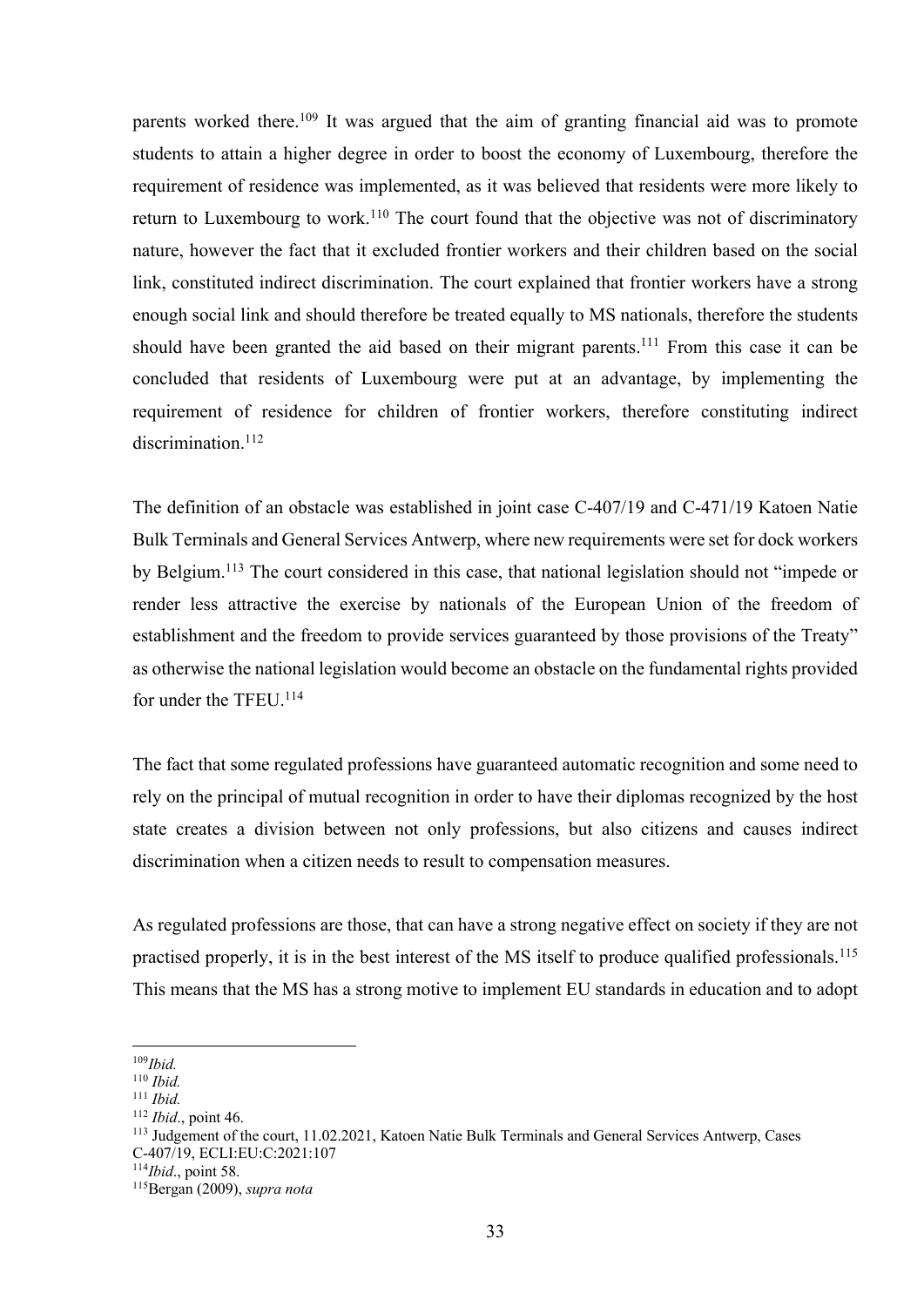means and measures to harmonise education in order to facilitate the movement of workers. Because of the harmonisation and the increase in movement of qualified workers in the EU, a reevaluation should be made of whether the exciting measures for the recognition of academic diplomas are sufficient enough to encourage and maintain the movement of workers and whether measures should be taken in order to avoid indirect discrimination of citizens.

Based on the above, this Chapter considers what possibilities the EU could have in order to maintain equality between professions. The Chapter discusses possible options the EU may have in order to improve the system of recognition to better suit the current labour market and EU citizens. The first two of the suggestions are in relation to legislative changes and the last section will considers what the outcome would be if the EU was to do nothing and the effect this would have on the EU citizen and the EU in general.

## **4.2. The Policy Options**

In order for the EU to achieve its objectives beyond purely economic integration and further enhance EU citizenship rights, that would cover education policy, one policy option could be to grant the EU more competences. The revision of EU competences, to cover a recognition of academic diplomas, would require however a reform of the existing provisions of the TFEU or addition of a new provision within the Treaty. A second option could be to revise secondary legislation, which would maintain the MSs competence, however giving the EU the possibility to achieve its objectives. The third and final option would be for the EU to do nothing regarding the matter, which would significantly affect the opportunity for EU citizens to exercise their rights within the EU. This section is focused on the analysis of these three options and to their possible outcomes.

#### **4.2.1. Revision of Primary Legislation**

The competence towards education is established in Articles 6 TFEU and 165 TFEU. Both of these Treaty articles provide that the EU may only support and encourage the MSs in the recognition of academic diplomas. Therefore, education only falls within the scope of EU law to a limited degree. However, in addition to the competence in education, the TFEU also establishes EU citizenship through Article 20. The EU citizenship is a fundamental status, that provides among other things, that citizens should not be discriminated in the exercise of their EU rights provided under the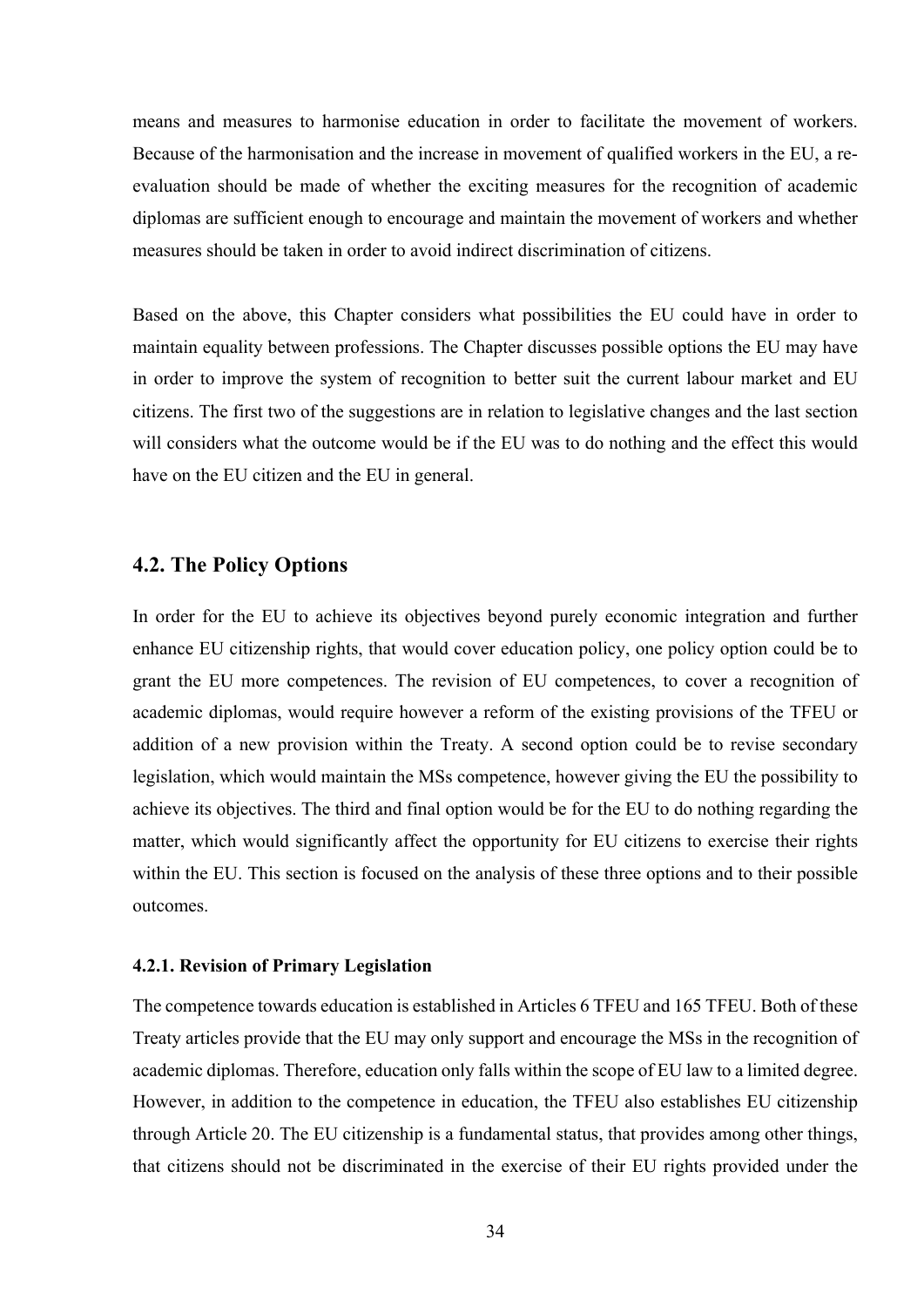Treaty. This means, that through the EU citizenship provisions, certain aspects of educational policy are brought further into the scope of EU law. For example, the freedom of movement of workers is provided for in Article 45 TFEU, therefore in order for a person to be able to exercise their right to work in another MS the EU needs to provide a method of recognition for diplomas, which it has done through Directive 2005/36/EC. Therefore, through other articles of the TFEU the EU is able to adopt secondary legislation in order to guarantee the rights of EU citizens.

As the TFEU brings education into the scope of EU law, while maintaining primary competence within the MS, this creates a contradicting state within EU primary legislation. On the one hand the EU may not act directly towards matters relating to education, while on the other hand it must provide the rights established under EU citizenship.

From the point of view of legal certainty, the most direct policy option to resolve this contradiction would be to enhance EU competences in the area of education. This would require however, the amendment of the existing Treaties, which is a long and a very complex legal and political process, requiring among other things consent of all EU MSs. The development of secondary law, particularly the Directive 2005/36/EC, suggests that, even with the current limited competences in education, relying on the free movement of people provisions, the EU has a legal basis to adopt measures to ensure and facilitate recognition of professional qualifications. Therefore, considering the procedure for primary law amendments provided under the EU law, the revision of Treaties is probably not the most efficient way to change the current system of the recognition of professional qualification. Moreover, arguably it is not even necessary. The most viable solution is then to focus on the revision of the secondary legislation

#### **4.2.2. Revision of Secondary Legislation**

Primary legislation has provided the possibility for the EU to adopt secondary legislation, which has helped EU citizens to exercise their rights under EU citizenship, by providing for example methods of recognition for academic diplomas. However secondary legislation has not been able to provide guaranteed automatic recognition for all regulated professions, which causes indirect discrimination if the citizen needs to result to compensation methods during the recognition process as MSs are responsible for determining their minimum training requirements.

One policy option in order to achieve automatic recognition for academic diplomas would be to revise Directive 2005/36/EC so that automatic recognition would also apply to professions under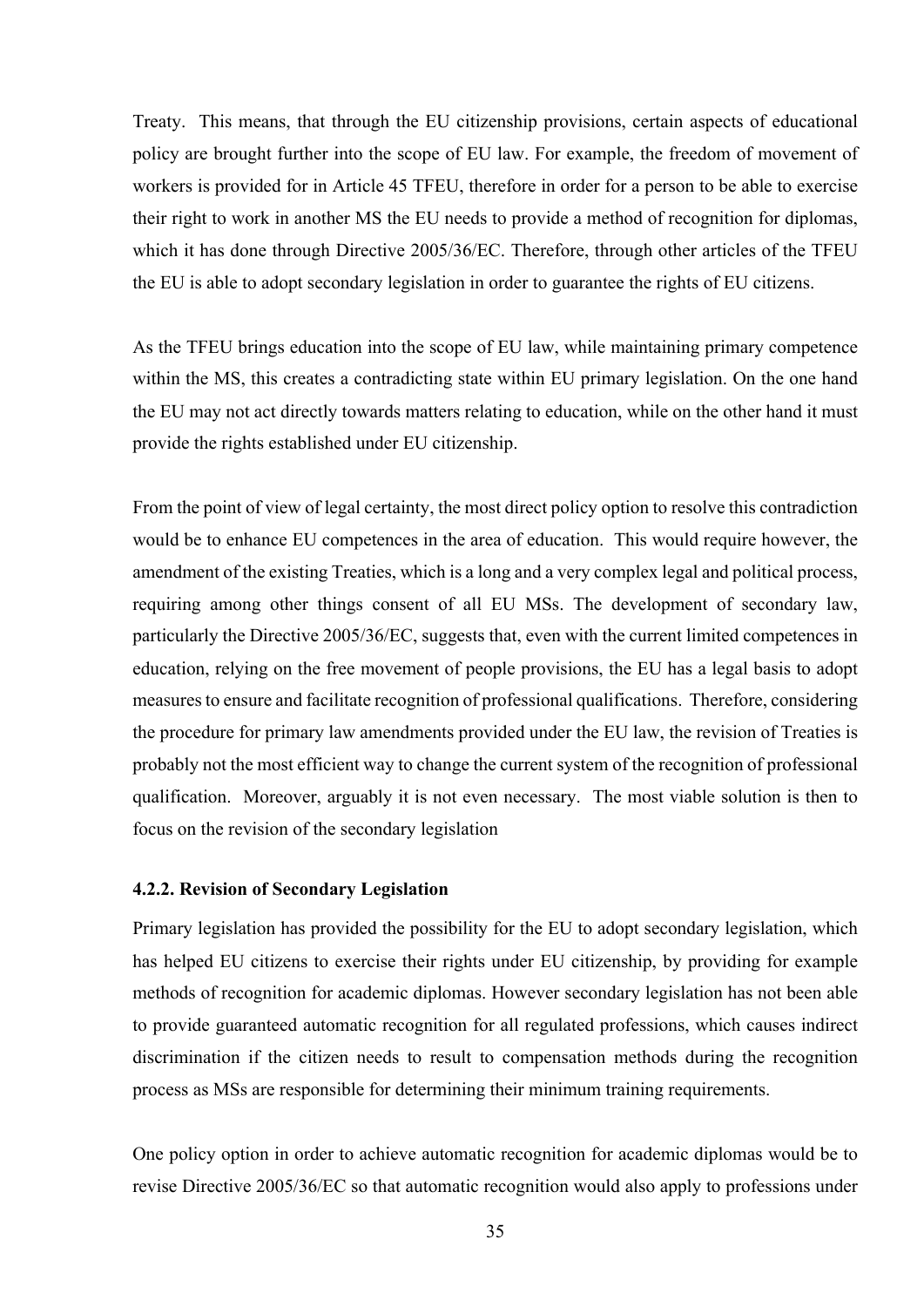the general system. This could be achieved by implementing the methods of the Bologna process, which has established a qualifications framework for higher education. This framework does not only focus on duration of studies but also the outcome of studies, which is different from Directive 2005/36/EC, as the directive gives a lot of weight on duration. Therefore, it could be considered whether the qualifications framework for higher education and the one for workers could be merged in order to remove the possibility of indirect discrimination and follow the idea established in the directive, that "persons having acquired their professional qualifications in a Member State to have access to the same profession and pursue it in another Member State with the same rights as nationals".116

In addition to implementing the qualifications framework of higher education the EU could look to the principals from the EU Blue Card, which is a method for third country nationals who wish to work in the EU.117 The main point behind the EU Blue Card is that it requires from the applicant a higher education qualification and a work contract for the minimum period of one year. The EU Blue Card allows the third party national to apply for any jobs on the European job mobility portal and if the third party national fulfils all the requirements they will be granted the EU Blue Card.<sup>118</sup> The EU Blue Card therefore grants recognition for higher education qualifications without compensation measures.

The EU should therefore consider that if an EU citizen moves to another MS to work or study then their diplomas should be automatically recognized if they provide proof of employment or proof of studying in a host state's educational establishment. As an EU citizen is allowed to reside in another MS in any case only for three months without any particular reason and without registering their residence in the host State, the requirement to provide proof of employment or study could not be held as an obstacle or an extra burden as it is in any case required if a citizen wishes to remain in a host state for over three months.

As a result, the qualifications framework of Directive 2005/36/EC, should be changed so that it would implement the framework from higher education, this would make it easier for the directive to grant automatic recognition as the directive could not consider duration on its own as a

<sup>116</sup> OJ L 255, 30.9.2005, point 3.

<sup>117</sup>European Commission. (n.d.). *EU Blue Card: Permit for Highly-Qualified Workers*. EU Immigration Portal, - European Commission. Retrieved January 10, 2021, from https://ec.europa.eu/immigration/blue-card/essentialinformation\_en 118*Ibid*.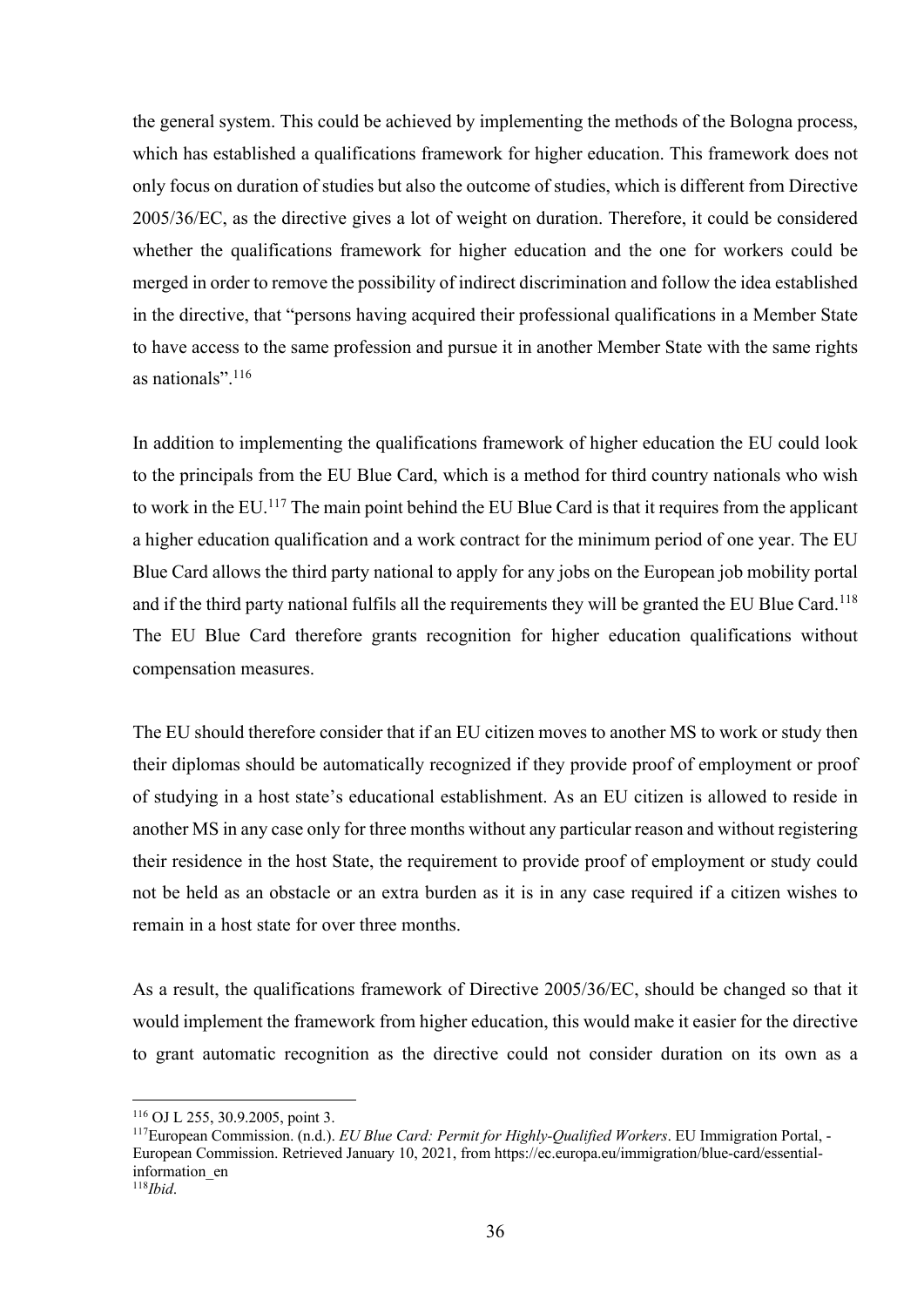substantial difference. The EU blue card is a good example of how the EU is able to grant recognition for qualifications equally without indirect discrimination for third party nationals. As it is possible to achieve this for third party nationals it should be imperative to achieve this for EU citizens as well.

#### **4.2.3. No Action**

So far it has been established that the revision or adoption of new secondary legislation could possibly provide an answer to the questions of automatic recognition for academic diplomas under regulated professions. The third and final option would then be for the EU to do nothing. This section is therefore dedicated towards the outcome of the third option.

As the citizenship of the EU is a fundamental status, this means that every citizen of an EU country should have the same possibilities to exercise their rights under article 20 TFEU. However, as this thesis has established, the current system of recognition for academic diplomas restricts the exercising of EU citizenship rights for those who wish to study or work abroad, because MS are responsible for granting recognition under the general system. In addition, the current system of recognition not only affects the rights conferred under article 20 TFEU, but also rights established under article 21 TFEU on the freedom of movement and article 45 TFEU on the freedom of movement of workers. Therefore, If the EU would act passively against the issue, it would affect the rest of the rights provided for in the TFEU.

The result of the EU not taking action would not only affect citizens seeking recognition under the general system, but also weaken the effectiveness EU citizenship. The fact that the EU cannot guarantee the right to freedom of movement to all citizens equally is an issue which can only have a negative effect as the benefits to EU citizenship are built around the idea that every citizen should without discrimination be able to access their rights. Citizens may therefore begin to question the effectiveness of EU citizenship if they cannot move freely within the EU, as MSs have the competence not to recognize their academic diplomas. This idea however would only apply to people who wish to work or study in another MS.

In addition to the negative effect on EU citizens, not taking action would also affect the internal market of the EU, as the free movement of people is one of the main pillars of the internal market, which promotes the possibility to work and study abroad. Through the internal market the EU is able to stabilise its economy and also keep individual MSs in harmonised development. For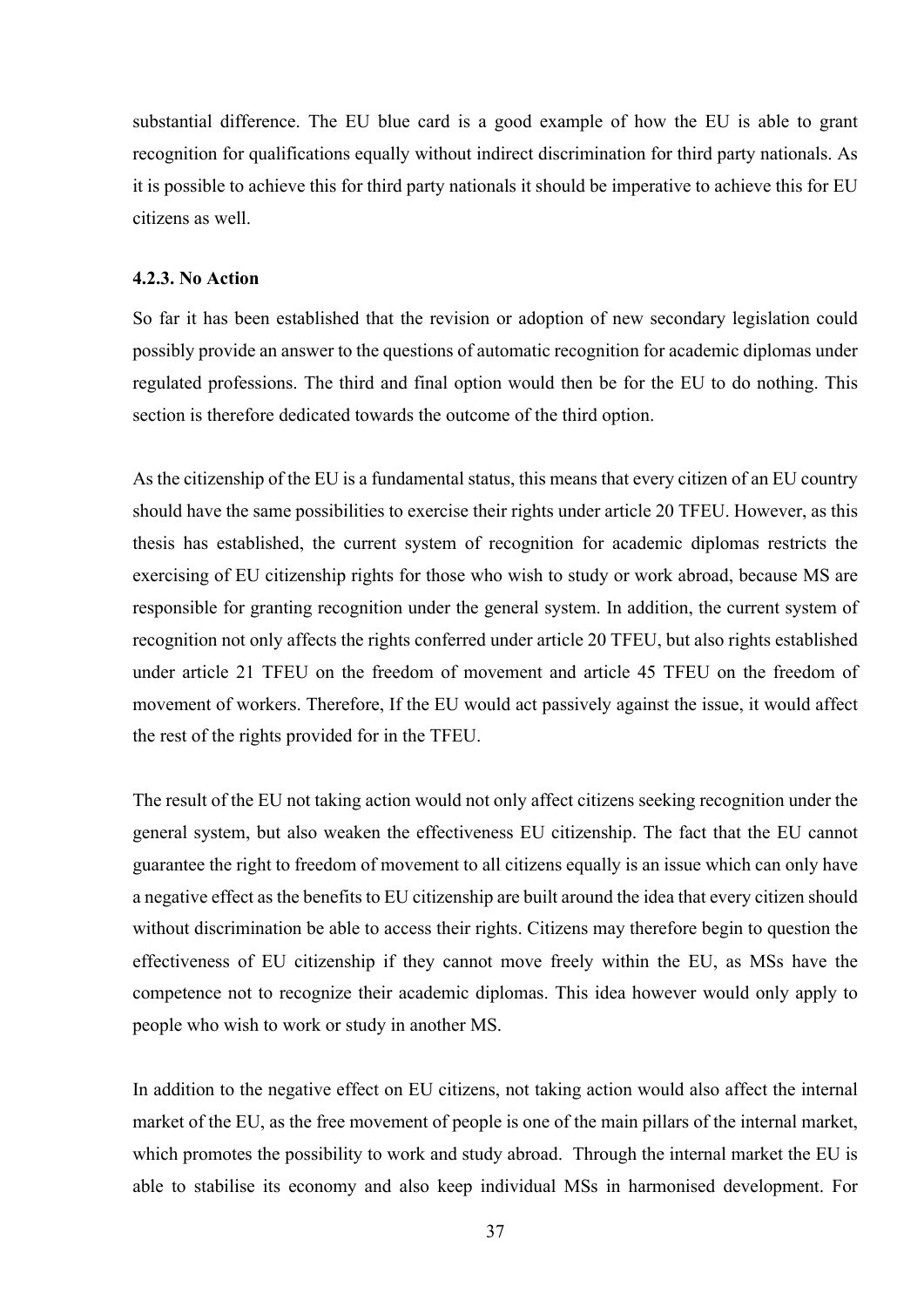example, by implementing the free movement of people and workers, EU countries with high levels of unemployment may benefit by their national leaving to another MS to work, therefore removing the burden of social benefits from the State. In addition, the difference in wages between MSs means that people may leave a MS which provides less pay to a MS which provides more pay for the same work, therefore working as an incentive for the MS with lower wages to raise the standards of wages. In return the EU secures a more stable economy, through MSs benefitting and competing with each other.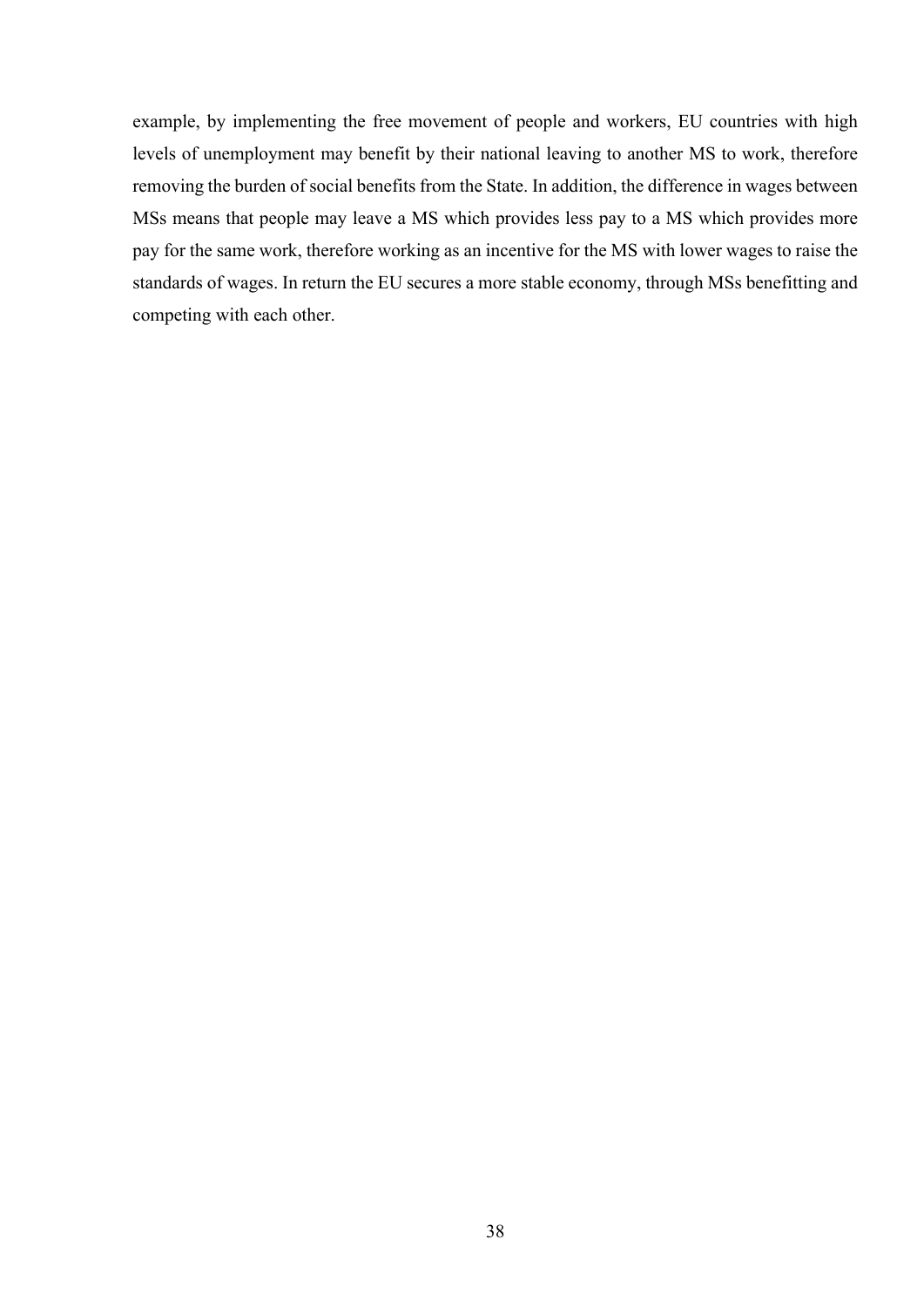## **CONCLUSION**

The aim of the thesis has been to analyse whether the current EU practice on the recognition of academic diplomas can be considered as an obstacle to the free movement of EU citizens and if it is an obstacle, whether this obstacle can be justified under the EU law.

Based on the qualitative analysis of the current system of recognition of professional qualifications the thesis concludes that the current system should not be considered as an obstacle, but rather as creating indirect discrimination, as citizens who fall under the general system may need to rely on compensation measures if the host state considers that their academic diploma constitutes a substantial difference. This means that even though the Directive applies to everyone equally it puts some citizens in a worse off position. The system should not be considered as an obstacle, as it does not constitute to direct discrimination.

Regarding the recognition in education, the EU has worked hard to achieve harmonisation for students with different kinds of programs and by encouraging students to participate in exchange possibilities. Furthermore, the qualification frameworks in higher education are harmonised to an extent that MSs cannot easily restrict students from moving from one MS to another.

When it comes to the working citizen the system is more complex, as Directive 2005/36/EC provides automatic recognition for only regulated professions with harmonized training conditions. This means that other professions under the general system have to rely on the principal of mutual recognition. In addition to this the MS have differences in regulated professions, some may have more regulated professions, some may have less, therefore the host state has a lot of power to decide if a diploma under the general system will be granted automatic recognition or not. If the diploma is regarded as not reaching the host states minimum standards, then the citizen needs to result to compensation methods, which creates indirect discrimination as the general system should follow the principal of mutual recognition. The issue lies within the qualification framework used in the Directive, which differs considerably from the educational qualification framework in higher education. When comparing these two frameworks it may be concluded that both of them have a different understanding of a substantial difference which would prevent automatic recognition. The educational qualifications framework in higher education has a more open approach, meaning that it does not consider minor differences as substantial, looking more at the learning outcomes and quality, while the framework for workers is more closed, as it does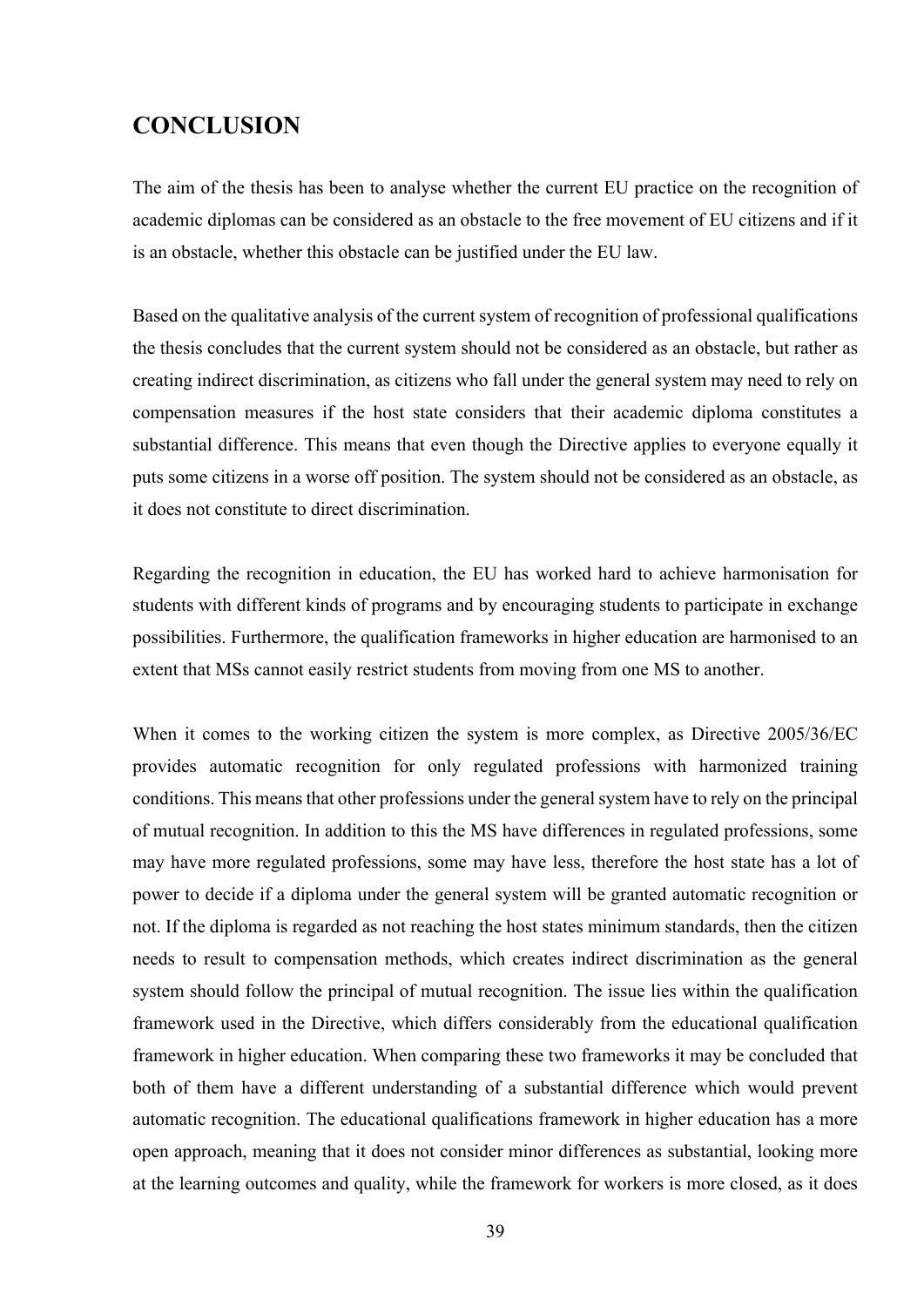not look at the learning outcomes, but requires to be almost complete identicality with the host states requirements and focuses on duration and substance of studies.

The current systems of recognition lack cooperation, which means that there is a division between employment and education, which could be criticised as there is a clear link between education and employment. This thesis argues that the Commission could have utilised the tools the EU already had, for example the Bologna process, and the existing secondary legislation to establish a wider system of automatic recognition for academic diplomas in the EU. In addition the EU relying on the existing competences can introduce changes in order to actually guarantee automatic recognition for all regulated professions. For example, the EU can change the existing rules to ensure that a 'substantial difference' should be viewed as an exception to the main rule of the mutual recognition, and not as it is now, where power is with the host state to decide what the substantial difference is in order to decline recognition.

The CJEU has repeatedly, in the case law, underlined that EU citizenship is a fundamental status. Among other things, EU citizenship prohibits discrimination of EU citizens who exercise their rights provided under EU law. Free movement of persons, is one of the areas clearly covered by the EU law, and as this thesis argued, the current system of recognition of academic diplomas affects rights provided under EU citizenship, mainly freedom of movement and freedom of movement of workers. In addition the general system causes indirect discrimination for citizens who are not granted automatic recognition, but must result to compensation methods. Therefore, this thesis argues for a revision of the EU secondary legislation in order to guarantee the rights of freedom of movement of people and the EU citizenship rights as provided in the Treaties.

There is no need to revise primary legislation as primary legislation already provides leverage for the EU to adopt secondary legislation in the area of recognition. Accordingly, it would be sufficient to revise Directive 2005/36/EC so that it would implement principals from the education qualification framework in order to create cooperation between education and employment, which would contribute towards the possibility for achieving an even wider scope of automatic recognition. In addition, the EU could implement principles from the European Blue Card system into Directive 2005/36/EC in order to create a sufficient system of recognition. Through this system a citizen would need to submit proof of employment or study to the host state, in order to be granted recognition. This system would not be a burden on the citizen as in any case an EU citizen needs to do this procedure if they wish to remain in a host state for over three months.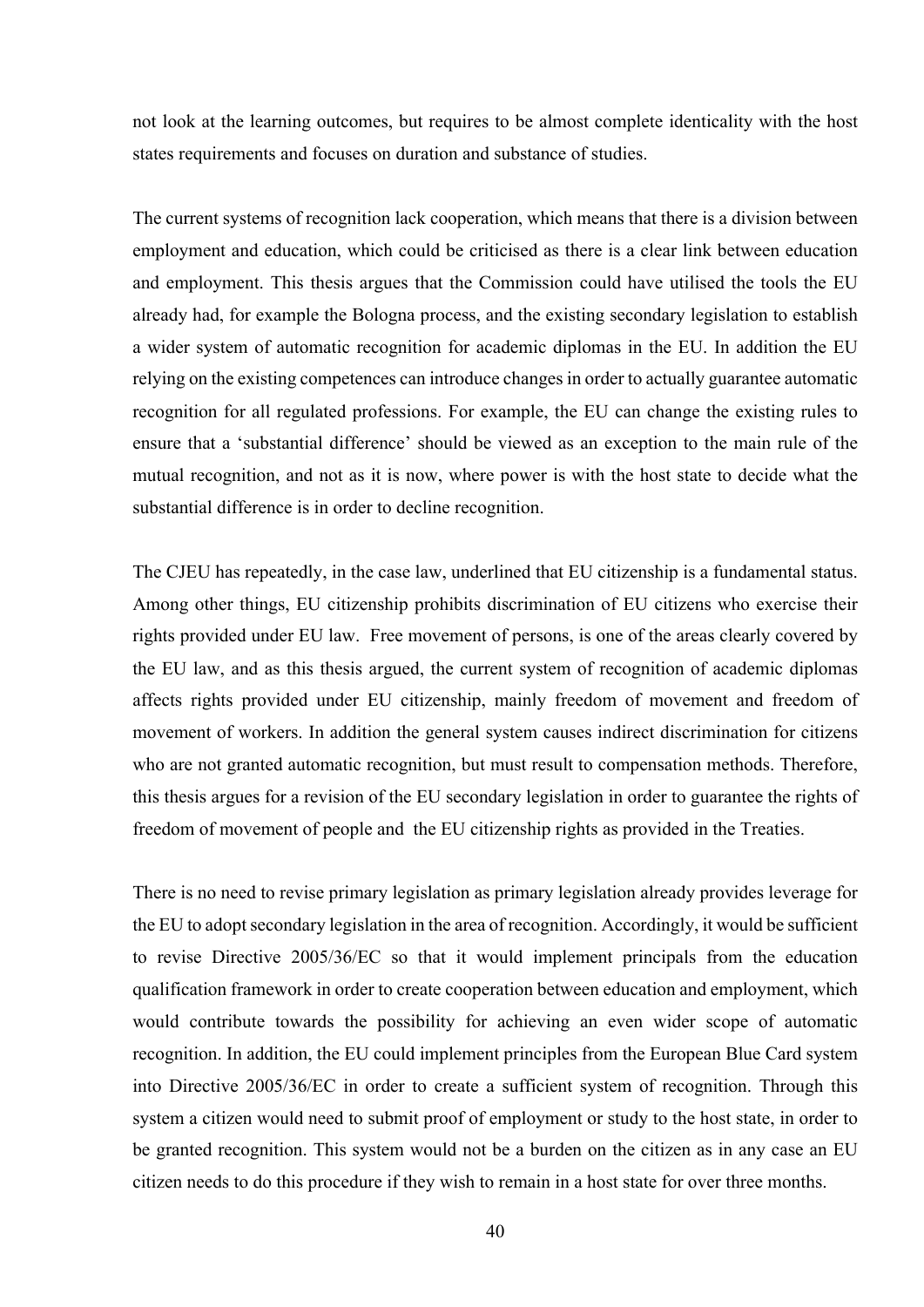## **LIST OF REFERENCES**

## **Scientific books**

1. Barnard, C. (2009). *The Substantive Law of the EU: The Four Freedoms* (6th ed., p. 365). Oxford University Press.

### **Scientific articles**

- 2. Allan, M. (2002). European Higher Education and the Harmonization of Quality and Standards. *Industry and Higher Education*, *16*(5), 283–288. https://doi.org/10.5367/000000002101296423
- 3. Antunes, F. (2016). Economising Education: From the Silent Revolution to Rethinking Education. A New Moment of Europeanisation of Education? *European Educational Research Journal*, *15*(4), 410–427. https://doi.org/10.1177/1474904116641696
- 4. Bergan, S. (2009). Academic Recognition: Status and Challenges. *Assessment in Education: Principles, Policy & Practice*, *16*(1), 39–53. https://doi.org/10.1080/09695940802704070
- 5. Cankaya, S., Kutlu, Ö., & Cebeci, E. (2015). The Educational Policy of European Union. *Procedia - Social and Behavioral Sciences*, *174*, 886–893. https://doi.org/10.1016/j.sbspro.2015.01.706
- 6. d'Artillac Brill, L. (2009). Experience of Diploma Recognition Under EEC General System Directives in the Netherlands. *Assessment in Education: Principles, Policy & Practice*, *16*(1), 13–23. https://doi.org/10.1080/09695940802704047
- 7. Elken, M. (2015). Developing Policy Instruments for Education in the EU: the European Qualifications Framework for Lifelong Learning. *International Journal of Lifelong Education*, *34*(6), 710–726. https://doi.org/10.1080/02601370.2015.1103795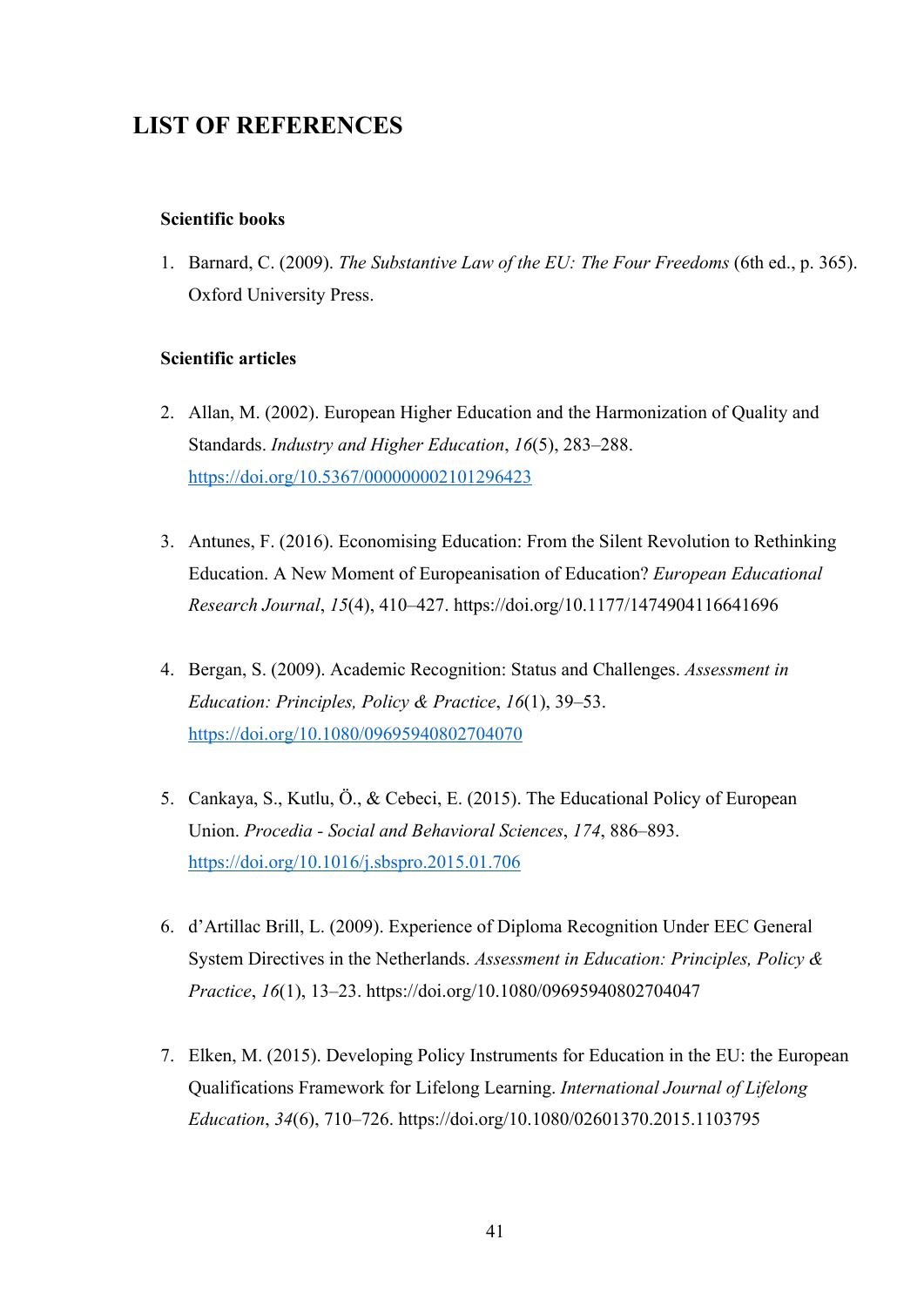- 8. Elken, M. (2017). Standardization of (Higher) Education in Europe-Policy Coordination 2.0? *Policy and Society*, *36*(1), 127–142. Taylor & Francis Online. https://www.tandfonline.com/doi/full/10.1080/14494035.2017.1278873?scroll=top&need Access=true
- 9. Fredriksson, U. (2003). Changes of Education Policies within the European Union in the Light of Globalisation. *European Educational Research Journal*, *2*(4), 522–546. https://doi.org/10.2304/eerj.2003.2.4.3
- 10. Hartlapp, M., & Hofmann, A. (2020). The Use of EU Soft Law by National Courts and Bureaucrats: How Relation to Hard Law and Policy Maturity Matter. *West European Politics*, *44*(1), 134–154. https://doi.org/10.1080/01402382.2020.1738095
- 11. Isopahkala-Bouret, U., Rantanen, T., Raij, K., & Järveläinen, E. (2011). European Qualifications Framework and the Comparison of Academically-Oriented and Professionally-Oriented Master's Degrees. *European Journal of Higher Education*, *1*(1), 22–38. https://doi.org/10.1080/21568235.2011.577180
- 12. Katsirea, I., & Ruff, A. (2005). Free Movement of Law Students and Lawyers in the EU: a Comparison of English, German and Greek Legislation. *International Journal of the Legal Profession*, *12*(3), 367–406. https://doi.org/10.1080/09695950500480741
- 13. Leader, G. (2003). Life Long Learning Policy and Practice in Further Education. *Education + Training*, *45*(7), 361–370. https://www.emerald.com/insight/content/doi/10.1108/00400910310499938/full/pdf?title =lifelong-learning-policy-and-practice-in-further-education
- 14. Lester, S. (2015). The European Qualifications Framework: a technical critique. *Research in Post-Compulsory Education*, *20*(2), 159–172. https://doi.org/10.1080/13596748.2015.1030251
- 15. Ligeti, K. (2016). EU Citizenship and Justice. *New Journal of European Criminal Law*, *7*(2), 138–139. https://doi.org/10.1177/203228441600700202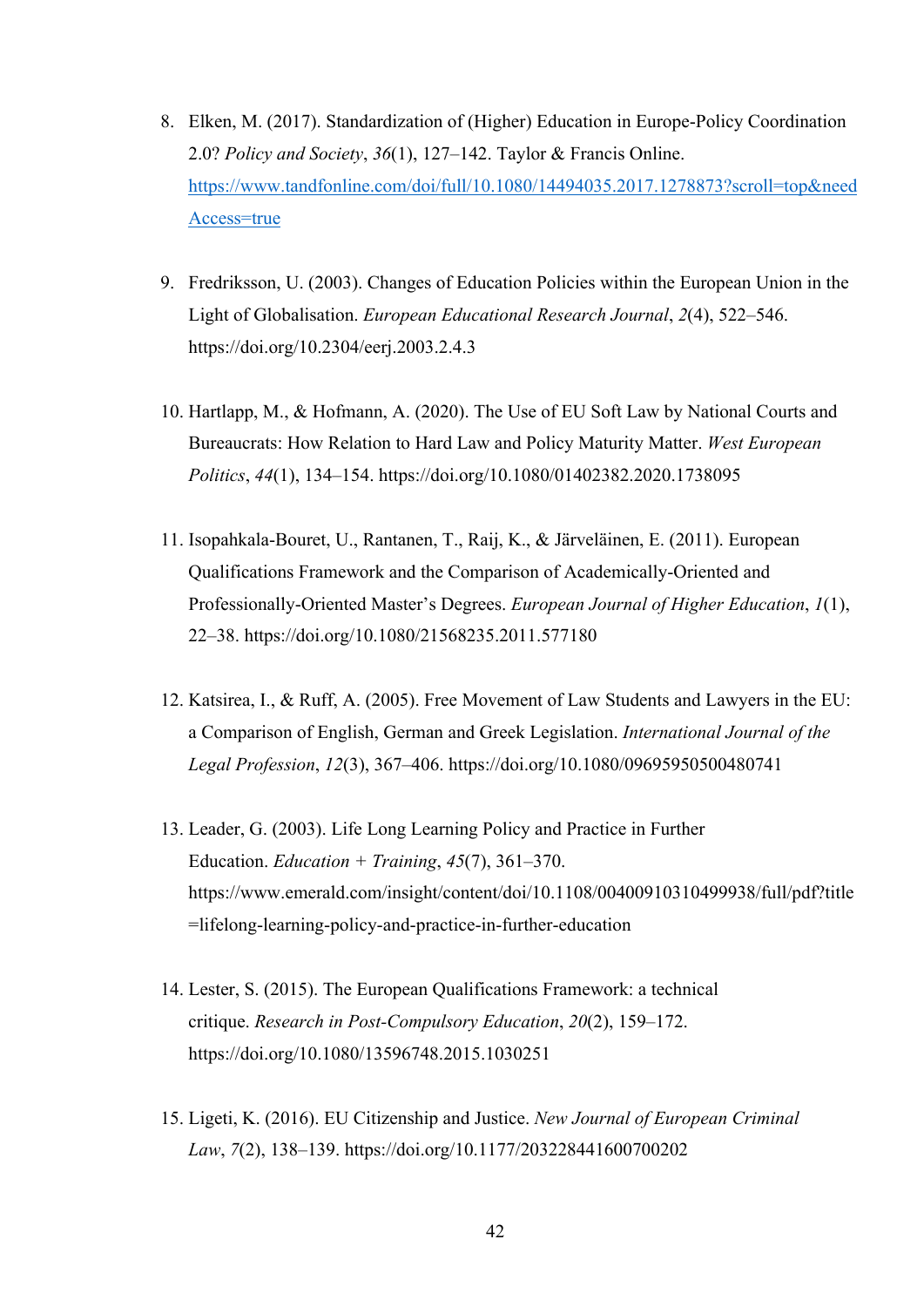- 16. Olsen, T. V. (2011). The Political Constitution of the EU Citizen Rights Regime. *Journal of European Public Policy*, *18*(1), 35–52. https://doi.org/10.1080/13501763.2011.520875
- 17. Panitsides, E. A., & Anastasiadou, S. (2015). Lifelong Learning Policy Agenda in the European Union: A Bi-Level Analysis. *Open Review of Educational Research*, *2*(1), 128–142. https://doi.org/10.1080/23265507.2015.1043936
- 18. Rauhvargers, A. (2009). Recognition and qualifications frameworks. *Assessment in Education: Principles, Policy & Practice*, *16*(1), 111–125. https://doi.org/10.1080/09695940802704161
- 19. Scaccia, di G. (2019). *Proportionality and the Balancing of Rights in the Case-law of European Courts*. https://www.sipotra.it/wp-content/uploads/2019/03/Proportionalityand-the-Balancing-of-Rights-in-the-Case-law-of-European-Courts.pdf
- 20. Souto-Otero, M., Huisman, J., Beerkens, M., de Wit, H., & VujiĆ, S. (2013). Barriers to International Student Mobility. *Educational Researcher*, *42*(2), 70–77. https://doi.org/10.3102/0013189x12466696
- 21. Volante, L., & Ritzen, J. (2016). The European Union, Education Governance and International Education Surveys. *Policy Futures in Education*, *14*(7), 988–1004. https://doi.org/10.1177/1478210316652009
- 22. West, A., & Barham, E. (2009). Student Mobility, Qualifications and Academic Recognition in the EU. *Assessment in Education: Principles, Policy & Practice*, *16*(1), 25–37. https://doi.org/10.1080/09695940802704062
- 23. Zahavi, H., & Friedman, Y. (2019). The Bologna Process: an International Higher Education Regime. *European Journal of Higher Education*, *9*(1), 23–39. https://doi.org/10.1080/21568235.2018.1561314
- **EU and international legislation**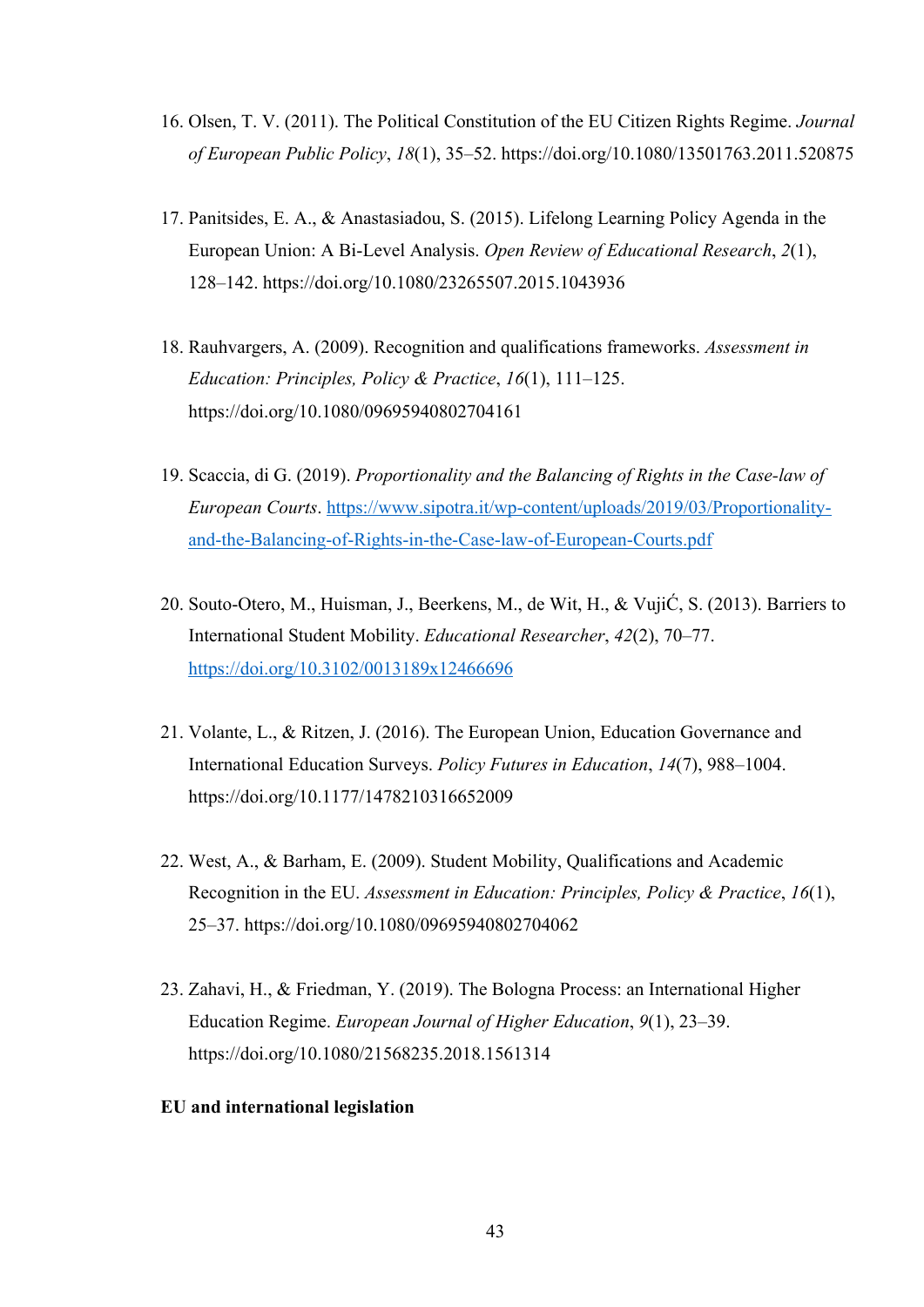- 24. Amended Proposal for Directive 2015/36/EC (2004) of the European Parliament and of the Council, (COM/2004/0317 final - COD 2002/0061). Accessible in: https://eurlex.europa.eu/legal-content/EN/TXT/?uri=celex%3A52004PC0317
- 25. Consolidated version of the Treaty on the Functioning of the European Union (2007) Official Journal C 326, 26 of October, P. 0001 – 0390.
- 26. Directive 2004/38/EC of the European Parliament and of the Council, 29 April 2004 on the right of citizens of the Union and their family members to move and reside freely within the territory of the Member States amending Regulation (EEC) No 1612/68 and repealing Directives 64/221/EEC, 68/360/EEC, 72/194/EEC, 73/148/EEC, 75/34/EEC, 75/35/EEC, 90/364/EEC, 90/365/EEC and 93/96/EEC (Text with EEA relevance) (OJ L 158, 30.4.2004)
- 27. Directive 2005/36/EC of the European Parliament and of the Council, 07 September 2005 on the recognition of professional qualifications (Text with EEA relevance) (OJ L 255, 30.9.2005).
- 28. Directive 2013/55/EU of the European Parliament and Council of 20 November 2013 amending Directive 2005/36/EC on the recognition of professional qualifications and Regulation (EU) No 1024/2012 on cooperation through the Internal Market Information System ('the IMI Regulation') (OJ L 354, 28.12.2013, p.132–170).
- 29. Directive 2014/54/EU of the European Parliament and Council, 16 April 2014 on measures facilitating the exercise of rights conferred on workers in the context of freedom of movement for workers (Text with EEA relevance) (OJ L 128, 30.4.2014).

## **Court decisions**

- 30. Judgement of the Court, 06.12.2018, Preindl, Case C-675/17, ECLI:EU:C:2018:990.
- 31. Judgement of the Court, 08.03.2011, Ruiz Zambrano, Case C-34/09, ECLI:EU:C:2011:124.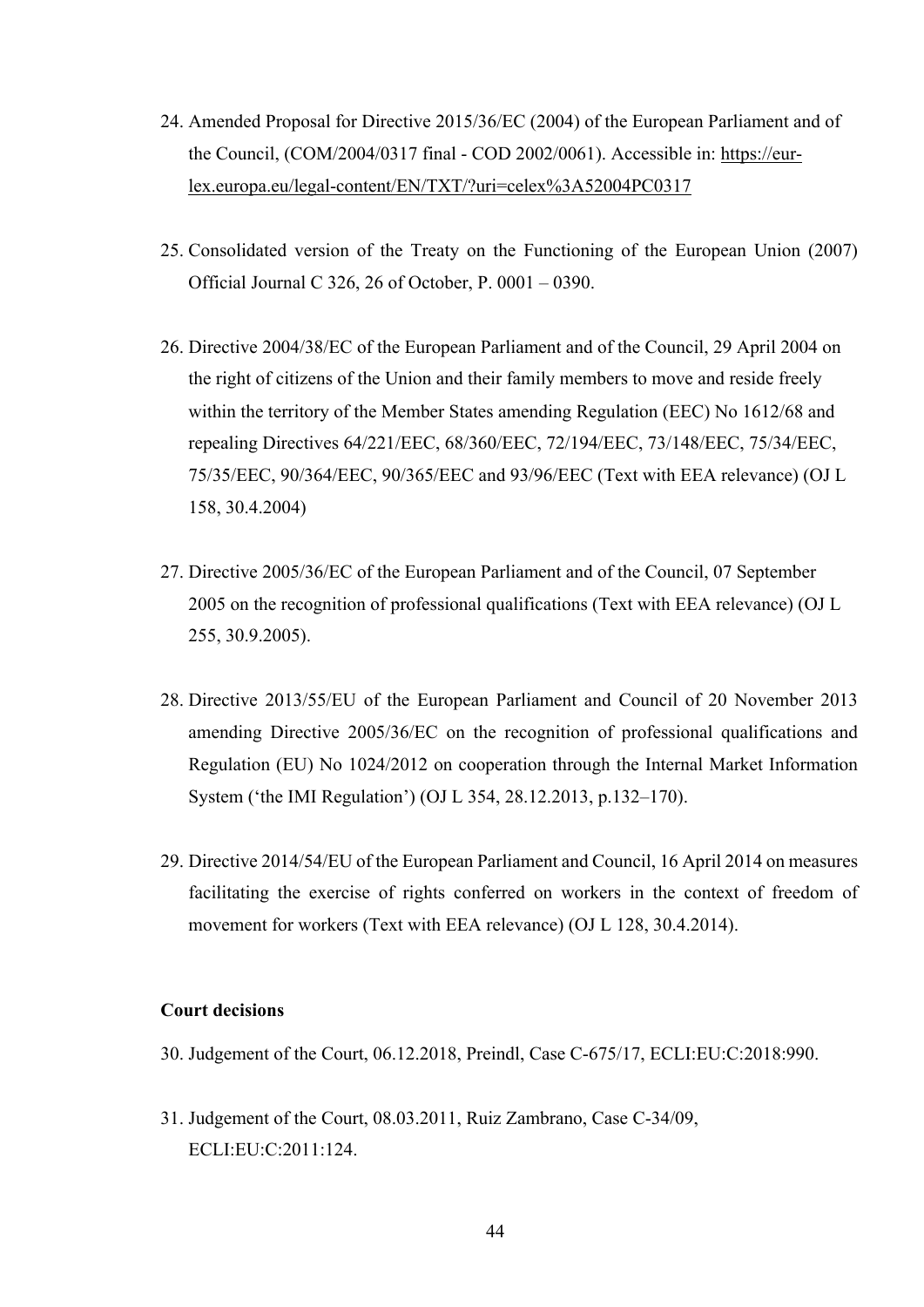- 32. Judgement of the court, 11.02.2021, Katoen Natie Bulk Terminals and General Services Antwerp, Case C-407/19, ECLI:EU:C:2021:107.
- 33. Judgement of the court, 20.06.2013, Giersch and Others, C-20/12, ECLI:EU:C:2013:411.
- 34. Judgement of the court, 27.06.2013, Nasiopoulos, Case C-575/11, ECLI:EU:C:2013:430.

### **Other sources**

- 35. European Commission. (2019, October 28). *Communication From The Commission To The European Parliament, The Council, The European Economic And Social Committee And The Committee Of The Regions*. Retrieved from: Europa.eu. https://eurlex.europa.eu/legal-content/EN/TXT/?uri=CELEX%3A52019DC0486, 06 December 2020.
- 36. European Commission. (2019). *The annual Union Work Programme for European Standardisation for 2020*. Retrieved August 12, 2020, from Europa.eu website: https://eur-lex.europa.eu/legal-content/EN/TXT/?uri=CELEX%3A52019DC0486
- 37. European Commission. (n.d.). *EU Blue Card: Permit for Highly-Qualified Workers*. EU Immigration Portal, - European Commission. Retrieved January 10, 2021, from https://ec.europa.eu/immigration/blue-card/essential-information\_en
- 38. European Commission. (n.d.). *European Professional Card*. Internal Market, Industry, Entrepreneurship and SMEs - European Commission. Retrieved January 10, 2021, from https://ec.europa.eu/growth/single-market/services/free-movementprofessionals/european-professional-card\_en
- 39. European Commission. (n.d.). *Professional qualifications: European Parliament's Approval of Proposed Directive Brings Simpler System Nearer.* European Commission - European Commission. Retrieved May 3, 2021, from https://ec.europa.eu/commission/presscorner/detail/en/IP\_04\_197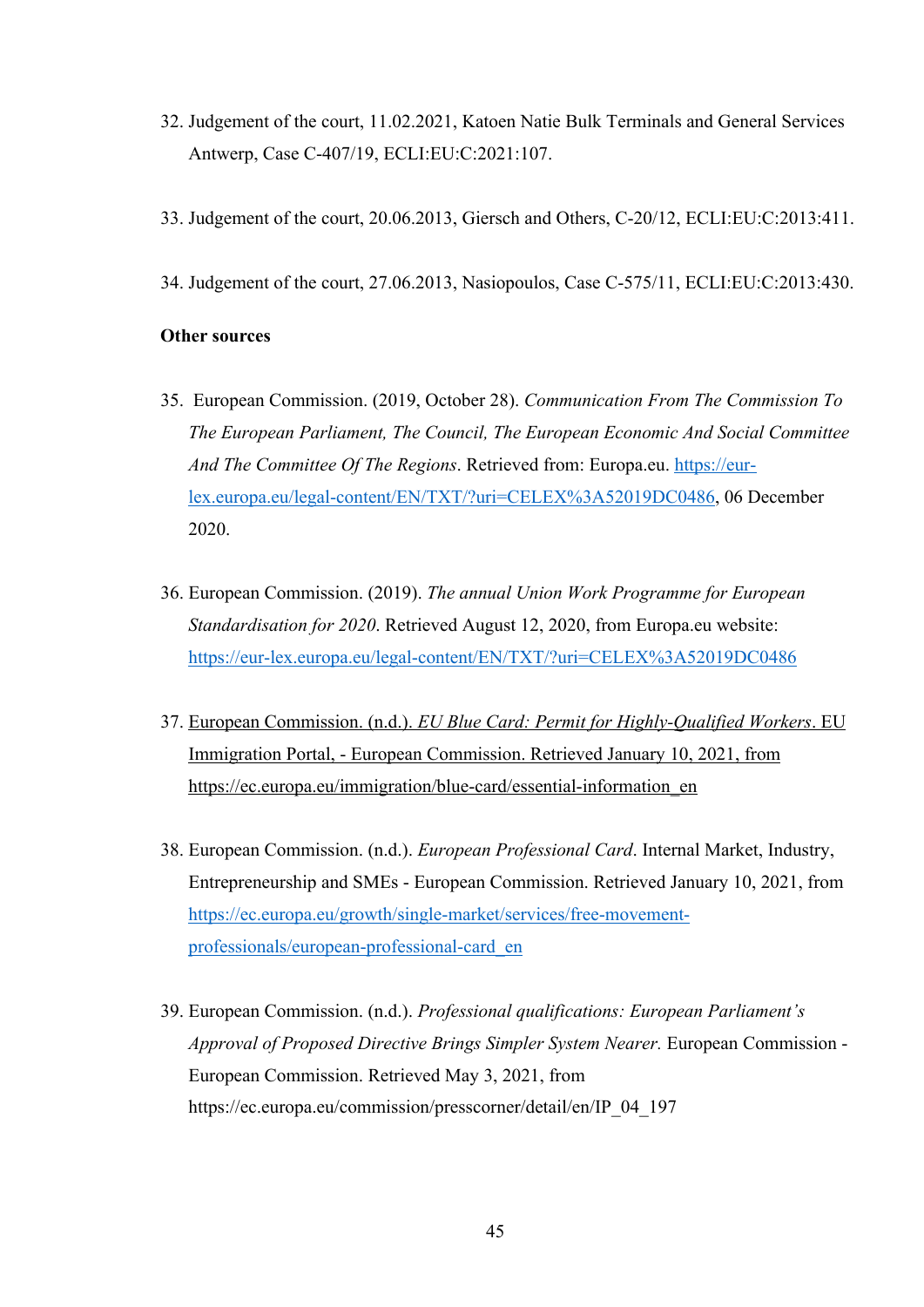- 40. European Parliament. (2010). *The Lisbon Strategy 2000-2010: An analysis and evaluation of the methods used and results achieved*. Retrieved from: https://www.europarl.europa.eu/document/activities/cont/201107/20110718ATT24270/2 0110718ATT24270EN.pdf, 01.12.2020
- 41. Eurostat (2018). 87/2018: EU citizens in other EU Member States 4% of EU citizens of working age live in another EU Member State Tertiary graduates more mobile than the rest of the population. Eurostat News Release (database) [Online]. Retrieved from: https://ec.europa.eu/eurostat/documents/2995521/8926076/3-28052018-AP-EN.pdf/48c473e8-c2c1-4942-b2a4-5761edacda37, 20 September 2014.
- 42. Eurostat (2019). 112/2019: People on the Move-Statistics on Mobility in Europe. Eurostat News Release (database) [Online]. Retrieved from: https://ec.europa.eu/eurostat/documents/2995521/9969660/1-09072019-AP-EN.pdf/ed628add-4210-4597-8f2d-696f1b099ff9, 20 September 2014.
- 43. Eurostat (2020). EU citizens living in another Member State Statistical overview. Eurostat Statistics explained (database) [Online] Retrieved from: https://ec.europa.eu/eurostat/statisticsexplained/index.php?title=EU\_citizens\_living\_in\_another\_Member\_State\_-\_statistical\_overview, 06 December 2020.
- 44. Opinion of the European Economic and Social Committee (2003) on the proposal of Directive 2015/36/EC. (Official Journal C 061, 14/03/2003). Accessible in: https://eurlex.europa.eu/legal-content/EN/TXT/?uri=celex%3A52002AE1020
- 45. Proposal for Directive 2015/36/EC (2002) of the European Parliament and of the Council, (Official Journal 181 E , 30/07/2002). Accessible in: https://eurlex.europa.eu/legal-content/EN/TXT/?uri=celex%3A52002PC0119